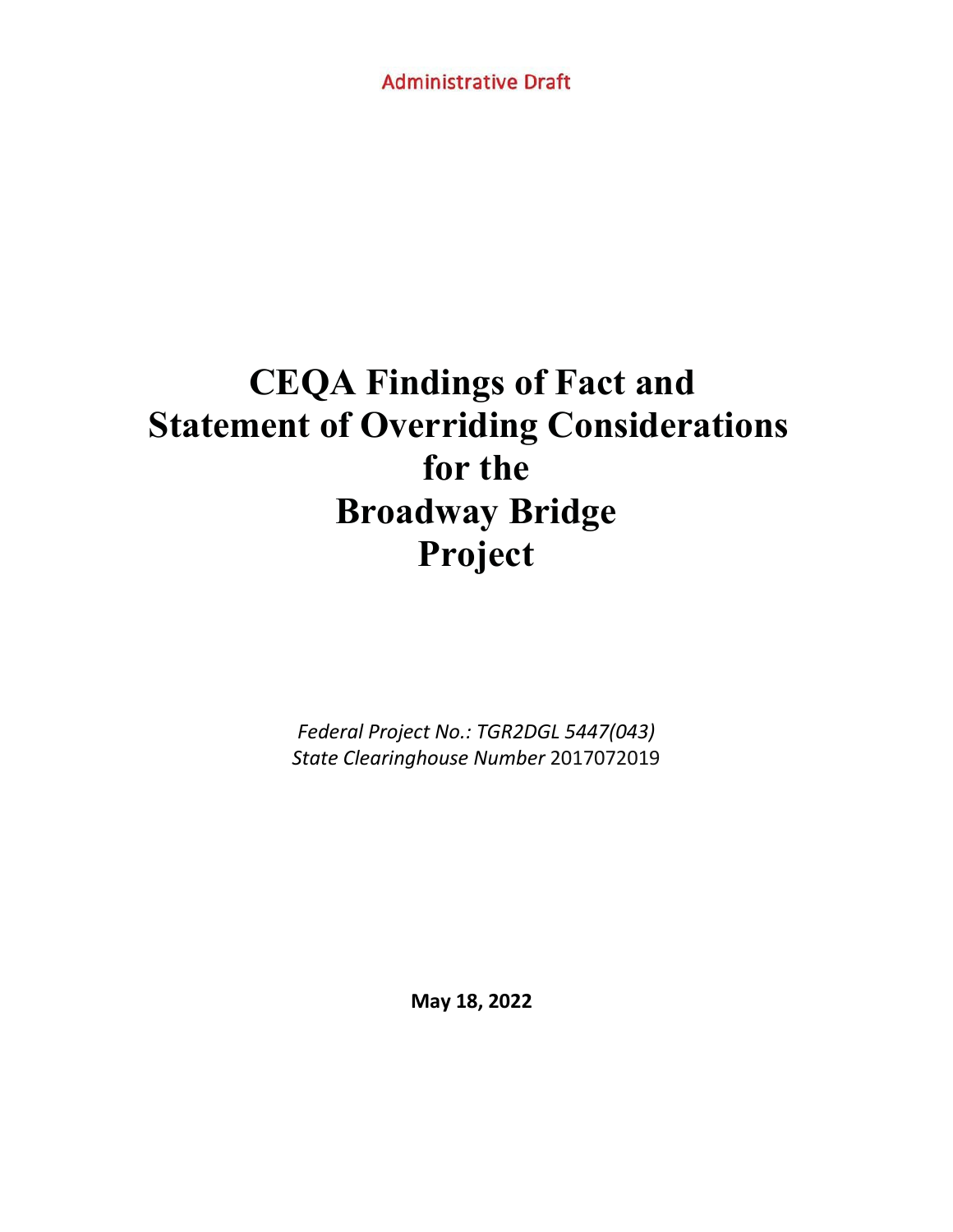# **CEQA Findings of Fact and Statement of Overriding Considerations for the Broadway Bridge Project**

# **Introduction**

The City of West Sacramento, in cooperation with the City of Sacramento and the California Department of Transportation (Caltrans), proposes to construct a new bridge over the Sacramento River south of the Pioneer Bridge (US 50). The Broadway Bridge (proposed project) would provide local interconnectivity across the river and between neighborhoods. The new connection would serve multiple modes of transportation and comply with current American Association of State Highway and Transportation Officials (AASHTO), California Department of Transportation (Caltrans), and local agency design standards. Caltrans is the lead agency under the National Environmental Policy Act (NEPA). Under CEQA, the City of West Sacramento is the lead agency, and the City of Sacramento is a responsible agency.

# **Description of the Project**

The City of West Sacramento was awarded a grant from FHWA under provisions of the Consolidated Appropriations Act, 2014, regarding National Infrastructure Investments. The grant program is referred to as "Fiscal Year 2014 TIGER VI Discretionary Grant." The grant provides funding to the City of West Sacramento to help support the project and is therefore subject to state and federal environmental review requirements resulting from the use of federal grant funds from the Federal Highway Administration (FHWA). The project is included in the Sacramento Area Council of Governments (SACOG) 2016 Metropolitan Transportation Plan/Sustainable Communities Strategy (MTP/SCS).

# **Project Location**

The proposed bridge project is in both Yolo and Sacramento Counties in California and would cross over the Sacramento River between the cities of West Sacramento and Sacramento. The bridge would be located approximately 1,000 feet south of the Pioneer Bridge (Bus80/US 50). The total length of the project (including road improvements on existing facilities) is approximately 1.0 mile from Jefferson Boulevard in West Sacramento to the 5th Street and Broadway intersection in Sacramento. In general, the project limits start in West Sacramento, along 15th Street at Jefferson Boulevard, continuing east and over the Sacramento River into the City of Sacramento along Broadway to the 5th Street intersection. The project limits also extend along Jefferson Boulevard approximately 1,300 feet south of the 15th Street intersection to Alameda Boulevard, along South River Road approximately 1,300 feet south and 650 feet north of 15th Street, along Marina View Drive approximately 400 feet south of Broadway, along Front Street approximately 350 feet north and south of Broadway, along 3rd Street approximately 350 feet north of Broadway to X Street, and along 5th Street approximately 200 feet north and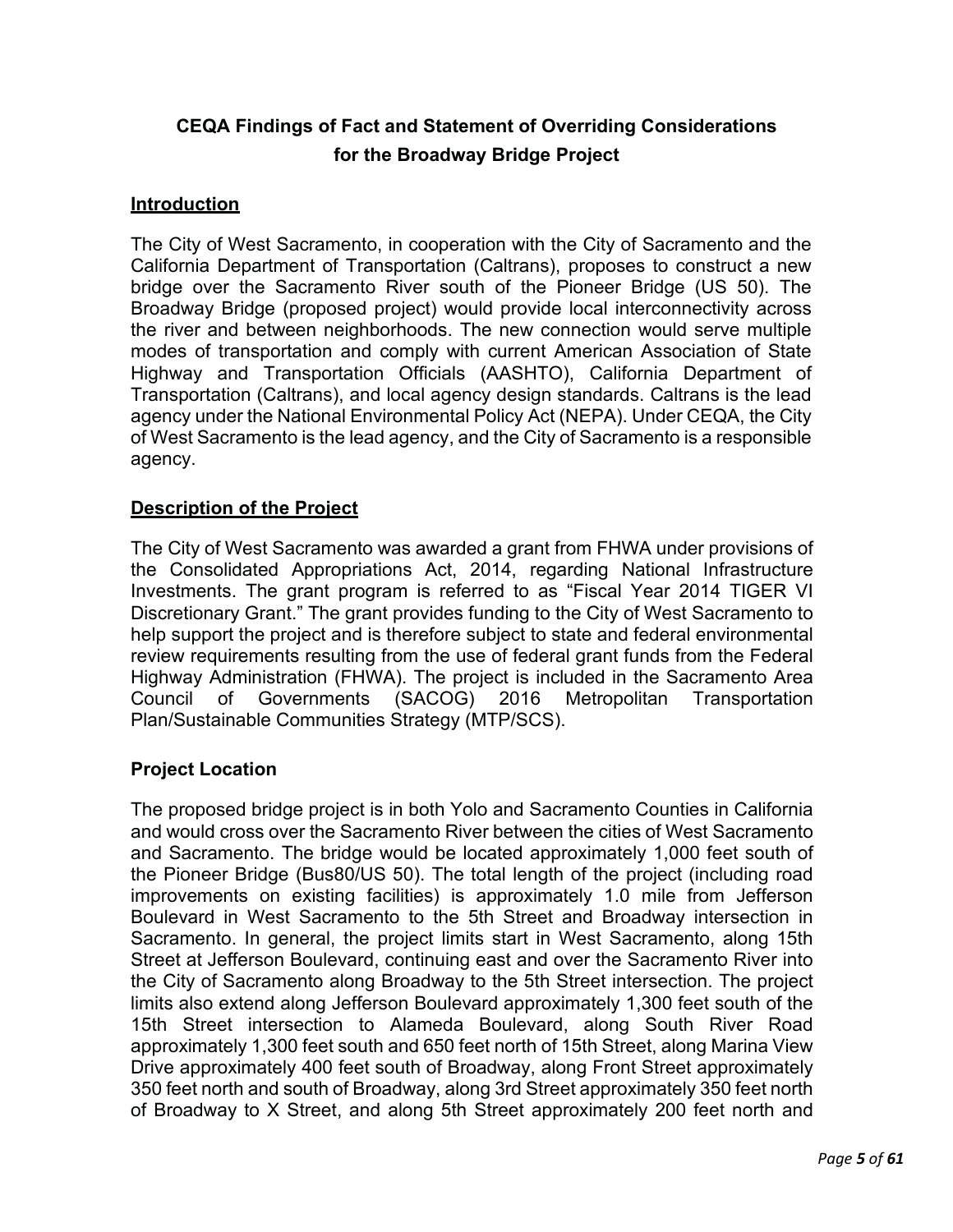south of Broadway. The project limits include proposed improvements to the northbound Interstate 5 off-ramp to Broadway.

A fiber optic cable is proposed to interconnect operational communications of the proposed project, the Tower Bridge, and the I Street Replacement bridge. The fiber optic line would be placed in West Sacramento under Riverfront Street north to Tower Bridge Gateway and 3rd Street, ending at the intersection of 3rd Street and C Street. Staging areas that would be accessed via South River Road in West Sacramento and Front Street in Sacramento also are proposed and included in the project limits. Termini for the Project were developed through an iterative process involving engineering design and traffic operations analysis. Preliminary design concepts were tested with the traffic operations analysis model to evaluate how lane configurations and approaches influenced peak-hour conditions. The new bridge would connect 15th Street and South River Road in West Sacramento with the Broadway corridor in Sacramento.

#### **Purpose and Need**

The primary purpose of the project is to increase the number of river crossings over the Sacramento River between West Sacramento and Sacramento.

#### **Purpose**

The purpose and objectives of the project are listed below.

- Increase the number of river crossings that meet current design standards and encourage travel by walking, bicycling, low-energy vehicles, and public transit.
- Increase the number of persons that can safely, efficiently, and reliably cross the river.
- Increase options for emergency response teams to cross the river.
- Increase options for evacuations in the event of a natural disaster or other emergency.
- Improve the connectivity to, and accessibility of, business, recreational areas, and new or redevelopment opportunity sites located in the urban core of Sacramento and West Sacramento without affecting the use of Miller Regional Park or the Sacramento Marina and without precluding, or negatively restricting, redevelopment options in the Pioneer Bluff or West Broadway areas of the cities.
- Reduce trip length distances across the river between major origins and destinations.
- Reduce the growth in transportation-related energy use, air pollution emissions, and greenhouse gas
- emissions.
- Reduce the growth in vehicle traffic on local neighborhood streets, especially cut-through traffic.
- Alleviate the growth of local trips on the State Highway System.
- Provide a project design that does not preclude the future addition of light-rail, streetcar, or other mass transit mode, as a separate stand-alone project.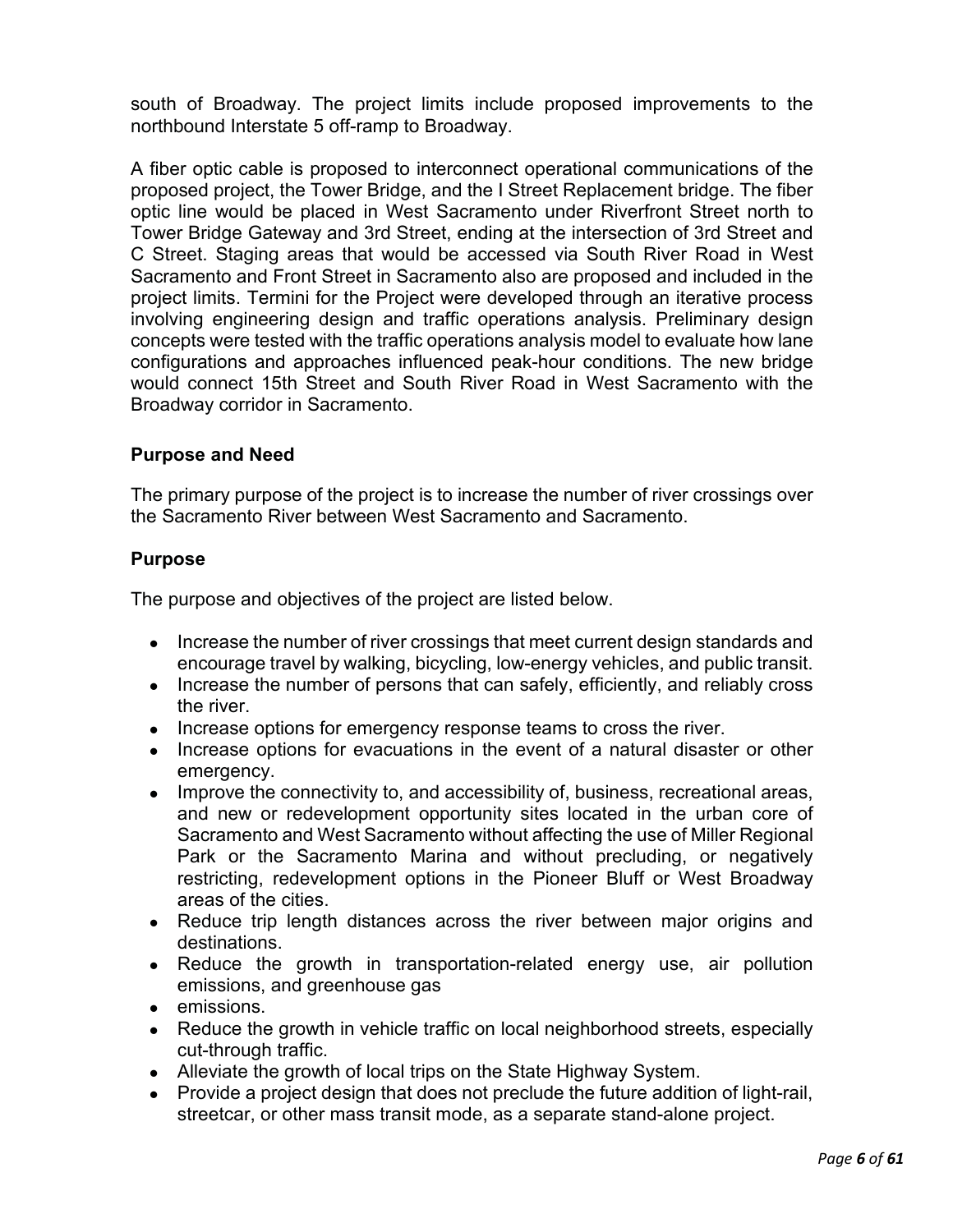• Provide a new public crossing that meets the requirements of Sacramento's Neighborhood Friendly Bridge policy that the Sacramento City Council adopted by resolution on October 18, 2011.

#### **Need**

The project is needed for the following reasons:

- Limited connectivity across the river creates longer trip lengths, which discourage walking and bicycling.
- Longer trip lengths create dependence on automobile use that generates negative public health effects and adverse environmental effects such as emissions of air pollutants and greenhouse gases.
- Limited connectivity across the river creates concentrated vehicle traffic flows on existing bridges and their connecting approach roadways, resulting in undesirable travel delays for vehicular traffic, including public bus transit during weekday peak periods and special events.
- Limited connectivity across the river reduces options for emergency response teams, thereby increasing response times and limiting alternatives for evacuations.
- Limited connectivity across the river is a barrier to economic activity, social exchanges, and recreational opportunities and limits access to jobs within the urban core of Sacramento and West Sacramento.
- Limited connectivity to the riverfront reduces the potential to achieve planned urban development and redevelopment of opportunity sites identified in the adopted plans of Sacramento and West
- Sacramento.
- Limited connectivity reduces opportunities to use the riverfront for enjoyment and recreation.
- Peak AM/PM congestion is caused by local intercity commuters using the State Highway System as a result of having few local river crossing options.

Construction of the proposed project has independent utility because it would provide a local roadway connection between West Sacramento and Sacramento and their existing roadway networks that does not rely on construction of other facilities to operate. The project would meet the purpose and need without being dependent on construction of other projects or improvements.

# **Project Description**

As identified in the Broadway Bridge Project Final Environmental Impact Report/Environmental Assessment (EIR/EA), the project limits include the combined area of each of the proposed project alternatives. The build alternatives considered are two alignments for the new bridge and approach roadways. A No Build (No-Project) Alternative also was considered.

 Alternative B would realign 15th Street to connect to Jefferson Boulevard in West Sacramento and connect to Broadway at 5th Street in Sacramento. This alignment would require modification to the planned mobility network for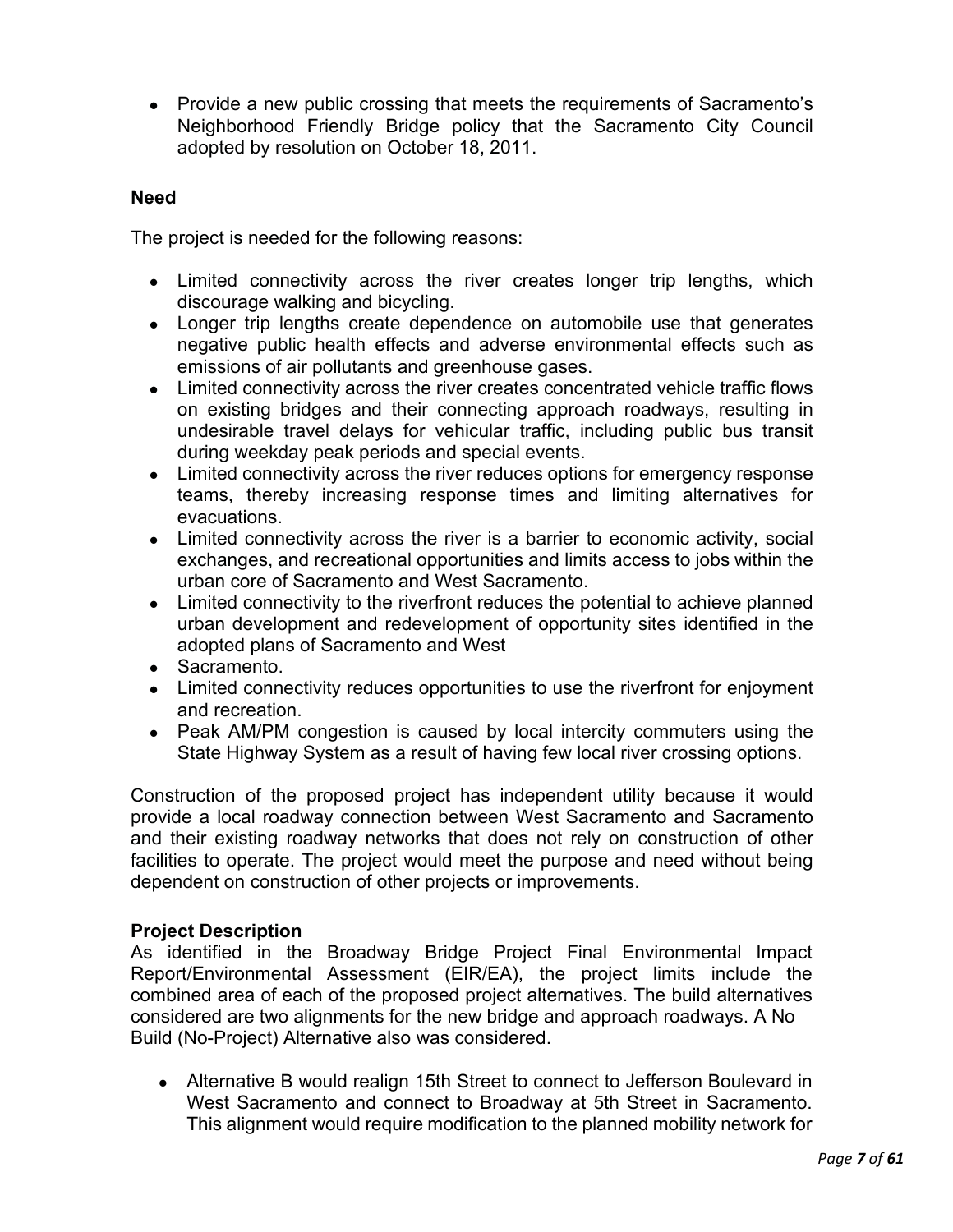South River Road and 15th Street in Pioneer Bluff.

- Alternative C (a modified Alignment C from the *Broadway Bridge Feasibility Study*) would connect as a "T" intersection to South River Road in West Sacramento and connect to Broadway at 5th Street in Sacramento. This alignment would require modification to the planned mobility network for South River Road in Pioneer Bluff.
- The No Build (No-Project) Alternative would not build a bridge across the Sacramento River from the Pioneer Bluff area of West Sacramento to Broadway in Sacramento. The future no project conditions planned by both cities would be developed as proposed.

The Cities of West Sacramento and Sacramento have identified Alternative B as the preferred alternative. Alternative B satisfies the purpose and objectives of the project better than Alternative C because it would require fewer changes to the approved mobility network in West Sacramento, would result in greater congestion relief, and would cause a lesser amount of permanent and temporary impacts on sensitive terrestrial and aquatic habitats.

This Finding of Fact and Statement of Overriding Considerations identifies the potential impacts associated with the preferred alignment (Alternative B) and mitigation measures adopted to address significant impacts and reduce it below the level of significance.

Under the provisions of the General Bridge Act of 1946, the proposed location and plans for bridges over navigable waters of the United States (including this segment of the Sacramento River) must be approved by the United States Coast Guard (USCG). Hence, the physical parameters for the new bridge were set by the USCG. The proposed structure would be a movable bridge that satisfies the vertical clearance and river navigation requirements of the U.S. Coast Guard.

Broadway Bridge is intended to improve the connectivity to, and accessibility of, businesses, recreational opportunities, and new/redevelopment infill opportunity sites located in the urban core of Sacramento and West Sacramento consistent with SACOG blueprint objectives, including the West Broadway Specific Plan area in Sacramento and the Pioneer Bluff and Bridge District infill development sites in West Sacramento. The Project will include pedestrian pathways compliant with Americans with Disabilities Act (ADA) standards and enhanced bicycle facilities designed to improve user safety, connectivity, and mobility. Bridge engineering and structural design will facilitate improved vehicular travel and allow transit vehicles, including bus and light rail transit systems to use the bridge in the future. The Project will also facilitate trail connections between the Sacramento River Parkway and future extension of Riverwalk Park in West Sacramento.

#### **New Bridge Construction and Roadway Modifications**

#### **Bridge Construction**

Broadway Bridge would extend approximately 850-feet over the Sacramento River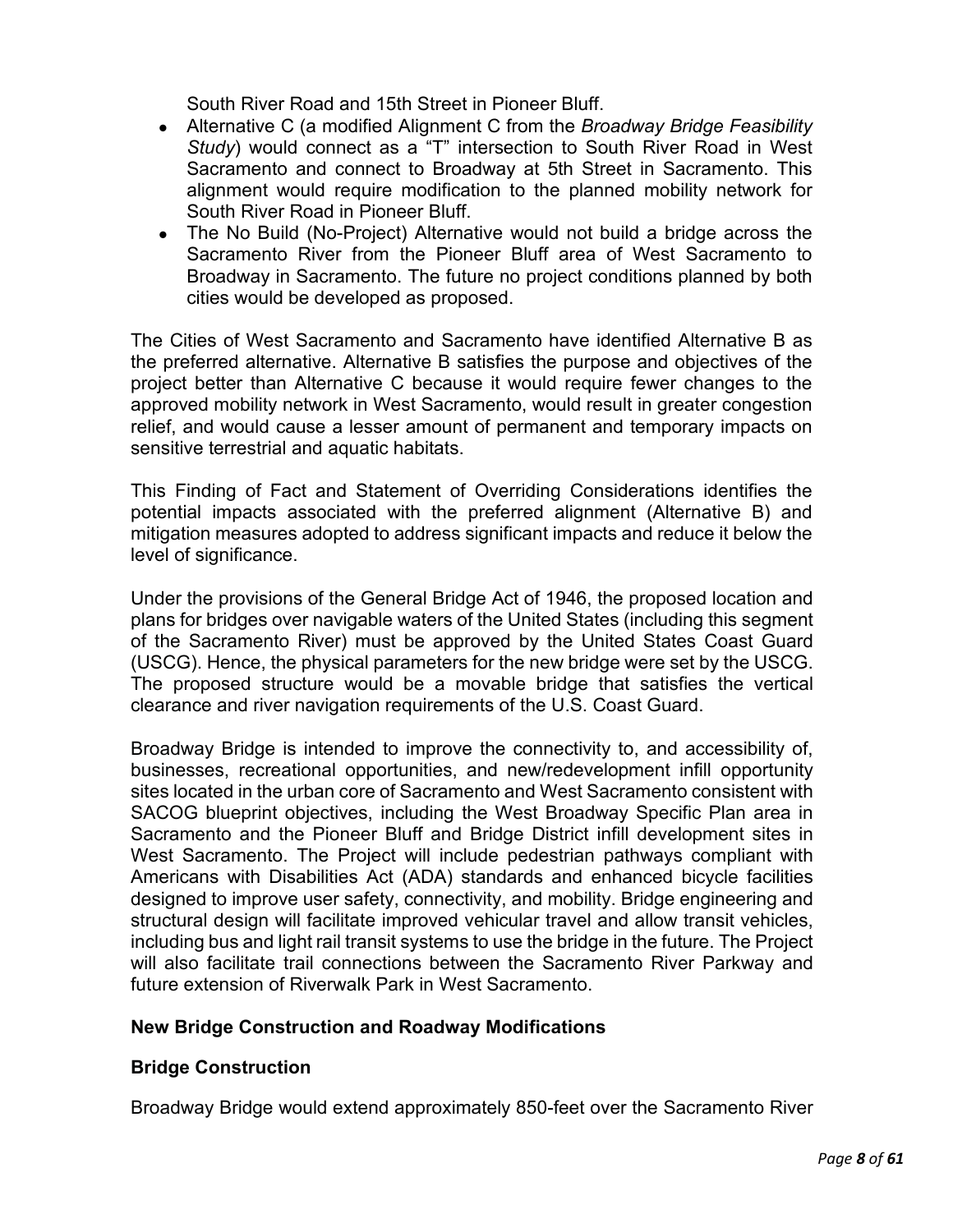with two fixed-span approach structures that tie into the Sacramento and West Sacramento banks of the river, respectively. The movable span of the bridge would be an approximately 170 feet or roughly half of the length of the movable span required for the proposed C Street/Railyards bridge. The approximately 83-foot cross-section consists of two 12-foot vehicle/transit lanes, one 12-foot center turn lane/median, two on-street Class II 8-foot buffered bike lanes, and 12-foot multi-use sidewalks along both sides of the bridge outside the truss structure. This design was conceptualized to meet the multimodal and future local and regional transit service objectives of the two cities. The bridge section was developed in concert with, and agreed to, by both cities, Caltrans and FHWA as the most appropriate design for delivering long-term functionality and infrastructure resiliency.

The required length of the movable span portion of the bridge was determined through coordination with the USCG. The movable span would provide a 170- to 230-foot clear channel opening (depending on the alignment alternative) that would line up with the western pier of the existing Pioneer Bridge (US 50 bridge) located upstream. The new bridge would have the same minimum vertical clearance of 59 feet above the maximum river elevation of 31 feet in the open position that the existing Pioneer Bridge provides (measured to the 29 National Geodetic Vertical Datum).

Two different roadway profiles were considered for the river crossing. The first consists of a lower profile where the top of the roadway is 9'-9" above the 200-year water surface elevation. This provides for a 6'-9" clearance between the profile grade and the low steel and 3'-0" clearance between low steel and design high water. The second profile is higher, where the top of the roadway is 17'-0" above the 200-year water surface elevation, which provides a 14'-0" clearance between the profile grade and the low steel and 3'-0" clearance. Both profiles provide for a similar overall structure length.

The difference in the profile grade elevations at the movable span are achieved by changing the roadway grades for the approach spans. The higher profile allows for the consideration of deck type superstructure movable spans, but also have the advantage of using through type superstructure movable spans that provide a higher vertical clearance above water elevations. The higher clearance in the closed position has the advantage of possibly reducing the number of bridge openings which would help reduce the maintenance costs of the movable spans and inconvenience to traffic. The lower profile would allow for only the use of through type superstructure movable spans.

The bridge would include two fixed-span approach structures that tie into the banks of the river; the structures would vary from approximately 200 to 300 feet in length on the West Sacramento bank and from 450 to 600 feet in length on the Sacramento bank. The two fixed-span approach structures would have a superstructure depth (or total bridge thickness) of approximately 4 to 10 feet depending on the selected alternative. Each approach structure would be a one- to six-span bridge.

Rock slope protection would be installed on the river side of the bridge abutments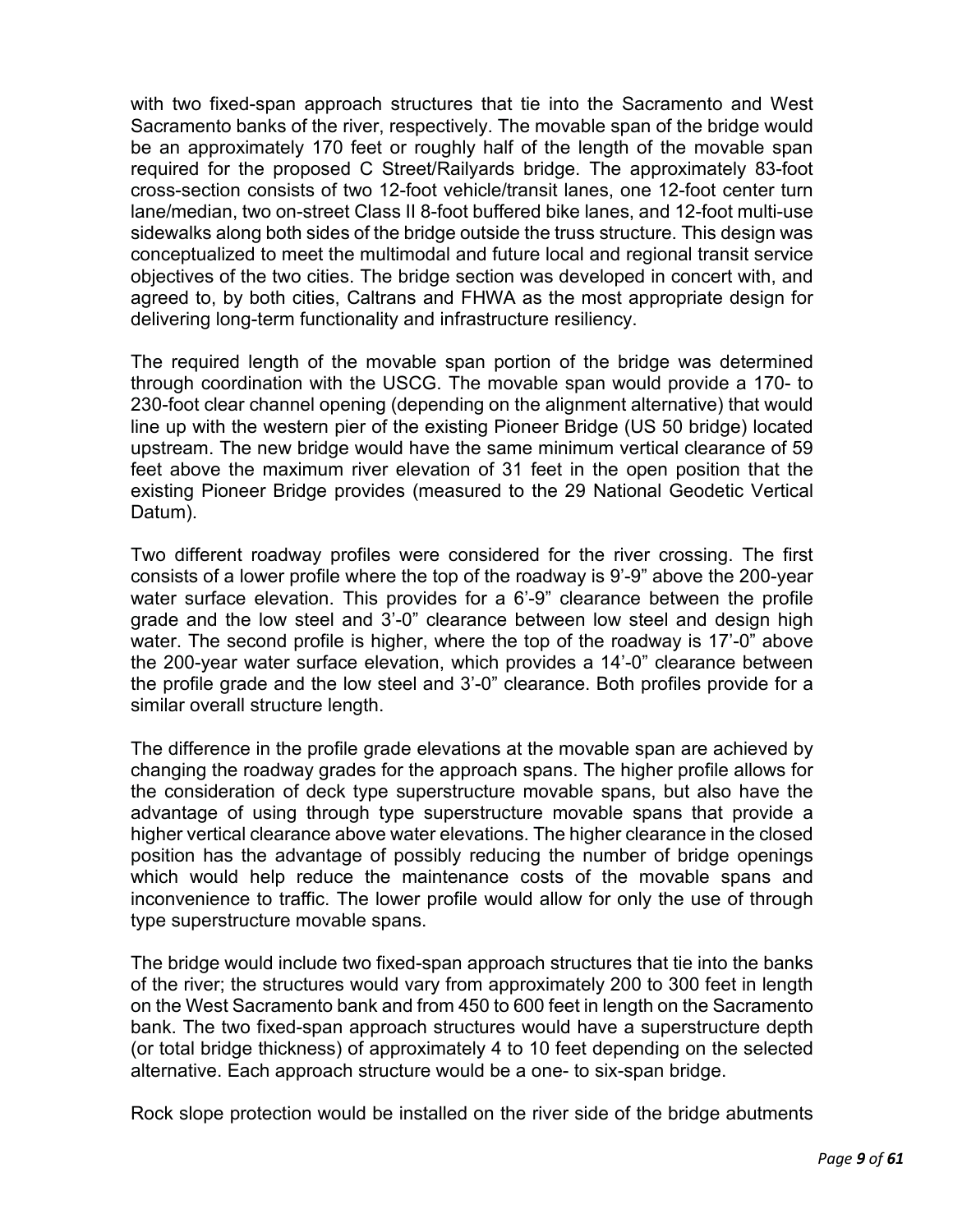both above and below the ordinary high-water mark to stabilize approximately 400 linear feet of shoreline on each side of the river.

Broadway Bridge will be designed with the capability to carry potential future light rail vehicles between Sacramento and West Sacramento. Light rail infrastructure may not be included when the bridge is initially constructed, therefore allowance will be included to add rail infrastructure to the bridge structure sometime in the future. An assumption of the additional dead load required for the future light rail modifications was accounted for in the conceptual design of the movable bridge alternatives. Since the cross section of the new bridge does not allow sufficient width for light rail vehicles to occupy lanes separate from vehicular traffic, an embedded track would need to be implemented. Embedded track is a commonly used system for light rail transit in urban areas where the rail is encased, except for the top of the rail, within pavement.

# **Bridge Deck Types**

Five deck types were evaluated to determine the relative cost and weight of different floor system alternatives. These five types were selected to fulfill the need to minimize the weight of the movable span. The deck types evaluated were as follows:

- Reinforced Lightweight Concrete deck supported by stringers and floor beams
- Half Filled Grid deck supported by stringers and floor beams
- Exodermic deck supported by stringers and floor beams
- Orthotropic deck
- Open Grid deck

The reinforced lightweight concrete and Exodermic deck alternatives were investigated in greater detail in order to determine the most viable option. Due to the cross-sectional configuration of the movable span, different deck types could be utilized for the roadway and pedestrian walkway floor systems. Therefore, the roadway and pedestrian decks were evaluated separately to allow for different combinations of deck types. In addition, rolled and built-up stringer sections were investigated for the pedestrian walkway floor system, in order to compare the weight savings associated with built-up stringers. The possibility of future light rail vehicles carried by the bridge was also considered in the comparison of the concrete and Exodermic deck types.

Evaluation of the various combinations of roadway and pedestrian walkway deck types from Table 2 shows that a floor system comprised entirely of an Exodermic deck results in the lightest floor system alternative. A floor system comprised entirely of an Exodermic deck results in a small increase in cost in comparison to a lightweight concrete deck floor system. A floor system comprised entirely of a lightweight concrete deck would result in the lowest cost but the highest weight. The weight savings associated with the Exodermic deck would also reduce the weight of the counterweight and mechanical systems, which would ultimately reduce the overall cost.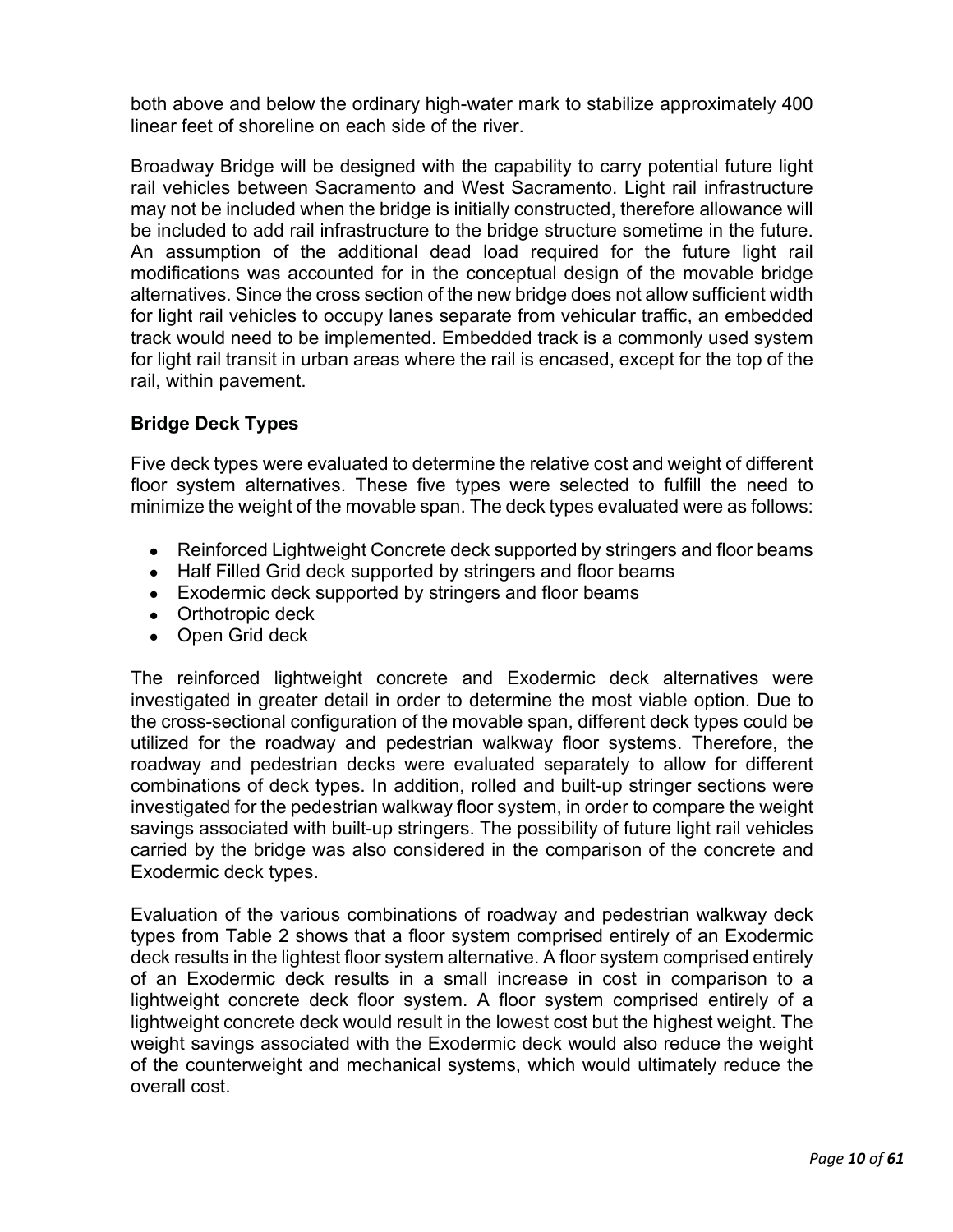The recommended deck type for the Broadway Bridge is an Exodermic deck system. This deck type provides a preferred ratio of weight to initial construction cost of the deck types considered. The Exodermic deck system is the lowest weight deck type aside from the orthotropic deck and has a more reasonable initial construction cost associated with it. The cost of an Exodermic deck system is slightly higher than that of a lightweight reinforced concrete deck system (5%). However, using an Exodermic lower weight floor system will allow for reductions in the supporting steel, counterweight, and mechanical components, which will ultimately lower the overall project cost. In addition, the Exodermic deck can accommodate the implementation of light rail transit system infrastructure with limited construction requirements and user delays.

#### **Movable Bridge Type Alternatives**

After an alignment alternative is selected and the project is approved, final aesthetic design criteria would be developed in cooperation with the selected bridge architect in the next phase of project development for Broadway Bridge. Some of the guiding principles of the bridge aesthetics will be how the bridge fits within the surrounding setting and within the overall Sacramento region history, values, and vision. Selection of the type of movable span would be part of the aesthetic design of the bridge.

Regardless of the bridge type that is constructed over the Sacramento River as part of the proposed project, a bridge fender system would be installed around the movable span piers to protect the piers from errant watercrafts that are navigating along the river. The scope for the study of movable bridge types was to identify and comparatively analyze differing bridge solutions that may be possible for the new Broadway Bridge project. Three different movable bridge types were considered in the Broadway Bridge Project Movable Span Type Selection Report (March 9, 2019) and included:

- Bascule Span
- Vertical Lift Span
- Swing Span

*Vertical lift span* bridges have a movable span that is lifted vertically to permit passage of boats beneath it. The Tower Bridge over the Sacramento River upstream of the proposed Broadway Bridge is an example of a vertical lift span bridge.

*Swing span* bridges rotate the movable span on a center pivot pier, allowing navigational traffic to pass the bridge on either side of the center pier. Because of the span lengths required by the USCG for the proposed project and the requirement of creating a neighborhood-friendly river crossing with low vertical grades, the superstructure of a swing span would most likely be a through-truss design (the truss would be cross-braced above and below vehicular traffic). The existing historic I Street Bridge is an example of a swing span bridge.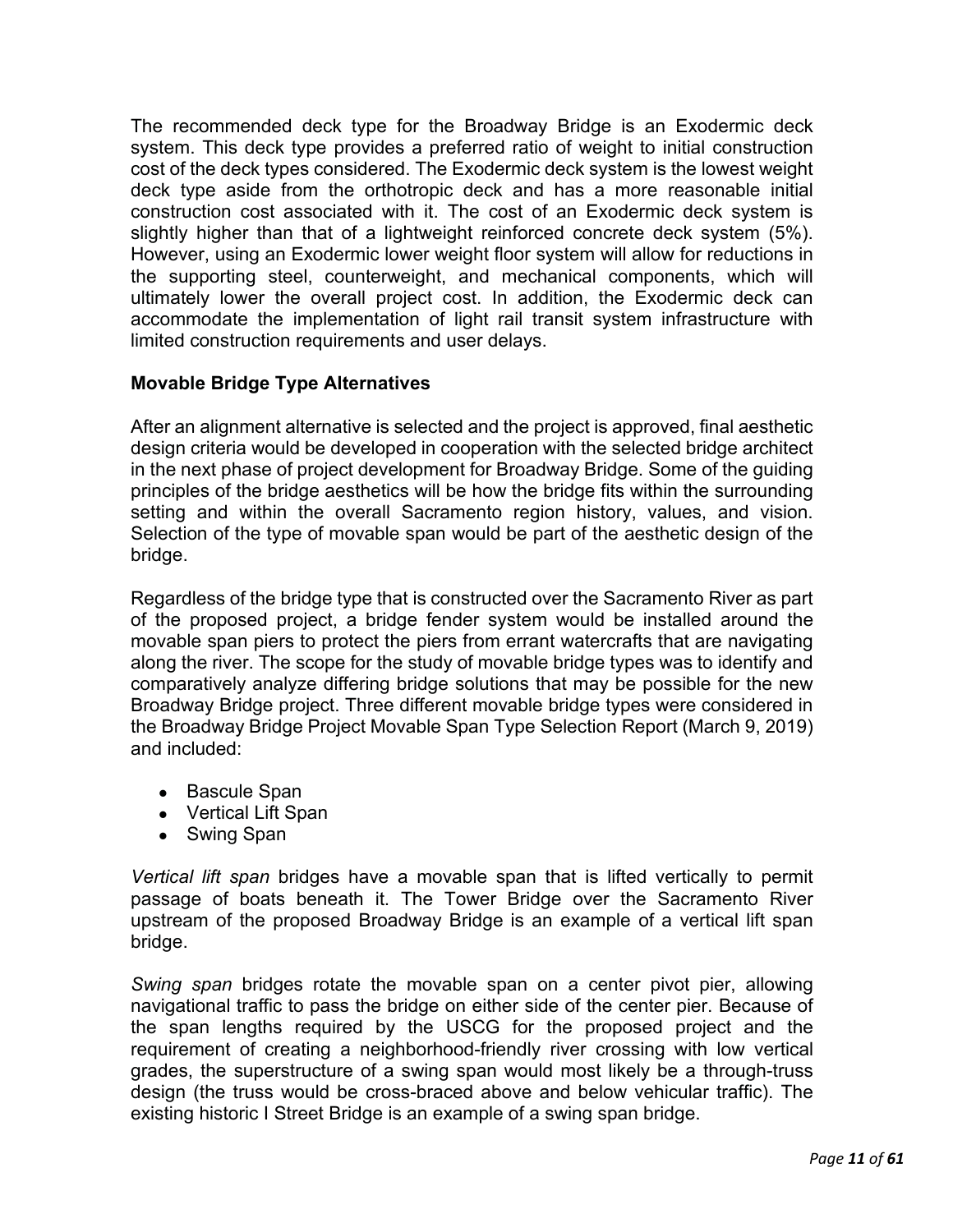*Bascule span* bridges operate by raising into the air one side of a counterweighted movable span while the other side rotates on a horizontal axis. The rotating axis could be fixed (like a hinge) or rolling (like a rocking chair). A bascule bridge can be designed with a single movable span or two movable spans (double bascule bridge). The Freeport Bridge over the Sacramento River in the town of Freeport is a double bascule span bridge.

To address the possible impacts of the bridge type that ultimately is built, the largest in- and over-water footprint and the greatest number of construction-related impacts of the three types were assumed for the analysis. Within each movable bridge type, several alternatives were selected for comparison. Each alternative, including a summary of advantages and disadvantages of each alternative structure type, is described in more detail in the report. The bridge alternatives were assessed both qualitatively and quantitatively using three primary evaluation categories:

- Performance
- Construction Cost
- Life Cycle Costs

Of the three main movable bridge span types making up eleven viable alternatives that were considered in the Alternatives Evaluation Matrix of the report, the vertical lift girder spans and the two leaf partially counterweighted bascule spans received the highest rankings. The fully counterweighted bascule spans, the truss vertical lift spans, and the swing spans scored lower in comparison and will therefore no longer be considered for further study.

The Broadway Bridge Project Movable Span Type Selection Report recommended that the partially counterweighted two leaf rolling bascule and the vertical lift girder bridge with either steel or concrete towers continue to be advanced for further study in the final design phase of the project. Each alternative will require additional approach structures on either side of the main, movable span. Since this study focused on the comparison of movable span options, the details of these approach structures will be studied in the next phase of project development for the Broadway Bridge project. Continuing developments and additional deciding factors for the Broadway Bridge Project may influence the decision on the preferred bridge type.

#### **Over-Water Construction-Site Access**

Temporary trestles and barges would be used to provide the contractor with access to the river portion of the project area. Together, the trestles and barges would be used to stage construction materials, to provide a working platform for cranes, and for general construction support. The temporary trestles would consist of steel piles that would be driven into place with an impact hammer. Although the temporary work platforms would be removed at the end of the first construction season before the onset of winter, the temporary trestle piles could remain in place for the duration of construction. The barges would be anchored to the river bottom with piles that would be driven into place with an impact hammer. Up to two barges would be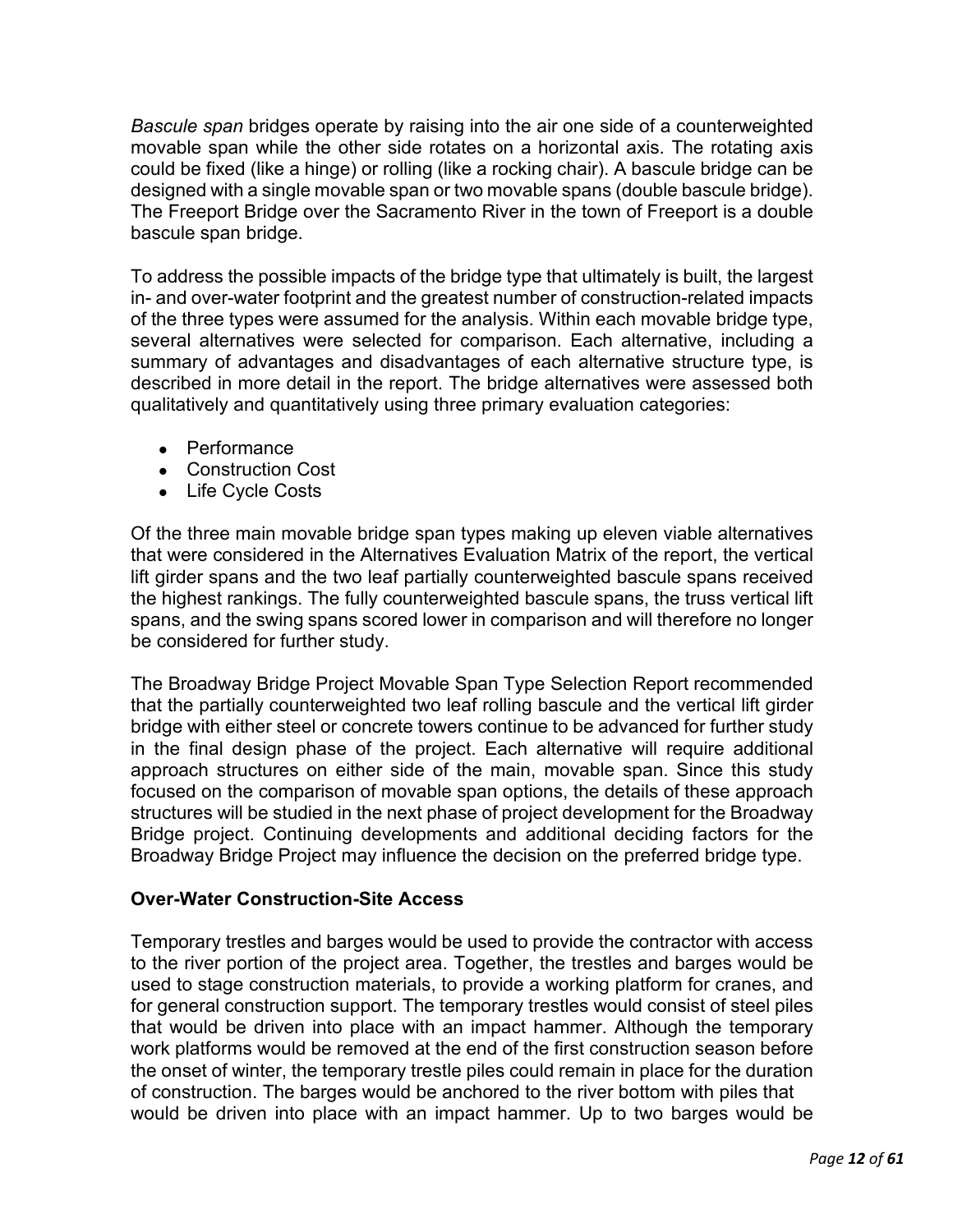anchored in the river at one time. The barges would be repositioned in the channel throughout construction only as needed to complete the work. The barges and temporary piles would be removed after bridge construction is completed.

#### **In-Water Construction Activities**

In-water construction activities consist of those that would occur below the OHWM. The activities would be limited to the period of May 1 to November 30 during the two construction seasons. The in-water construction window allows sufficient time for most in-water work to be completed within the first "in-water work season," thus limiting potential impacts on fish and other species from the activities to primarily one construction season. The in-water work window was selected after consideration of agency in-water work restrictions, timing of the presence of multiple special-status fish species, timing of breeding seasons for other special-status species in the project area, and other constraints. Other construction activities occurring above the OHWM (e.g., work on the abutments and approach superstructure) would not be limited to the in-water window of May 1 to November 30.

Temporary falsework platforms would be required to construct the proposed bridge foundations and approach structures. The platforms would be constructed using temporary piles within the river. In addition, temporary cofferdams would be required to construct the bridge piers within the water. The cofferdams would consist of temporary sheet piles installed around the individual piers. Dewatering inside the cofferdams would be required. In-water construction activities would include the following:

- Installation and removal of steel piles with a vibratory hammer and an impact hammer for the temporary falsework platforms (trestles).
- Installation and removal of steel piles with an impact hammer for anchoring barges.
- Installation of steel sheet piles with a vibratory driver for temporary cofferdams.
- Installation of steel piles for the piers with an impact hammer for the new bridge (although work would occur within dewatered cofferdams, underwater sound would propagate beyond the dewatered cofferdams).
- Installation of steel casings for the piers with a vibratory hammer or hydraulic oscillator/rotator system for the new bridge.
- Installation of concrete piles with an impact hammer for the new bridge fender system.

#### **Above-Water Construction Activities**

After the temporary cofferdams are installed around the piers, forms would be constructed, and concrete poured in the dewatered cofferdams to construct the pile caps. Work then would focus on the pier column construction. After the casings are installed, a rebar cage would be placed into the pile, and concrete would be poured into the steel shell. A cast-in-place concrete pier cap would be placed atop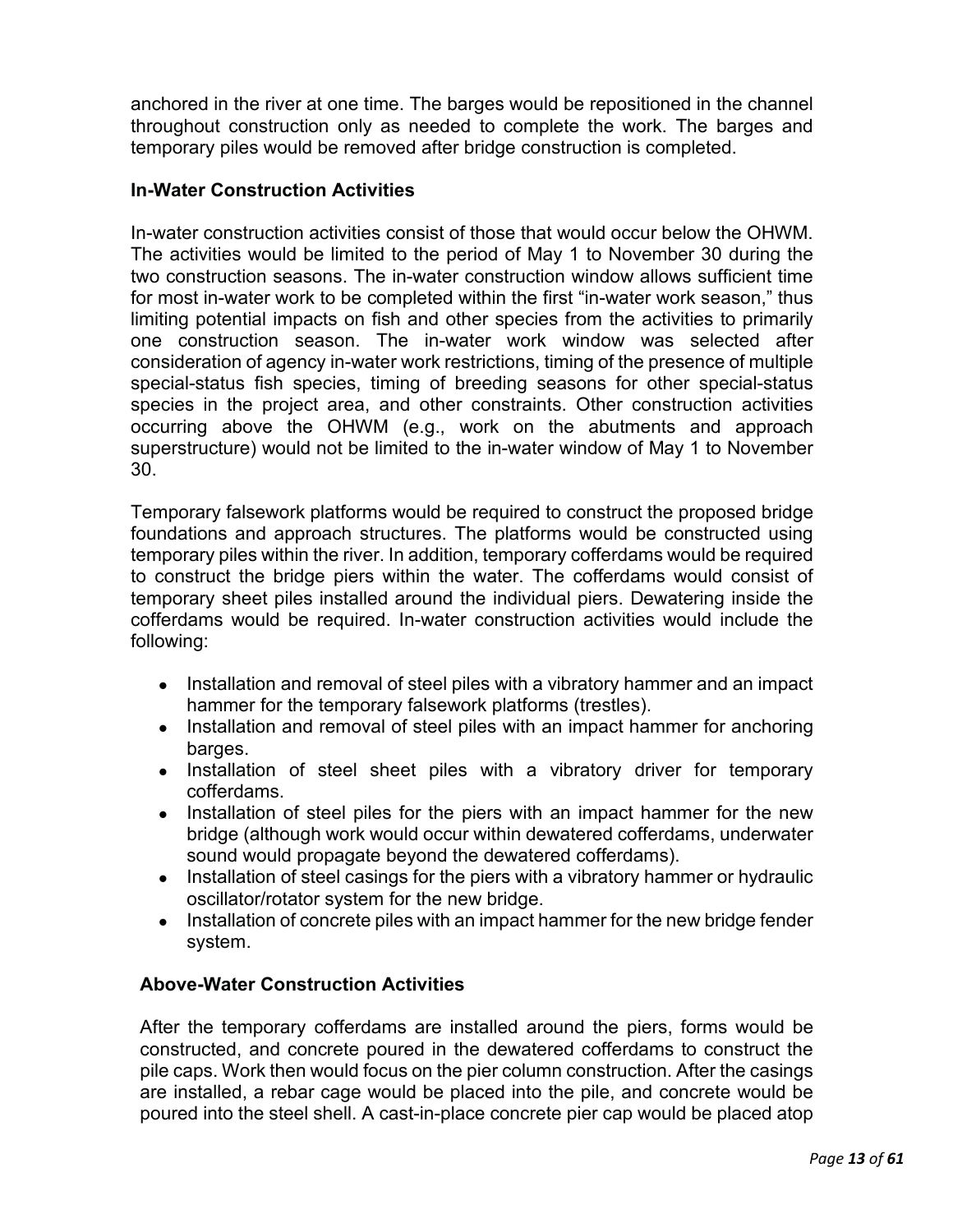the columns to serve as the substructure. Work then would focus on constructing the approach superstructure. The movable span superstructure likely would be constructed offsite, floated in, and erected when construction of the foundations is completed.

# **Roadway Modifications**

The project may be constructed in two phases or in a single phase. The decision to construct in one or two phases will be driven by the extent of redevelopment and implementation of the approved mobility network in the Pioneer Bluff area of West Sacramento at the time project construction starts.

If constructed in two phases, an interim (opening year 2030) design phase for the proposed project would include constructing the new bridge and approach roadways with temporary pavement transitions along the existing alignment of South River Road to open the bridge to traffic operations; allowing for motor vehicle, bicyclists and pedestrians access to the bridge. Construction of this first phase is expected to take approximately 36 months, with two seasons of in-water work.

By the design year, the remaining improvements and roadway connections proposed as part of the project would be constructed to allow the full, final design of the proposed project to be operational. See *Existing Conditions* for interim and design year condition assumptions without the project in the Broadway Bridge EIR/EA.

If the project is constructed in a single phase, the efforts needed to construct the new bridge and the ultimate (design year) roadway alignment configuration would be completed at the same time. The following description includes construction components identified for both the interim (opening year 2030) and ultimate design year improvements for the preferred alternative (Alignment B).

#### **City of West Sacramento**

Between the bridge touchdown location along South River Road in West Sacramento and the Jefferson Boulevard/15<sup>th</sup> Street intersection, the roadway would consist of two westbound travel lanes, two eastbound travel lanes (the two eastbound travel lanes would taper down to one eastbound lane east of the South River Road intersection), a center left-turn lane, onstreet Class II bike lanes, and sidewalks along both sides of the roadway. The existing 15<sup>th</sup> Street right of way would be skewed south from the existing Jefferson Blvd./15<sup>th</sup> Street intersection to the touchdown at South River Road, and a dual left turn pocket would be introduced at the intersection.

The roadway alignment is consistent with planned road network within the Pioneer Bluff and Stone Lock planning area that was planned to accommodate a future Broadway Bridge alignment. Modifications to the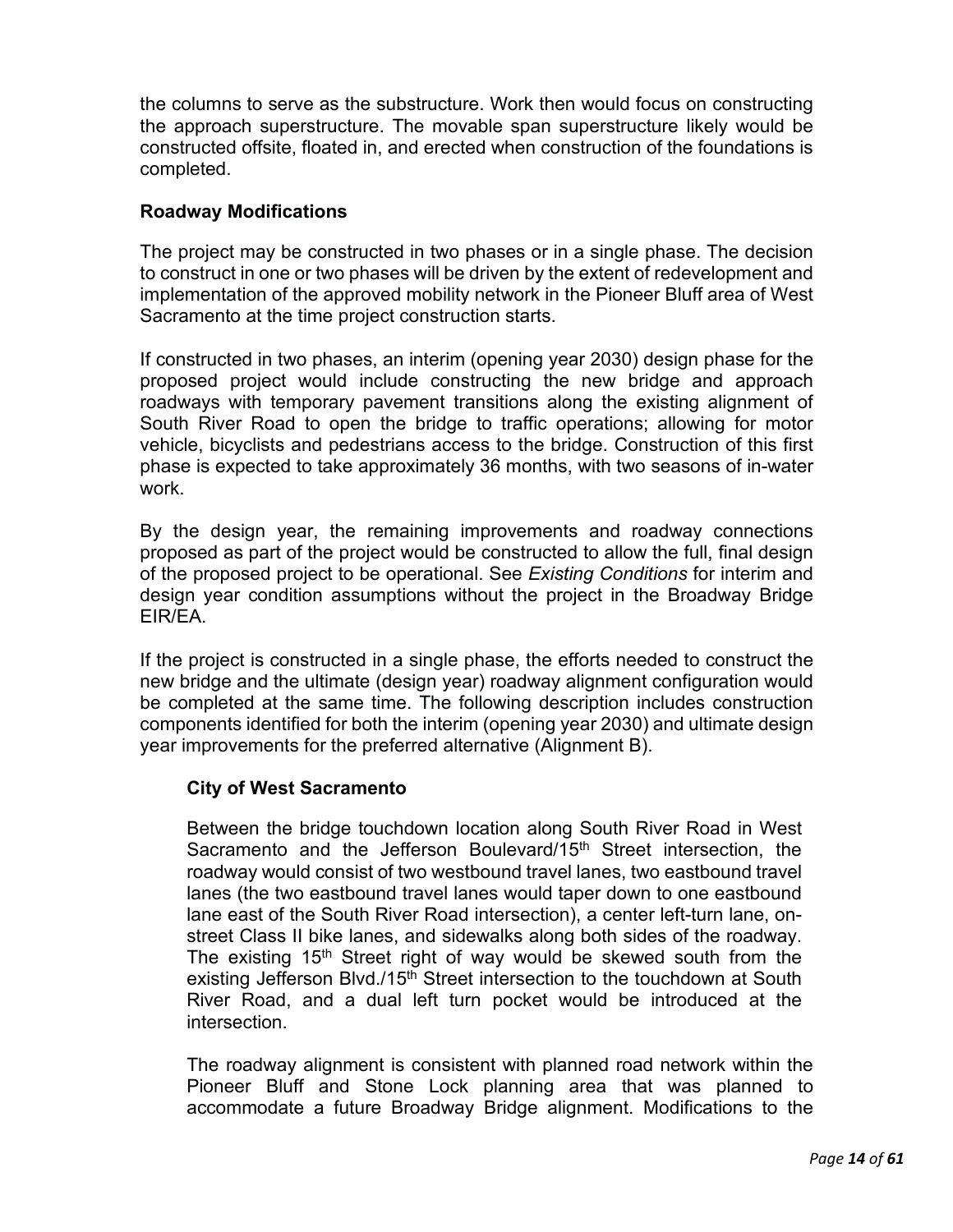planned street network include additional eastbound turn pockets to accommodate peak hour motor vehicle travel on southbound Jefferson Boulevard, eastbound and westbound turn pockets on the future realigned South River Road, and northbound and southbound turn pockets on the future extension of Alameda Boulevard at the future Rail Street in Pioneer Bluff. These modifications assume that the Pioneer Bluff roadway network will be constructed before Broadway Bridge. However, it is likely that these operational changes to the streets will be constructed in anticipation of Broadway Bridge moving forward.

At Broadway Bridge, a planned grade separation will provide the means for safe bicycle and pedestrian travel under Broadway Bridge along a future Class I Riverwalk Trail extension within the levee setback, planned from Mill Street south to the Deep-Water Ship Channel. Cyclists and pedestrians approaching Broadway Bridge in either direction from the trail would have the option to continue along the trail under the new structure, avoiding the need to cross the roadway, or to connect to the structure and cross the river into Sacramento or travel westward in West Sacramento.

#### **Interim Year Features (West Sacramento)**

Project features that would be constructed and in operation by 2030 include the following:

New bridge and roadway modifications, including a redesigned intersection connection for the bridge at 15th Street and new turn pockets on South River Road to facilitate traffic turning movements at the bridge connection in West Sacramento.

Stormwater drainage management features.

- Utility relocations.
- Fiber optic cable installation for operational communications.

In West Sacramento, modifications to the approved mobility network would be necessary for construction of Alternative B. These modifications include the following:

- Constructing a northbound right-turn pocket on South River Road at 15th Street.
- Constructing a southbound right-turn pocket on South River Road at 15th Street.

#### **Design Year Features (West Sacramento)**

Project features that would be constructed by 2040 include the following: Roadway alignment modifications in West Sacramento necessary to shift the alignment of South River Road and connection of the new bridge to the east to conform with the approved mobility network alignment of South River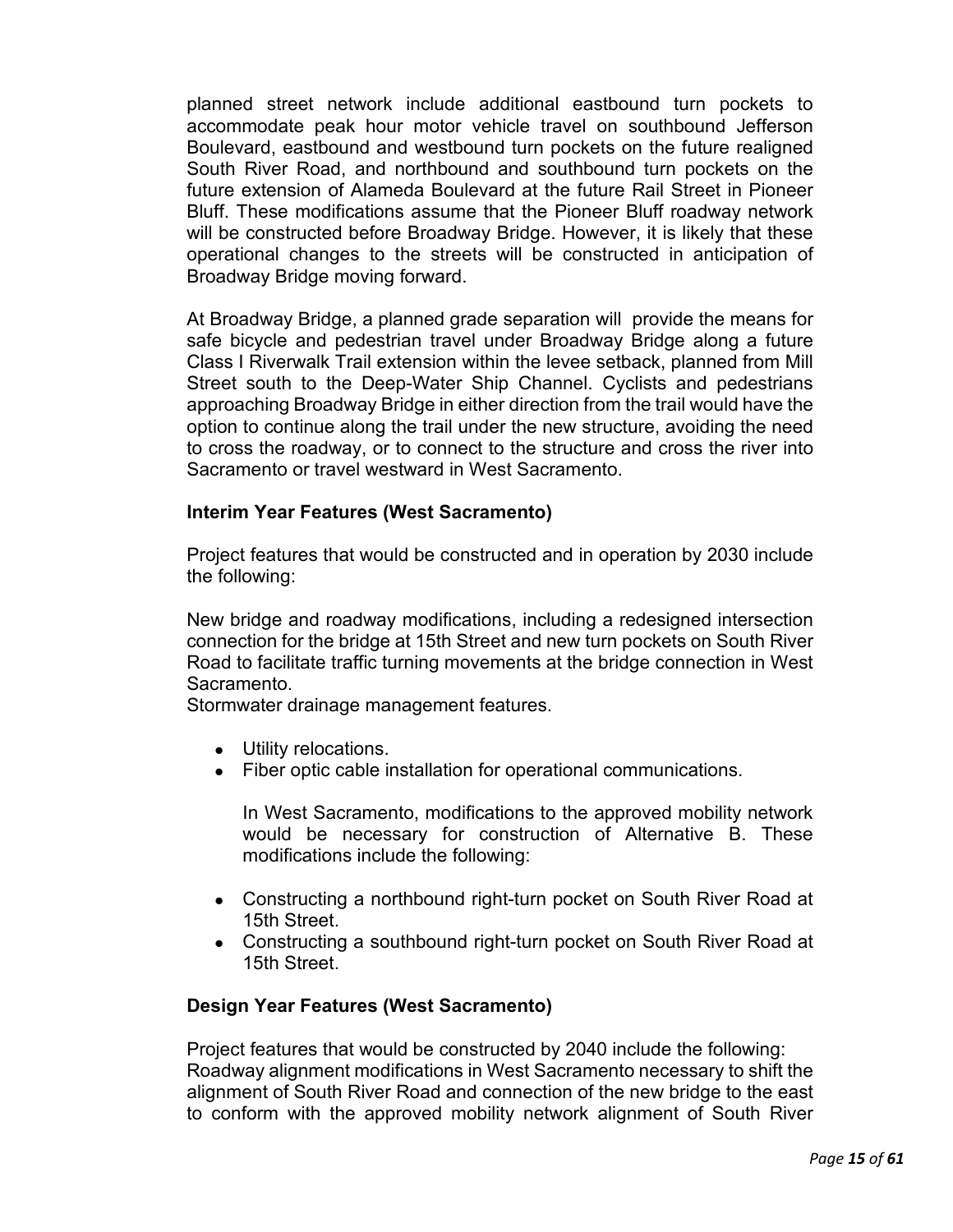Road. Roadway striping and turn pocket additions on Jefferson Boulevard, South River Road, and Alameda Boulevard.

Construction of the design year features of Alternative B would not increase impervious surface area from that created during the interim year phase.

In both West Sacramento and Sacramento, no additional modifications to the assumed design year conditions without the project would be needed.

A fiber optic cable is proposed to interconnect operational communications of the proposed project (the new Broadway Bridge), the Tower Bridge, and the I Street Replacement bridge. The fiber optic line would be placed in West Sacramento under Riverfront Street. From the proposed project, the fiber optic line would run north until Riverfront Street turns into 3rd Street and would end at the intersection of 3rd Street and C Street. The fiber optic line would be installed within an existing City of West Sacramento-owned conduit along Riverfront Street to Tower Bridge Gateway. North of Tower Bridge Gateway, a new conduit would be placed within the 3rd Street right-of-way north to the intersection of 3rd Street and C Street. To minimize ground disturbance, the construction method for the new fiber optic line would be jack and bore.

#### **City of Sacramento**

In Sacramento, the Broadway corridor would be redesigned from the Sacramento River to include one eastbound travel lane, one westbound travel lane and a center turn median. Class II 6-foot bicycle lanes with 3-foot bicycle buffer zones would connect from Broadway Bridge to Front Street, reduced to 2-foot bicycle buffer zones from Front Street to 3<sup>rd</sup> Street, connecting with existing Class II bicycle facilities east of  $3<sup>rd</sup>$  Street. Sidewalks are not present on Broadway from Front Street west to the Sacramento River. The Broadway Bridge project will construct 6-foot sidewalks north and south of the Broadway corridor.

Eastbound Broadway will be widened from the Interstate 5 (I-5) northbound off ramp to approximately 200 feet west of Front Street to accommodate motor vehicle traffic exiting I-5 and heading west. In addition, a second rightturn pocket will be constructed on the northbound offramp to manage congestion during peak hours. East of I-5, The current striped turn median east and west of 3<sup>rd</sup> Street will be modified to include a dedicated turn pocket in each direction, and  $5<sup>th</sup>$  Street will be modified (northbound and southbound) to include left turn lanes at the signalized intersection.

Northbound and southbound Front Street is currently one-lane in each direction with Class II bicycle lanes. The Broadway Bridge project will construct new westbound and eastbound left turn pockets at these locations to improve traffic operations and will construct a new signal at the intersection. Access into Miller Park from Broadway will also be improved to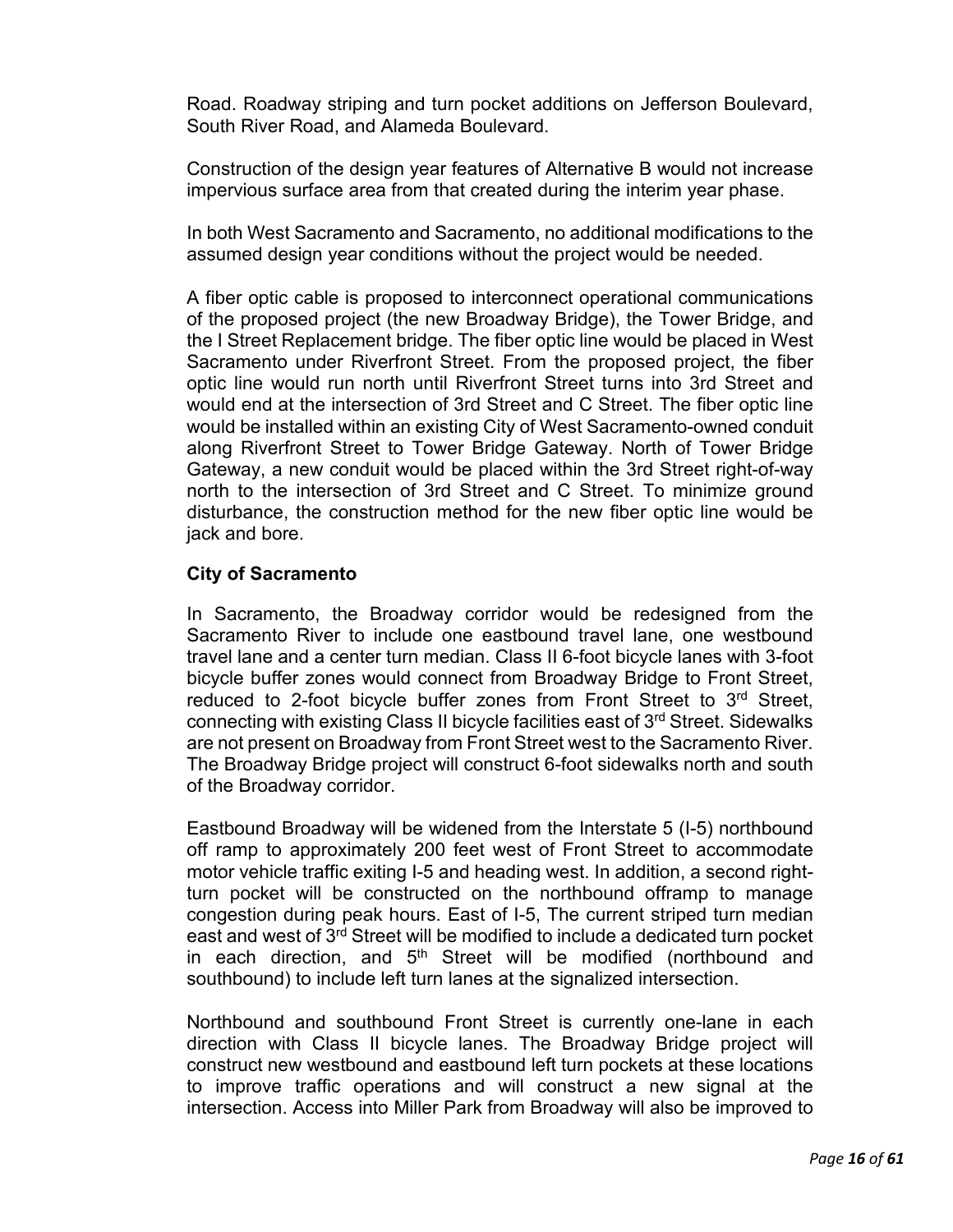include southbound left turn pocket from Broadway into Marina View Drive, as well as a westbound left turn pocket from Marina View Drive to Broadway Bridge. Marina View Drive will also be elevated to match the proposed elevation of Broadway Bridge. The proposed roadway profile elevation would be approximately 6 feet higher than the existing ground elevation at the Broadway/Marina View Drive intersection. The profile adjustment is needed to satisfy Central Valley Flood Protection Board (CVFPB) requirements to provide 3 feet of clearance between the 200-year-flood water surface elevation and the bridge soffit (low chord of the bridge).

At Broadway Bridge, a grade separation and minor modification in the location of the Sacramento River Bike Trail to pass under and connect to the new bridge will be constructed to preserve and enhance access to Miller Park. The existing Class I Sacramento River Bike Trail would be reconstructed approximately 1,000 feet north and 300 feet south of Broadway as part of the proposed project. In order to reconstruct the trail, permanent right-of-way acquisition from four adjacent private parcels would be necessary. The trail would be grade-separated under the proposed bridge structure. Cyclists and pedestrian approaching Broadway in either direction would have the option to continue along the trail under the new structure, avoiding the need to cross the roadway, or to connect to the structure and cross the river into West Sacramento or travel eastward on Broadway into Sacramento.

A change of grade along Broadway introducing a gradual elevation increase from Front Street west to Broadway Bridge will require access improvements to private property along that stretch of Broadway. This elevated roadway profile will meet at the existing railroad crossing creating a safer, enhanced ADA compliant crossing over the railroad tracks.

#### **Interim and Design Year Features (Sacramento)**

In Sacramento, Alternative B requires the following modifications to the existing (or planned opening year) conditions.

- Reconstructing 350 feet of Marina View Drive to provide for a new connection to Broadway.
- Modifying property access along Broadway west of I-5.

The existing at-grade State Parks railroad crossing at Broadway would remain in the same location. Construction of the interim year design of Alternative B would create 2.0 acres of new impervious surface.

#### **Traffic Management and Detours during Construction**

While most of the project would be constructed outside of existing roadways, some project construction areas would require temporary detours or staged construction.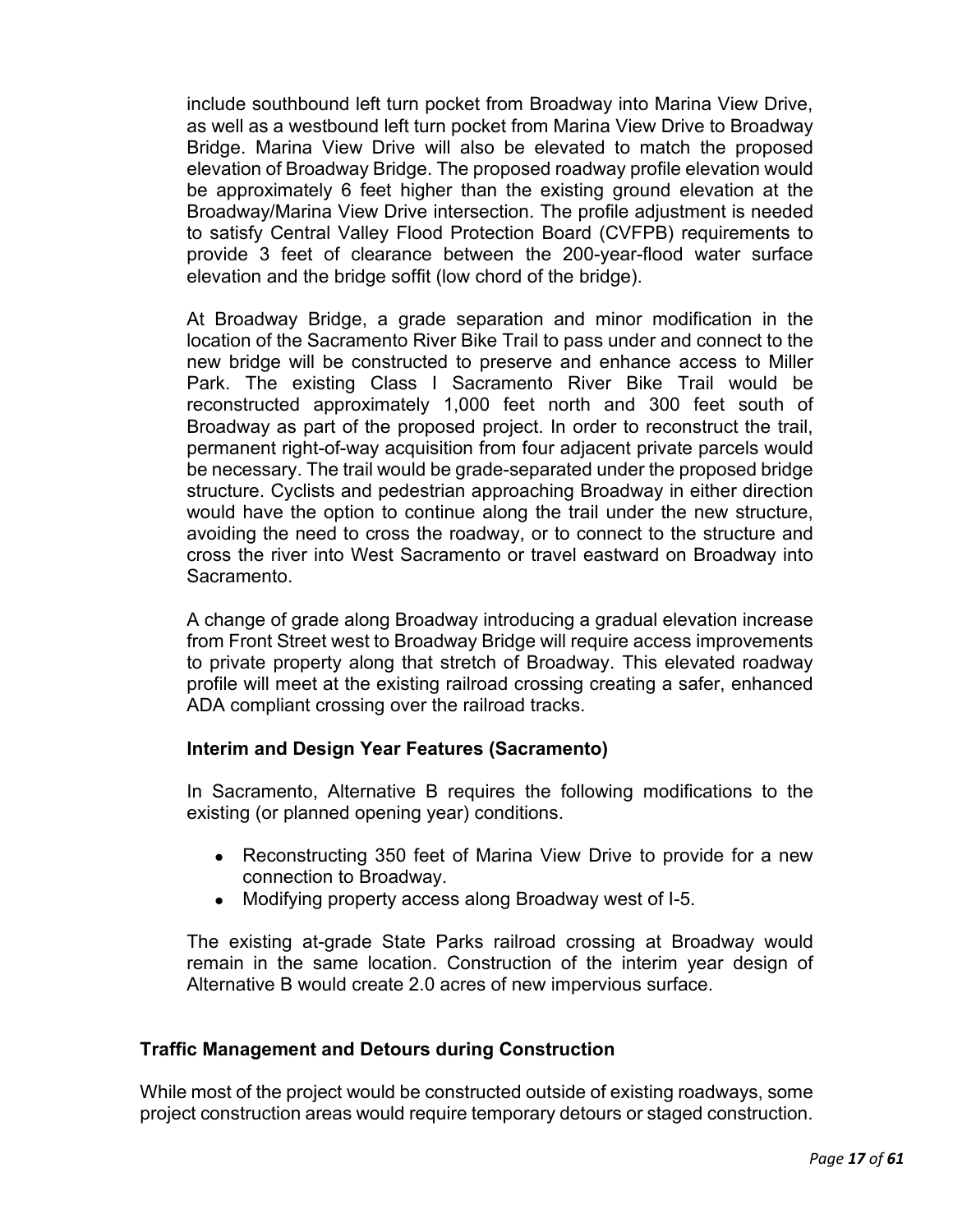In West Sacramento, in order to construct the proposed project—including the new intersection at South River Road, a portion of South River Road would be closed to traffic. Closure of 15th Street also may be necessary. Travelers on South River Road to the south of the project area needing to get to South River Road north of the project area would be detoured around the project to the south and directed to travel over the Mike McGowan Bridge, turn right onto Locks Drive, right onto Jefferson Boulevard, right onto Tower Bridge Gateway, and then right onto 5th Street that becomes South River Road. The detour would be repeated in reverse for travelers on South River Road north of the project area with the desire to travel south on South River Road.

In Sacramento, construction of street widening and sidewalk improvements under the I-5 viaduct structures would be phased to allow traffic access to Front Street for the duration of construction. Miller Park and Sacramento Marina traffic would travel on westbound Broadway, turn left onto southbound Front Street, right onto Miller Park Circle, and then left onto Marina View Drive. About 3,400 feet of the Sacramento River Bike Trail would be closed north and south of Broadway and detoured to the bike lane on Front Street between the Sacramento Marina and where the Sacramento River Bike Trail meets the R Street bicycle/pedestrian bridge.

#### **Storm Water Drainage Management**

Stormwater and road runoff drainage for the proposed roadway would be conveyed in a new storm drain system installed approximately 5 feet below the finished road grade of South River Road, 15th Street, and Circle Street in West Sacramento and of Broadway in Sacramento. New storm drain outfalls into the Sacramento River would be constructed near each of the bridge abutments in West Sacramento and Sacramento.

#### **Staging, Storage, and Proposed Access during Construction**

Staging areas would be used to store materials and equipment during construction, such as pipe materials, precast manholes and drop inlets, steel girders, piles, and rebar, along with construction equipment when not in use. In West Sacramento, staging area options are the West Sacramento Corporation Yard (1951 South River Road, Assessor's Parcel Number [APN] 058-260-017-000), or the Shell property recently purchased by the Port of West Sacramento (1509 South River Road, APN 058-280-005-000). Both staging areas in West Sacramento would be accessed via South River Road and are options on the condition that they are still available (have not been redeveloped) at the time the proposed project is constructed.

In Sacramento, one option for a staging area would be closing Broadway to traffic west of Front Street and using the road as a staging area with access via Broadway to the east. This option would require a traffic detour for continued access to Marina View Drive using Front Street and Miller Park Circle. Another staging area option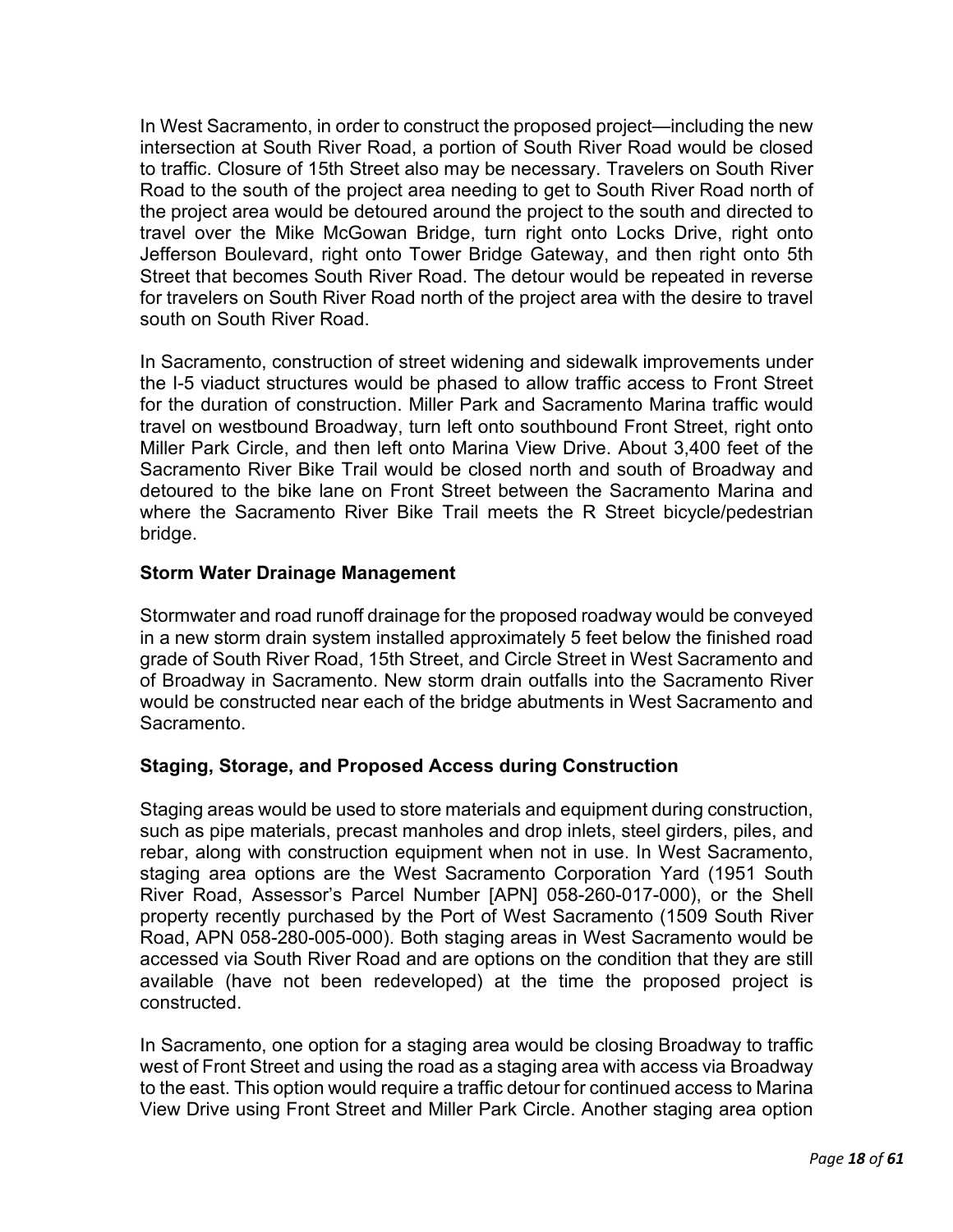in Sacramento is use of vacant lots (2000 Front Street, APN 009- 0012-003-0000 and 2100 Front Street, APN 009-0012-075-0000) north of the California Automobile Museum with access via Front Street.

Staging areas would be in use throughout the construction duration; the areas would be returned to their pre-project conditions at completion of the project.

# **Utility Relocations**

Public and private utilities would need to be relocated or adjusted to the new ground elevation as part of the project, including existing water, sewer, gas, overhead and underground electric, and communication facilities within Broadway, South River Road, 15th Street, and Jefferson Boulevard.

Two existing gas transmission lines, Kinder Morgan and Pacific Gas and Electric (PG&E), and a communication line run under the Sacramento River. The alternatives could conflict with the location of the utility lines and require the utilities to be relocated. Utility relocations and adjustments would be conducted prior to or during construction. As part of the final project design process, prior rights would be used to determine who is responsible for the utility relocations.

# **Project Construction Sequence**

The project may be constructed in two phases or in a single phase. The decision to construct in one or two phases will be driven by the extent of redevelopment and implementation of the approved mobility network in the Pioneer Bluff area of West Sacramento at the time project construction starts. If constructed in two phases, an interim (opening year 2030) design phase for the proposed project would include constructing the new bridge and approach roadways with temporary pavement transitions along the existing alignment of South River Road. Construction of this first phase is expected to take approximately 36 months, with two seasons of in-water work.

A subsequent phase, the design year phase (complete by 2040), would take approximately 6 months and would complete the remaining project roadway construction consistent with full buildout of the approved mobility network. The roadway connection to the bridge and all other project improvements in Sacramento would be constructed during the first phase. If the project is built in a single phase, construction is expected to take 36 months.

In Sacramento, Alternative B requires the following modifications to the existing (or planned opening year) conditions.

- Reconstructing 350 feet of Marina View Drive to provide for a new connection to Broadway.
- Modifying property access along Broadway west of I-5.

The existing at-grade State Parks railroad crossing at Broadway would remain in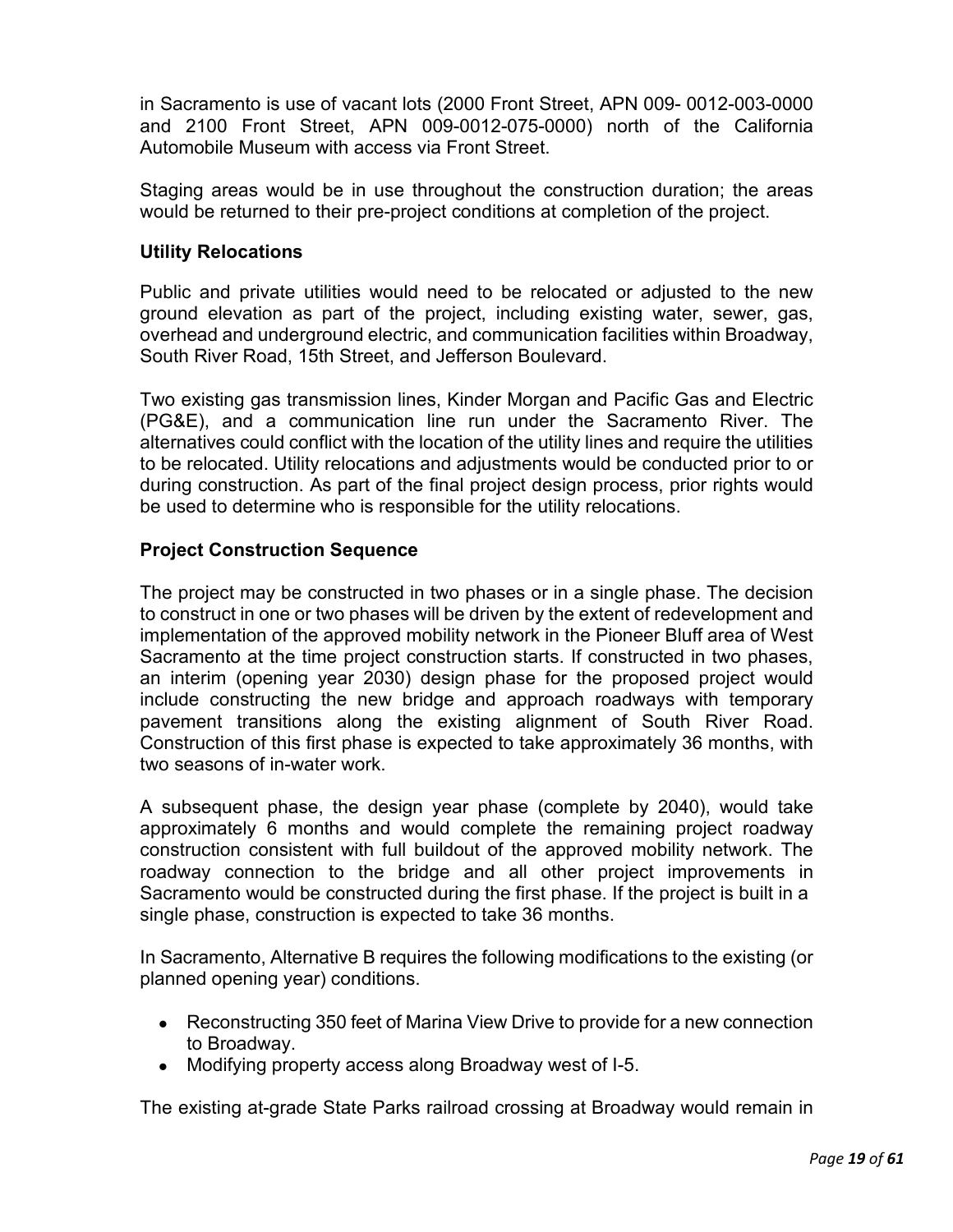the same location. Construction of the interim year design of Alternative B would create 2.0 acres of new impervious surface.

#### **Property Acquisitions**

Permanent property acquisitions or permanent easements would be necessary to construct preferred Alternative B. Temporary construction easements (TCEs) also would be needed. The acquisitions described below assume that the project is constructed in two phases. The acquisitions that would be needed for the interim and ultimate design years are identified in Table 1.

|                        | Total<br>Parcel | <b>Interim Year</b><br>Permanent | Design Year<br>Permanent | Interim  | Design   | <b>Business</b><br>Relocation |
|------------------------|-----------------|----------------------------------|--------------------------|----------|----------|-------------------------------|
| Assessor's Parcel      | Size            | Acquisition                      | Acquisition              | Year TCE | Year TCE | Necessary?                    |
| Number                 | (acres)         | (acres)                          | (acres)                  | (acres)  | (acres)  | (Yes, No)                     |
| <b>West Sacramento</b> |                 |                                  |                          |          |          |                               |
| 058-270-006-000        | 2.579           |                                  | 0.023                    |          | 0.013    | N <sub>0</sub>                |
| 058-270-014-000        | 7.568           | 0.120                            |                          | 0.015    |          | No                            |
| 058-280-003-000        | 3.530           | 1.005                            | 0.056                    | 0.089    | 0.012    | N <sub>o</sub>                |
| 058-280-005-000        | 6.010           | 2.920                            | 0.200                    | 0.325    | 0.065    | N <sub>o</sub>                |
| 058-280-006-000        | 0.473           | 0.056                            |                          | 0.055    |          | Yes                           |
| 058-280-007-000        | 0.911           | 0.177                            |                          | 0.027    |          | Yes                           |
| 843-57-5-7             | 6.477           | 0.064                            |                          | 0.019    |          | No                            |
| <b>Sacramento</b>      |                 |                                  |                          |          |          |                               |
| 009-0012-008-0000      | 1.598           | 0.220                            |                          | 0.074    |          | $Yes*$                        |
| 009-0012-038-0000      | 0.033           | 0.033                            |                          |          |          | No                            |
| 009-0012-064-0000      | 2.673           | 2.673                            |                          |          |          | No                            |
| 009-0012-065-0000      | 0.793           | 0.793                            |                          |          |          | No                            |
| 009-0012-071-0000      | 2.494           | 0.378                            |                          | 0.159    |          | $Yes*$                        |
| 009-0012-072-0000      | 6.903           | 0.049                            |                          | 0.068    |          | $Yes*$                        |
| 009-0020-001-0000      | 1.525           | 0.605                            |                          | 0.083    |          | No                            |
| 009-0030-054-0000      | 5.616           | 0.657                            |                          | 0.274    |          | $Yes*$                        |

#### Table 1. Property Acquisitions Needed for Alternative B

TCE = temporary construction easement.

\*Assumes fill slopes along realigned Broadway. No business relocation would be necessary if retaining walls are constructed instead of fill slopes to support the increase in elevation and widening of Broadway between the bridge and Front Street.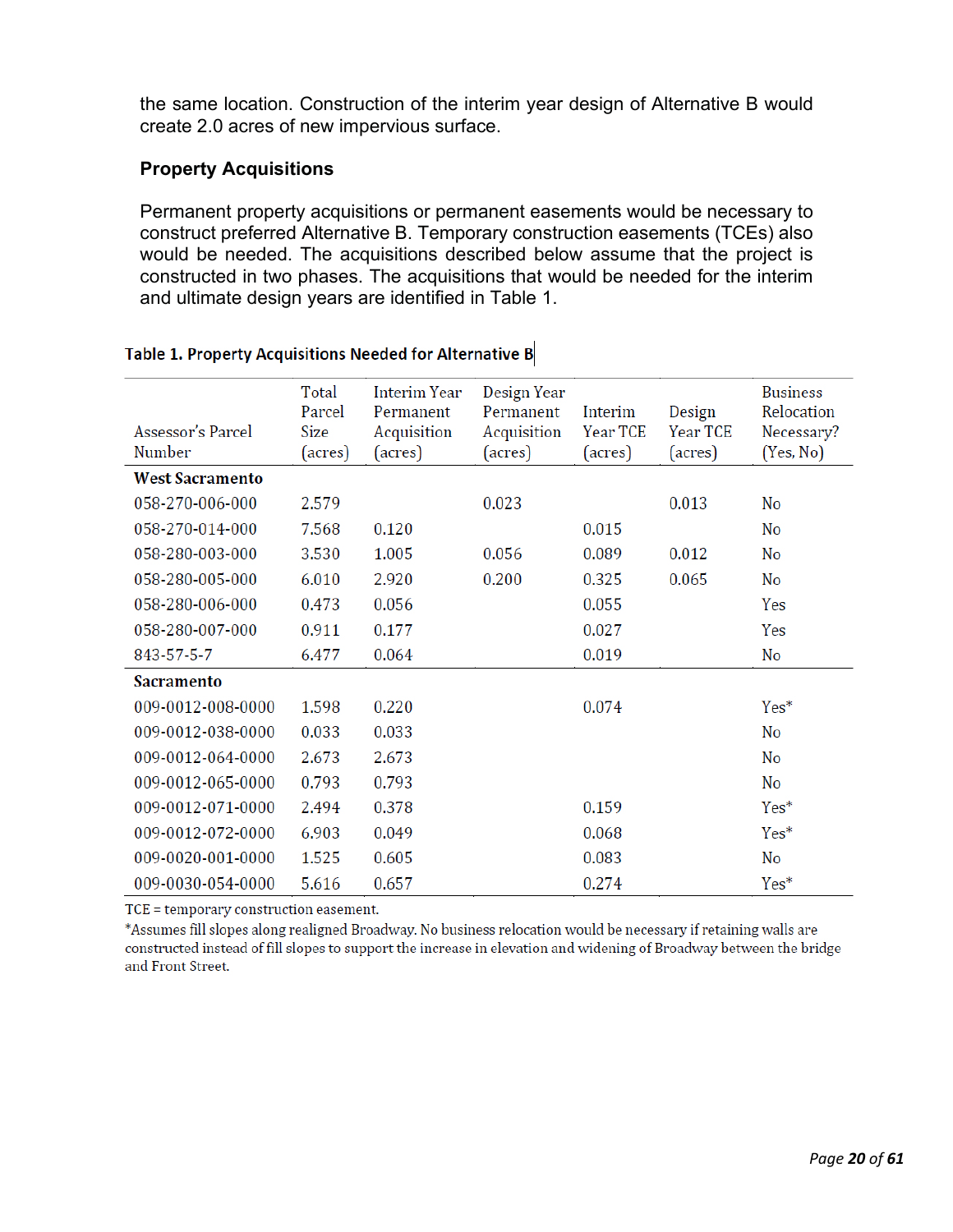# **Findings Required Under CEQA**

#### **Procedural Findings**

#### **The City Council of the City of West Sacramento finds as follows:**

The Draft EIR for the Broadway Bridge project (SCH # 2017072019) was prepared, noticed, published, circulated, reviewed, and completed in compliance with the California Environmental Quality Act (Public Resources Code Section 21000 et seq. ("CEQA"), the CEQA Guidelines (14 California Code of Regulations Section 15000 et seq.), and the City of Sacramento environmental guidelines, as follows:

- A Notice of Preparation of the Draft EIR was filed with the Governor's Office of Planning and Research (OPR) and each responsible and trustee agency circulated for public comments from July 12, 2017 through August 10, 2017.
- A public scoping meeting was held on July 12, 2017, at the Arthur A. Benjamin Health Professions High School, 451 McClatchy Way, Sacramento, California, 95818, to request the public's input on the scope and content of the environmental information that should be addressed in the Draft EIR.
- A Notice of Completion (NOC) and copies of the Draft EIR were distributed to the OPR on April 27, 2022, and to those public agencies that have jurisdiction by law with respect to the project, or which exercise authority over resources that may be affected by the project, and to other interested parties and agencies as required by law. The comments of such persons and agencies were sought.
- An official 45-day public review and comment period for the Draft EIR was established by the OPR. The official OPR public comment period began on July 7, 2021 ended on August 23, 2021; and.
- A Notice of Availability (NOA) of the Draft EIR was posted on July 7, 2021 and sent to all interested groups, organizations, and individuals who had previously requested notice in writing. The NOA stated that the City of West Sacramento as CEQA Lead Agency and Caltrans as NEPA Lead Agency as assigned by the Federal Highway Administration had completed the Draft EIR/EA and that copies were available at the City of West Sacramento at 1110 West Capitol Avenue, West Sacramento, CA 95691. The document was also available for review online at both the City of Sacramento and City of West Sacramento's publicly accessible webpages. The letter also indicated that the official 45-day public review period for the Draft EIR would end at 4:00pm on August 23, 2021 and issued notice of a virtual public meeting on the Broadway Bridge Draft EIR/EA on Wednesday, July 28, 2021, at 5:00pm to 6:30pm.
- A public notice was issued by the City of Sacramento on July 23, 2021, which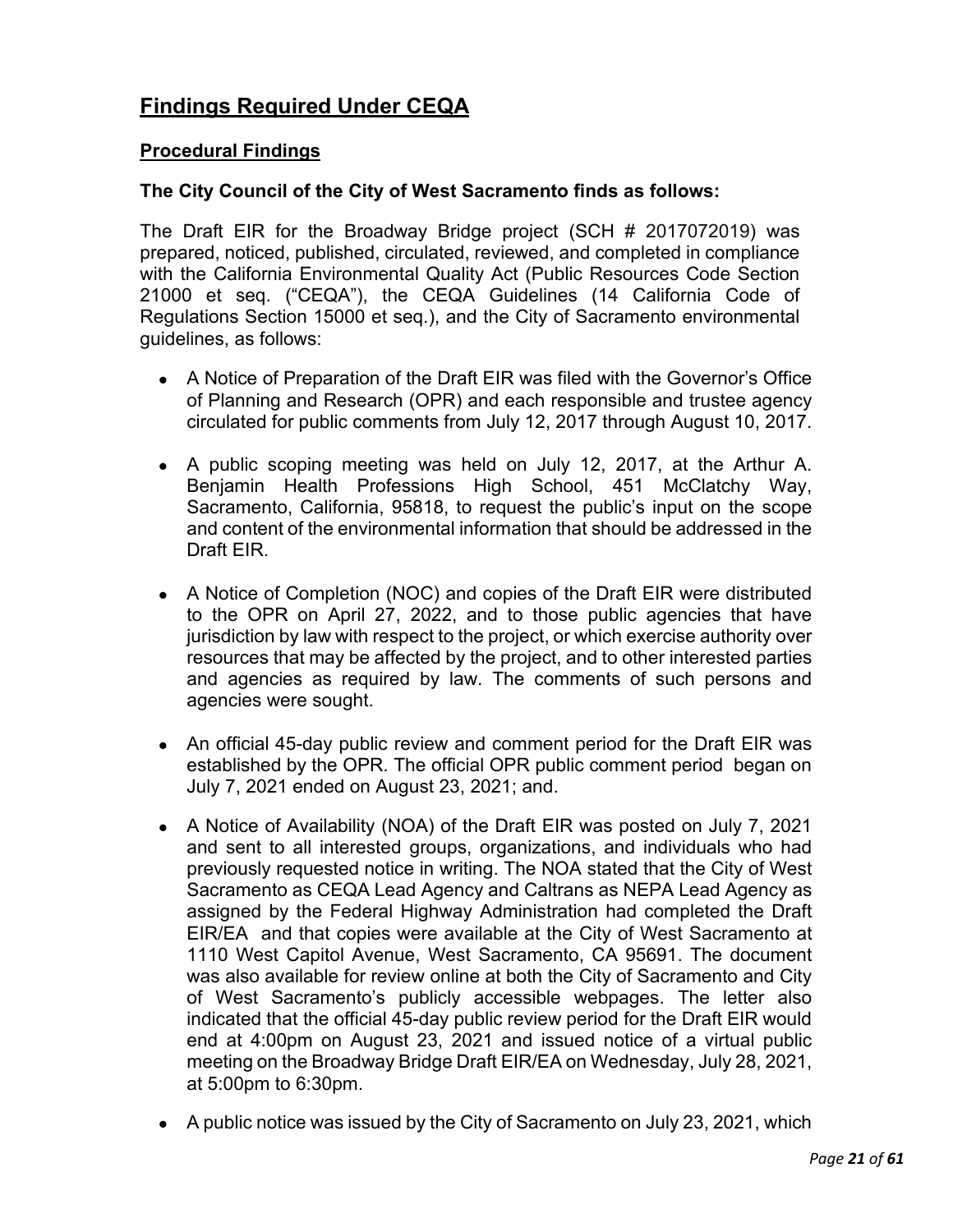stated that the Draft EIR was available for public review and comment, and issued notice of a virtual public meeting on the Broadway Bridge Draft EIR/EA on Wednesday, July 28<sup>th</sup> from 5:00pm to 6:30pm.

- The NOA and Draft EIR were published on the City of Sacramento's website linking to West Sacramento's website and the Draft EIR/EA at: https://www.cityofwestsacramento.org/government/departments/capitalprojects-and-transportation/projects/broadway-bridge-projects.
- An informational open house was held on Wednesday, July 28, 2021, at 5:00pm to 6:30pm. The meeting was held virtually through an online platform due to the COVID-19 pandemic and state restrictions on in-person gathering. The meeting was held to inform the public of key analyses and conclusions reached in the Draft EIR.
- Following closure of the public comment period, all comments received on the Draft EIR during the comment period, the City of West Sacramento and Sacramento's written responses to the significant environmental points raised in those comments,and additional information were included in the Draft EIR to produce the Final EIR.
- The Final EIR was made available for public review and published on the City of West Sacramento's Broadway Bridge project website at: https://www.cityofwestsacramento.org/government/departments/capitalprojects-and-transportation/projects/broadway-bridge-projects
- Notices were mailed to all federal and State agencies that provided comments on the Draft EIR. The notice sent to each agency included that agency's comment letter and proposed response to the comment letter.
- The West Sacramento City Council finds that the Final EIR does not add substantial new information to the Draft EIR that would require recirculation of the EIR under CEQA because the Final EIR contains no information identifying:
	- $\circ$  any new significant environmental impact that would result from the proposed project or from a new or revised mitigation measure proposed to be implemented;
	- $\circ$  any substantial increase in the severity of a previously identified environmental impact;
	- $\circ$  any feasible project alternative or mitigation measures considerably different from others previously analyzed that would clearly lessen the environmental impacts of the project but that were rejected by the City; or
	- $\circ$  that the Draft EIR was so fundamentally and basically inadequate and conclusory in nature that meaningful public review and comment were precluded.

Instead, the modifications are either environmentally benign or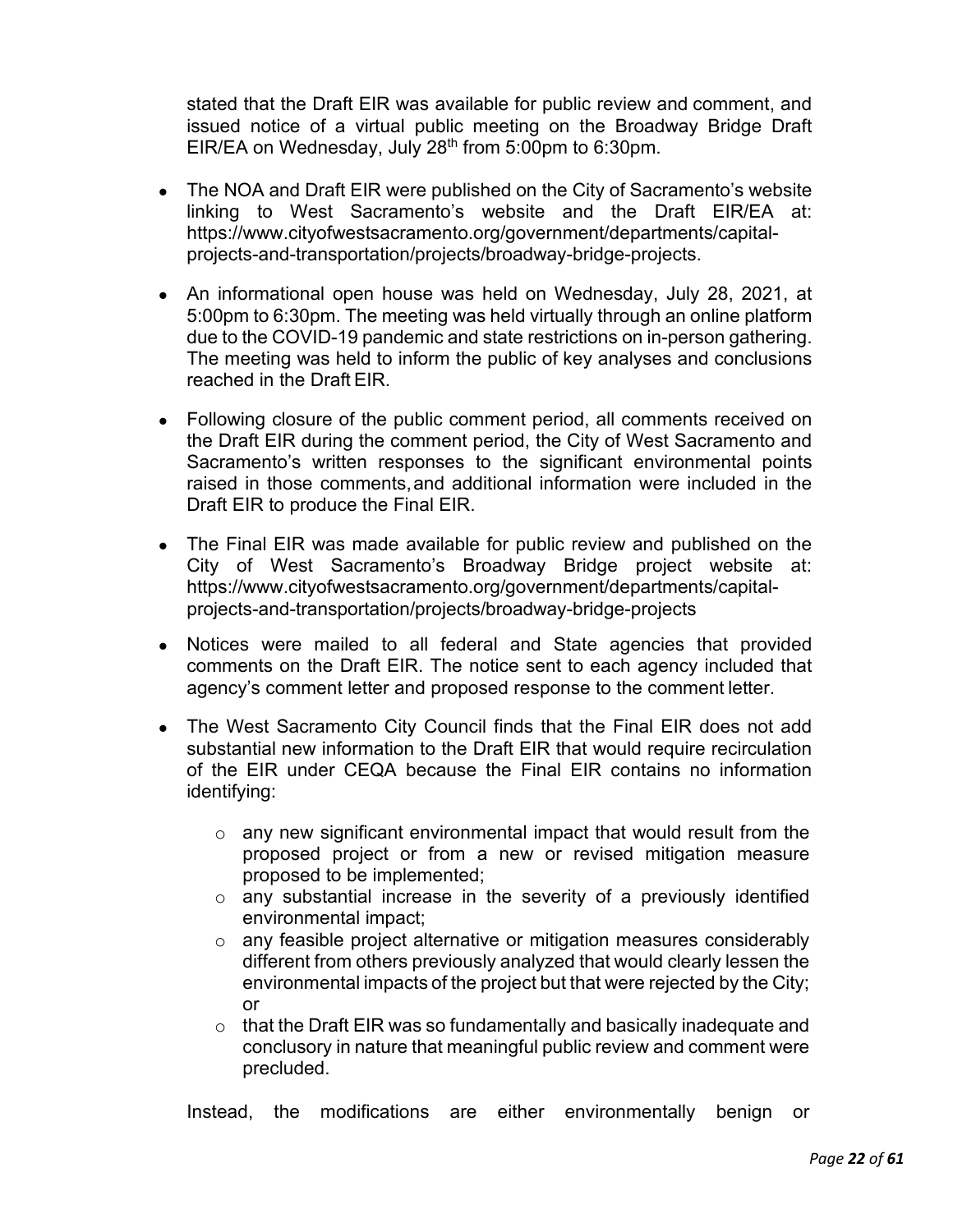environmentally neutral, and thus represent the kinds of changes that commonly occur as the environmental review process works towards its conclusion.

The modifications to the mitigation measures result in final mitigation measures that are as good or more effective than the measures described in the Draft EIR. The City Council of the City of West Sacramento, as a "Lead Agency" under CEQA, hereby determines, based on the standards provided in section 15088.5 of the CEQA Guidelines, that recirculation of the Draft EIR is not required.

# **Record of Proceedings**

The contents of the record of proceedings shall be as set forth in subdivision (e) of Public Resources Code Section 21167.6. The following information is incorporated by reference and made part of the record supporting these findings:

- The Draft and Final EIR and all documents relied upon or incorporated by reference therein;
- All comments submitted by agencies or members of thepublic during the 45-day comment period on the Draft EIR;
- All comments and correspondence submitted to the City during the public comments period on the Draft EIR, in addition to all other timelycomments on the Draft EIR;
- All reports, studies, memoranda, maps, or other planning documents related to the Project prepared by the City of West Sacramento as lead agency under CEQA, consultants to the City of West Sacramento, or responsible or trustee agencies with respect to the City of West Sacramento's compliance with the requirements of CEQA and with respect to the action by the City of West Sacramento and City of Sacramento on the Project;
- All documents submitted to the City of West Sacramento and City of Sacramento by other public agencies or members of the public in connection to the Project, up through the close of the public hearing in the City of West Sacramento on May 18, 2022, and up through the close of the public hearing in the City of Sacramento on May 31, 2022;
- Matters of common knowledge to the Cities, including, but not limited to Federal, State, and local laws and regulations;
- The Mitigation Monitoring Plan for the Broadway Bridge project.
- All records of decision, staff reports, memoranda, maps, exhibits, letters, synopses of meetings, and other documents approved, reviewed, relied upon, or prepared by any City commissions, boards, officials, consultants, or staff relating to the Project; and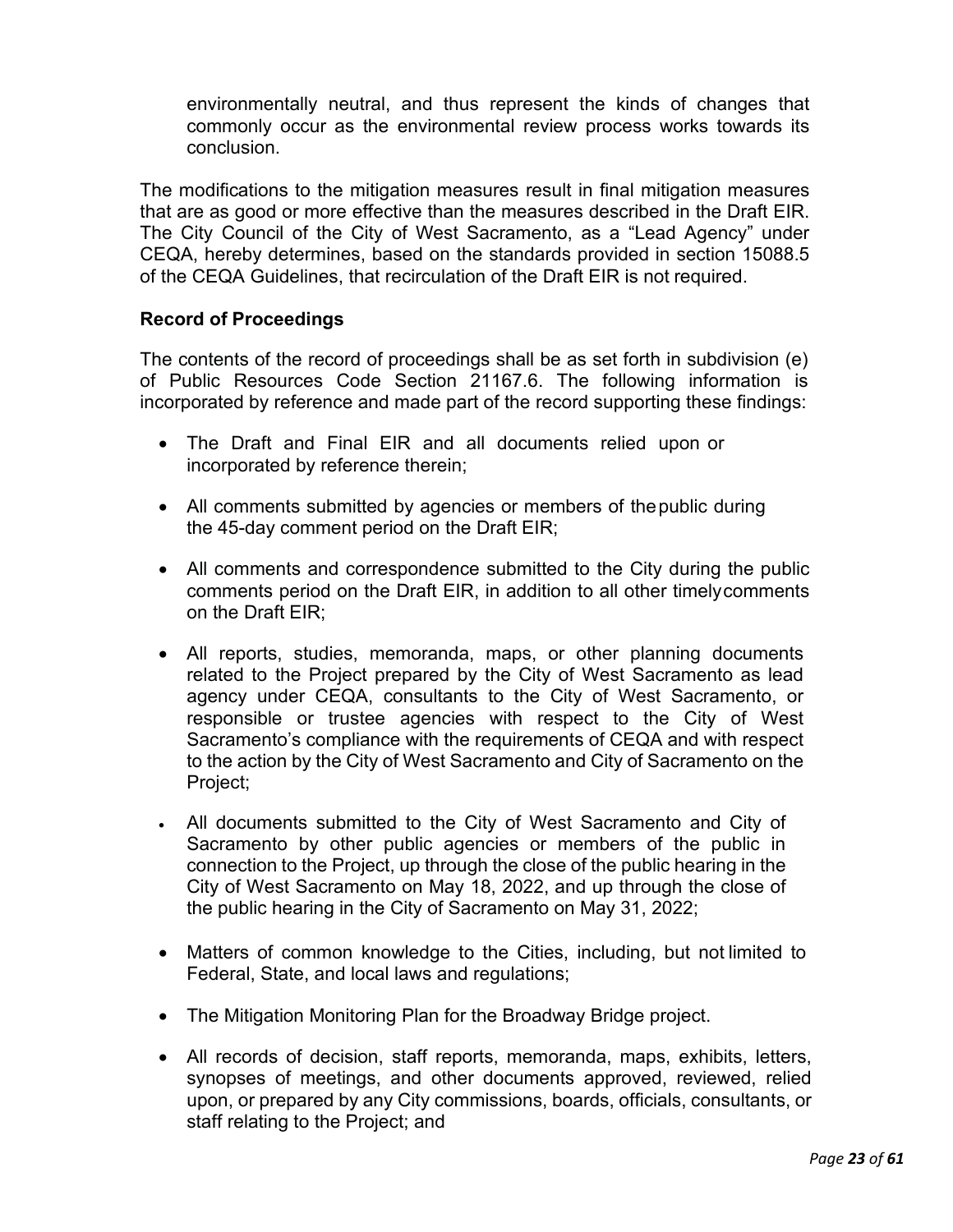• Any other materials required by Public Resources Code Section 21167.6, or other applicable law, to be included in the record of proceedings.

# **Findings**

 $CEQA$  and the  $CEQA$  Guidelines<sup>1</sup> require that, for each significant environmental effect identified in an EIR for a proposed project, the approving agency must issue a written finding reaching one or more of the following three conclusions:

- Changes or alterations which avoid or mitigate the significant environmental effects as identified in the EIR have been required or incorporated into the project;
- Such changes or alterations are within the responsibility and jurisdiction of another public agency and not the agency making the finding, and such changes have been adopted by such other agency or can and should be adopted by such other agency; or
- Specific economic, legal, social, technological, or other considerations, including consideration for the provision of employment opportunities for highly trained workers, make infeasible the mitigation measures orproject alternatives identified in the DEIR.

For purposes of these findings, the terms listed above are defined as follows:

- "Changes or alterations" are essentially the same as "mitigation measures."
- "Avoid" refers to the effectiveness of one or more mitigation measures to reduce an otherwise significant effect to a less than significant level. The term "substantially lessen" refers to the effectiveness of such measure or measures to substantially reduce the severity of a significant effect, but not to a less than significant level.
- "Feasible," pursuant to the CEQA Guidelines2, means capable of being accomplished in a successful manner within a reasonable period of time, taking into account economic, environmental, legal, social, and technological factors.

\_\_\_\_\_\_\_\_\_\_\_\_\_\_\_\_\_\_\_\_\_\_\_\_\_\_\_\_\_\_

The concept of "feasibility" also encompasses the question of whether a particular alternative or mitigation measure promotes the underlying goals and objectives of a project. (*City of Del Mar v. City of San Diego* (1982) 133 Cal.App.3d 410, 417 (*City of Del Mar*).) "Feasibility" under CEQA encompasses 'desirability' to the extent that desirability is based on a reasonable balancing of the relevant economic, environmental, social, and technological factors." (Ibid.; see also

<sup>&</sup>lt;sup>1</sup> Pub. Resources Code, § 21081, subd. (a)(1)-(3); CEQA Guidelines, § 15091, subd. (a)(1)-(3). 2 CEQA Guidelines, § 15364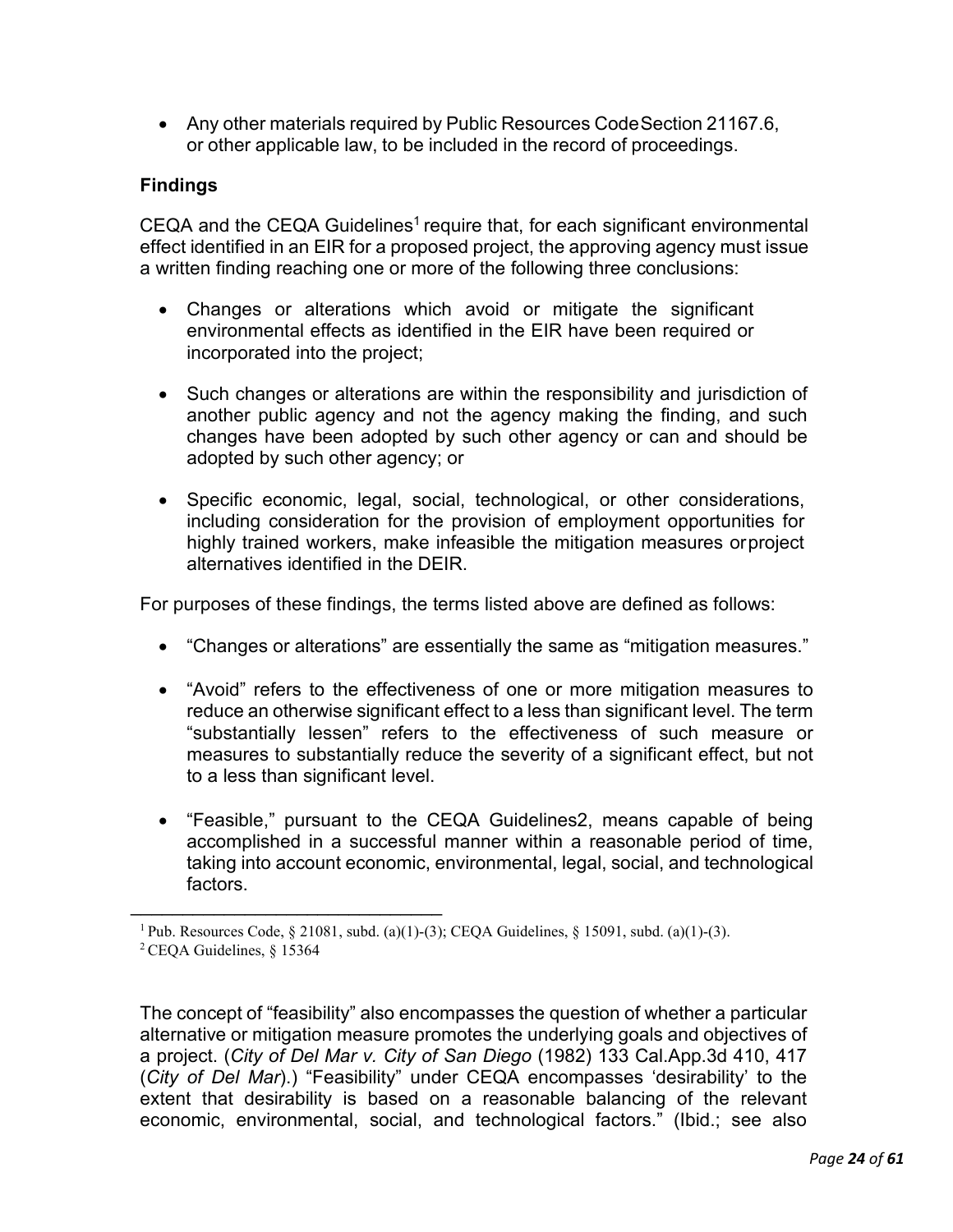*Sequoyah Hills Homeowners Assn. v. City of Oakland* (1993) 23 Cal.App.4th 704, 715 (*Sequoyah Hills*); see also *California Native Plant Society v. City of Santa Cruz* (2009) 177 Cal.App.4th 957, 1001 [after weighing "'economic, environmental, social, and technological factors' ... 'an agency may conclude that a mitigation measure or alternative is impracticable or undesirable from a policy standpoint and reject it as infeasible on that ground'"].)

With respect to a project for which significant impacts are identified that are not avoided or substantially lessened, a public agency may nevertheless approve the project if the agency first adopts a statement of overriding considerations setting forth the specific reasons why the agency found that the project's "benefits" rendered "acceptable" its "unavoidable adverse environmental effects." (CEQA Guidelines, Sections 15093, 15043, sub. (b); see also Pub. Resources Code, Section 21081, sub. (b).)

In seeking to effectuate the substantive policy of CEQA to substantially lessen or avoid significant environmental effects to the extent feasible, an agency, in adopting findings, need not necessarily address the feasibility of both mitigation measures and environmentally superior alternatives when contemplating approval of a proposed project with significant impacts. Where a significant impact can be mitigated to an "acceptable" level solely by the adoption of feasible mitigation measures, the agency, in drafting its findings, has no obligation to consider the feasibility of any environmentally superior alternative that could also substantially lessen or avoid that same impact — even if the alternative would render the impact less severe than would the proposed project as mitigated. (Laurel Hills Homeowners Association v. City Council (1978) 83 Cal.App.3d 515, 521; see also Kings County Farm Bureau v. City of Hanford (1990) 221 Cal.App.3d 692, 730- 731; and Laurel Heights Improvement Association v. Regents of the University of California ("Laurel Heights I") (1988) 47 Cal.3d 376, 400-403.)

The Draft EIR/EA considered several alignment alternatives, and advanced three for consideration, including the No-Build (i.e., no- project) alternative. Alternative Alignment B (Broadway to 15<sup>th</sup> Street) and Alternative C (Broadway to South River Road) were both considered to be "potentially feasible" within the meaning of CEQA. In these Findings, the City of West Sacramento have determined the No-Build Alternative and Alternative C are, in the final consideration, infeasible.

In the Statement of Overriding Considerations the City of West Sacramento identifies the specific economic, social, and other considerations that, in its judgment, outweigh the significant unavoidable environmental effect (Noise - Temporary Construction) that the project would cause.

The California Supreme Court has stated that "[t]he wisdom of approving ... any development project, a delicate task which requires a balancing of interests, is necessarily left to the sound discretion of the local officials and their constituents who are responsible for such decisions. The law as we interpret and apply it simply requires that those decisions be informed, and therefore balanced." (Citizens of Goleta Valley v. Board of Supervisors (Goleta II) (1990) 52 Cal. 3d 553, 564.)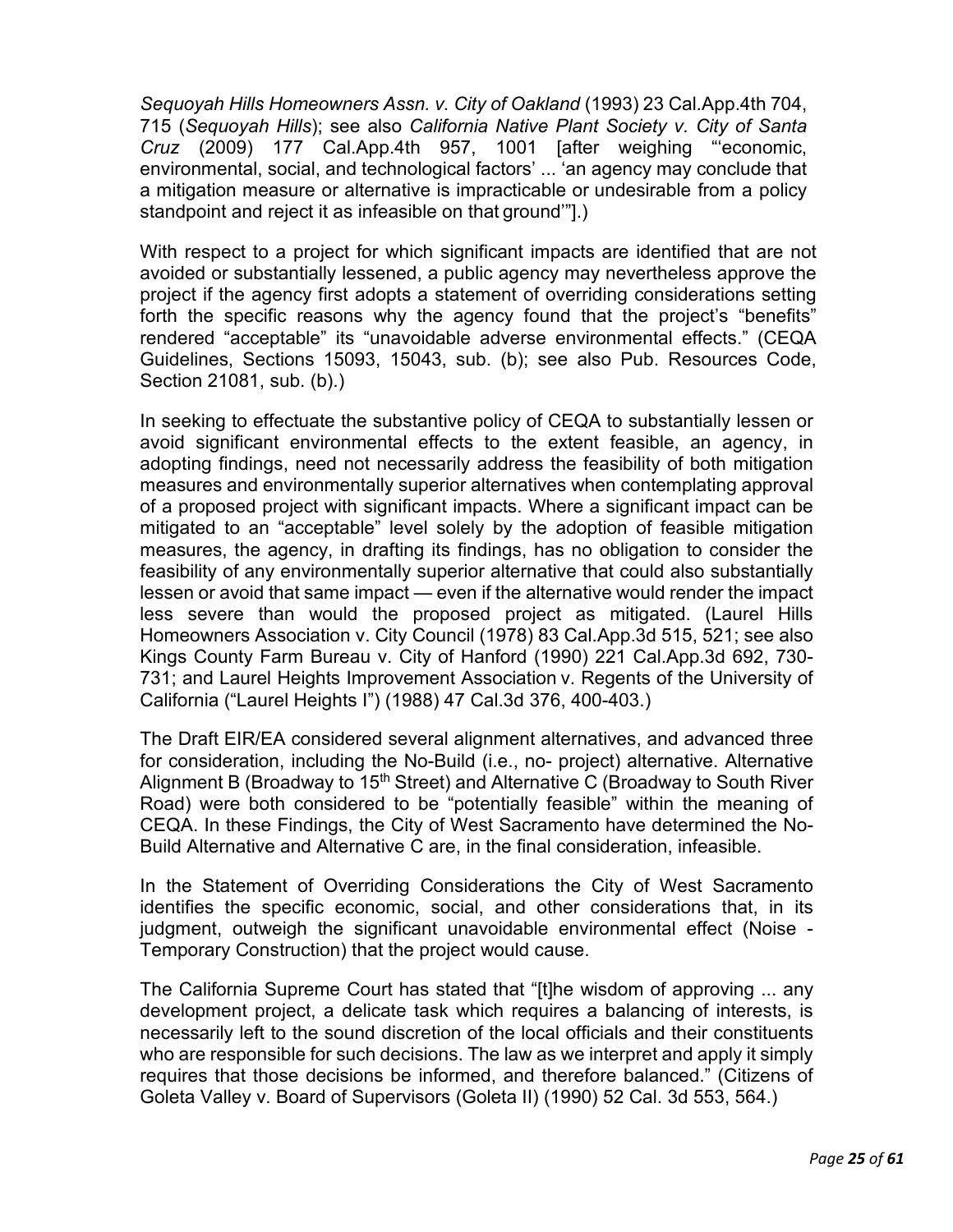In support of its approval of the project, the City Council's findings are set forth below for each of the potentially significant environmental effects and alternatives of the project identified in the EIR pursuant to Section 21080 of CEQA and Section 15091 of the CEQA Guidelines.

These findings do not attempt to describe the full analysis of each environmental impact contained in the Final EIR. Instead, a full explanation of these environmental findings and conclusions can be found in the Final EIR and these findings hereby incorporate by reference the discussion and analysis in the Final EIR supporting the determination regarding the impacts of the project and mitigation measures designed to address those impacts. In making these findings, the West Sacramento City Council ratifies, adopts and incorporates in these findings the determinations and conclusions of the Final EIR relating to environmental impacts and mitigation measures except to the extent any such determinations and conclusions are specifically and expressly modified by these findings.

As set forth below, the West Sacramento City Council adopts and incorporates all the mitigation measures set forth in the Final EIR and the attached Mitigation Monitoring Plan (MMP) to substantially lessen or avoid the potentially significant and significant impacts of the project. The West Sacramento City Council will adopt each of the mitigation measures proposed in the Final EIR to reduce or eliminate significant impacts resulting from the project. Accordingly, in the event a mitigation measure recommended in the Final EIR has inadvertently been omitted in these findings or the MMP, such mitigation measure is hereby adopted and incorporated in the Findings below, by reference. In addition, in the event the language describing a mitigation measure set forth in these findings or the MMP fails to accurately reflect the mitigation measures in the Final EIR due to a clerical error, the language of the policies and implementation measures, as set forth in the Final EIR shall control. The impact and mitigation measure titles used in these findings reflect the information contained in the Final EIR.

#### **Potentially Significant Impacts Mitigated to a Less Than Significant Level (Preferred Alignment Alternative B)**

The following potentially significant environmental impacts of the project, including cumulative impacts, are being mitigated to a less-than-significant level and are set out on the following pages. Pursuant to Section 21081(a)(1) of CEQA and Section 15091(a)(1) of the CEQA Guidelines, as to each such impact, the West Sacramento City Council, based on the evidence in the record before it, finds that changes or alterations incorporated into the project by means of conditions or otherwise, mitigate, avoid, or substantially lessen to a level of insignificance these significant or potentially significant environmental impacts of the project.

Impacts described here are analyzed and documented in the Broadway Bridge Project Final EIR/EA. The basis for the finding for each identified impact is set forth on following pages (pg. 27-61).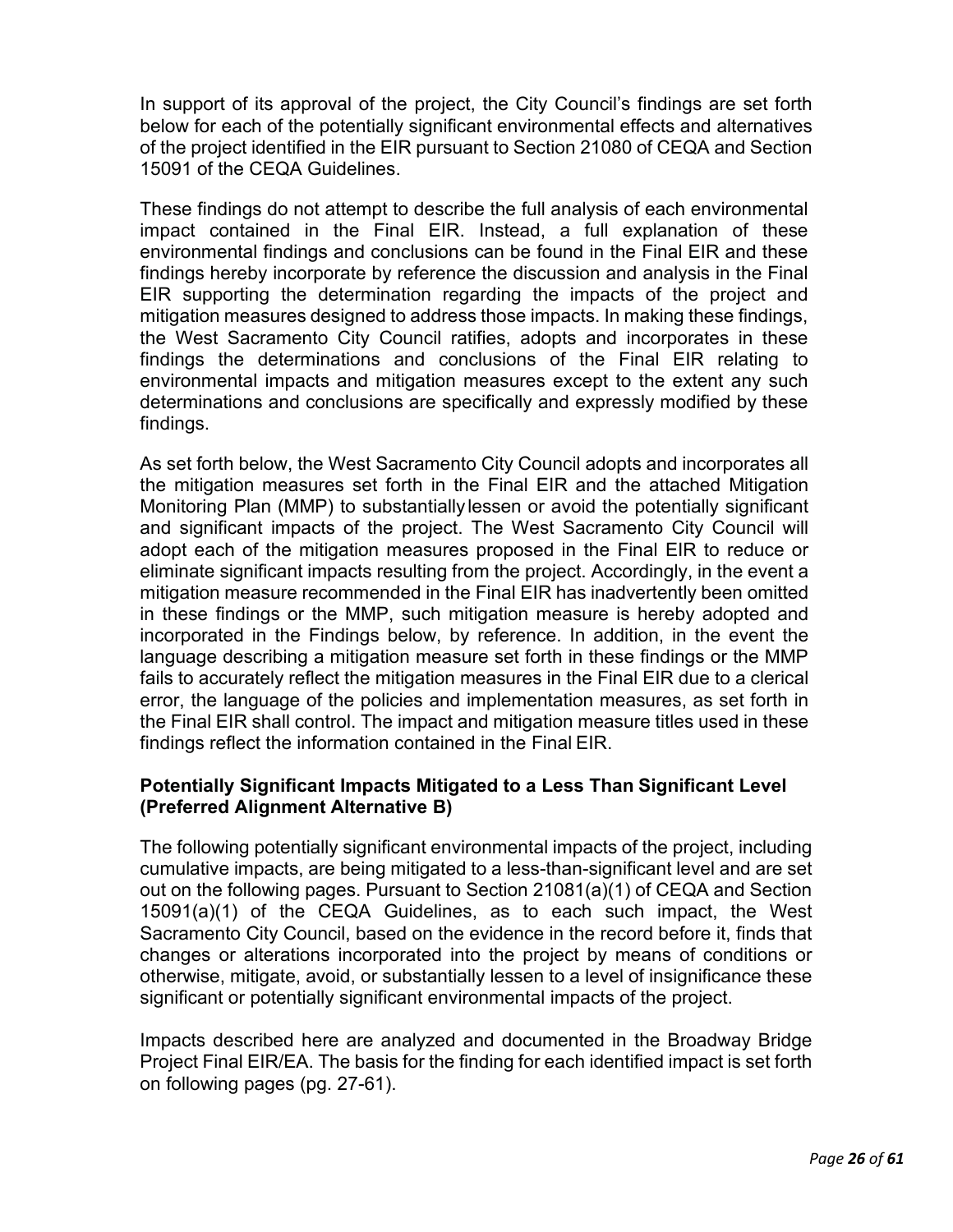# **Aesthetics**

**Impact:** Substantially degrade the existing visual character or quality of the site and its surroundings (pg. 3-3)

The largest visual change resulting from the project that would affect the existing visual character or quality of views in the project area would be from construction of a new bridge that could be seen from various locations along the Sacramento River, including bridge lighting. Although the bridge design has not been finalized, it would be designed in a manner that carries forward elements from the nearby Tower and existing I Street Bridges or that creates a new focal point to facilitate creation of a new gateway between Sacramento and West Sacramento. The project would also result in visual changes due to vegetation removal and changes in roadway infrastructure at the new roadway connection in West Sacramento.

**Mitigation Measures:** The following mitigation measures have been adopted to address this significant impact and reduce it below the level of significance.

# **AES-1: Work with Stakeholders to Determine Bridge Aesthetics**

The project proponent will conduct a focused outreach effort and will conduct a public meeting, charrette session, or similar public engagement method with public stakeholders to develop an aesthetic design approach. This measure will allow concerned viewers to assist in creating a bridge that is visually appealing to the general public, while balancing the need for increased circulation access at this location. Affected stakeholders will be able to provide input on the preferred architectural style and coloring of the proposed bridge.

# **AES-2: Implement Project Landscaping**

The project proponent will install landscaping where space and safety considerations allow and in a manner that is consistent with the Cities of West Sacramento and Sacramento planning policies and directives to improve city streetscapes. Prior to approval of the roadway design, the City of West Sacramento and/or City of Sacramento project landscape architect will review project designs to ensure that the following elements are implemented in the project landscaping plan:

Design and implement low-impact development (LID) measures that disperse and reduce runoff by using such features as vegetated buffer strips/medians between paved areas that catch and infiltrate runoff. Evaluate the use of pervious paving in the proposed project to improve infiltration and to reduce the amount of surface runoff from entering waterways and the storm water system. Do not use LID measures where infiltration could result in adverse environmental effects. Use LID measures, such as cobbled swales and aggregate mulching, as an aesthetic design element to create an attractive view while reducing water use.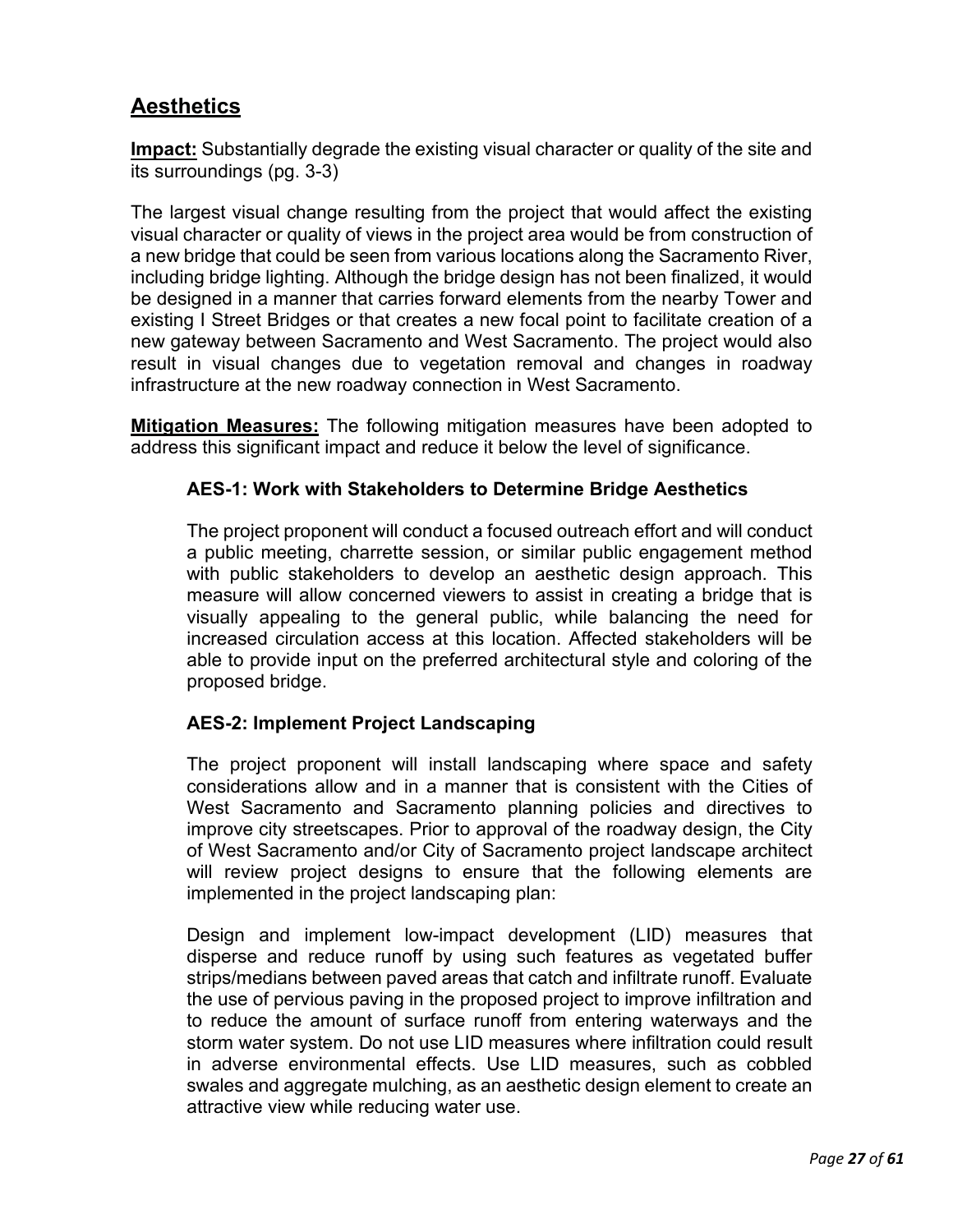Require construction contractors to incorporate native grass and wildflower seed into standard seed mixes, which may be non-native, for erosion control measures that will be applied to all exposed slopes. If appropriate for the surrounding habitat, use wildflowers to provide seasonal interest to areas where trees and shrubs are removed, and grasslands are disturbed. Incorporate into seed mixes only wildflower and grass species that are native, and under no circumstances use any invasive grass or wildflower plant species as any component of any erosion control measure. Choose species that are indigenous to the area and for their appropriateness to the surrounding habitat. For example, choose upland grass and wildflower species for drier upland areas, and wetter species for areas that will receive more moisture. If not appropriate to the surrounding habitat, do not include wildflowers in the seed mix.

Require the species list to include trees, shrubs, and an herbaceous understory of varying heights, as well as both evergreen and deciduous types. Increase the effectiveness of roadside planting areas and reduce their susceptibility to disease by increasing plant variety—providing multiple layers, seasonality, and diverse habitat. Use evergreen groundcovers or lowgrowing plants, such as *Ceanothus* spp., in areas where taller vegetation could cause driving hazards by obscuring site distances. Use species native and indigenous to the project area and California. Use native plant species to create attractive spaces, high in aesthetic quality, that are not only drought tolerant but also attract more wildlife than traditional landscape plant palettes. Use native species to promote a visual character of California that is being lost through development and reliance on non-native ornamental plant species.

Use vegetative accents and screening to reduce the perceived scale and mass of built features, while accentuating the design treatments that will be applied to those features. Pay special attention to plant choices near residences to ensure that species chosen are of an appropriate height; and rely on evergreen species to provide year-round light screening from nuisance light, if applicable.

Do not use any invasive plant species at any location.

Plant vegetation within the first 6 months following project completion.

Implement an irrigation and maintenance program during the plant establishment period and continue irrigation, as needed, to ensure plant survival. Design the landscaping plan to maximize the use of planting zones that are water efficient. Incorporate aesthetic features such as cobbling swales or shallow detention areas, as appropriate, to reduce or eliminate the need for irrigation in certain areas.

If an irrigation system is required, use a smart watering system to evaluate the existing site conditions and plant material against weather conditions, and avoid overwatering of such areas. To avoid undue water flows, manage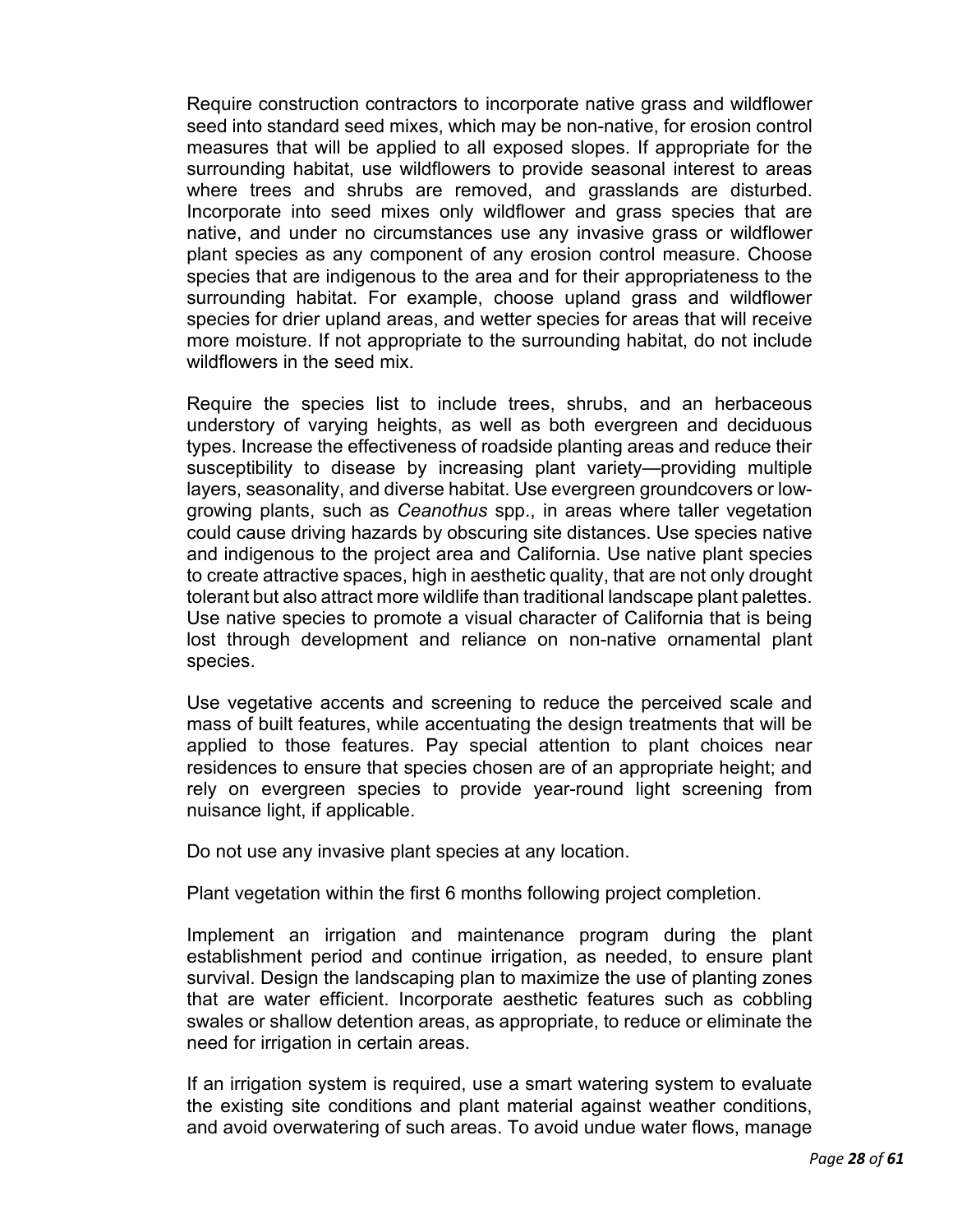the irrigation system in such a manner that any broken spray heads, pipes, or other components are fixed within 1–2 days; or shut down the zone or system until it can be repaired.

# **AES-3: Apply Minimum Lighting Standards**

All artificial outdoor lighting and overhead street lighting is to be limited to safety and security requirements and the minimum required for driver safety. Lighting will be designed using Illuminating Engineering Society's design guidelines and in compliance with International Dark-Sky Association– approved fixtures. All lighting will be designed to have minimum impact on the surrounding environment and will use downcast, cut-off type fixtures that are shielded and direct the light only toward objects requiring illumination.

Therefore, lights will be installed at the lowest allowable height and cast lowangle illumination while minimizing incidental light spill onto adjacent properties or open spaces, or backscatter into the nighttime sky.

The lowest allowable wattage will be used for all lighted areas, and the amount of nighttime lights needed to light an area will be minimized to the highest degree possible. Light fixtures will have non-glare finishes that will not cause reflective daytime glare. Lighting will be designed for energy efficiency, with daylight sensors or timers with an on/off program. Lights will provide good color rendering with natural light qualities, with the minimum intensity feasible for security, safety, and personnel access. Lighting, including light color rendering and fixture types, will be designed to be aesthetically pleasing.

LED lighting will avoid the use of blue-rich white light lamps and use a correlated color temperature that is no higher than 3,000 Kelvin, consistent with the International Dark-Sky Associations Fixture Seal of Approval Program (International Dark-Sky Association 2010a, 2010b, 2015). In addition, LED lights will use shielding to ensure that nuisance glare and that light spill does not affect sensitive residential viewers.

Lights along pathways and bridge safety lighting will use shielding to minimize offsite light spill and glare and will be screened and directed away from adjacent uses to the highest degree possible. The amount of nighttime lights used along pathways will be minimized to the highest degree possible to ensure that spaces are not unnecessarily over-lit. For example, the amount of light can be reduced by limiting the amount of ornamental light posts to higher use areas and by using bollard lighting on travel way portions of pathways.

Technologies to reduce light pollution evolve over time; design measures that are currently available may help but may not be the most effective means of controlling light pollution once the project is designed. Therefore, all design measures used to reduce light pollution will use the technologies available at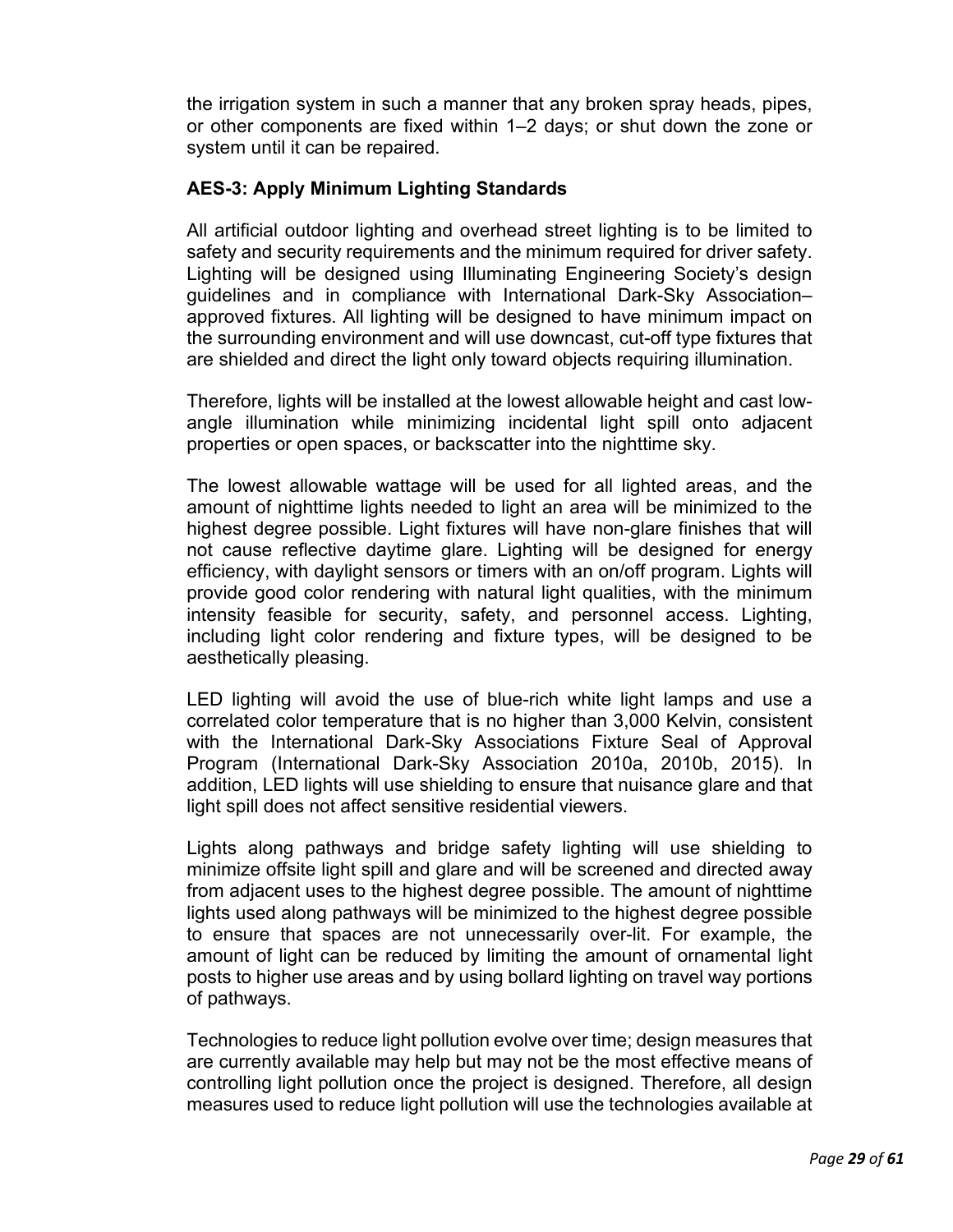the time of project design to allow for the highest potential reduction in light pollution.

*Finding: With implementation of the mitigation measure, this impact is reduced to a less-than-significant level.*

# **Air Quality**

**Impact:** Result in a cumulatively considerable net increase of any criteria pollutant for which the project region is a nonattainment area for an applicable federal or state ambient air quality standard (pg. 3- 12)

Temporary construction emissions would result from grubbing/land clearing, grading/excavation, drainage/utilities/sub-grade construction, paving activities, bridge demolition and erection, and construction worker commuting patterns. Construction of the project would not exceed SMAQMD's or YSAQMD's numeric thresholds of significance. However, SMAQMD's (2021) Guide to Air Quality Assessment in Sacramento County only considers PM10 and PM2.5 emissions below their 82- and 80-pound-per-day thresholds, respectively, to be less than significant with application of BMPs. This is considered a potentially significant impact.

**Mitigation Measures:** The following mitigation measure has been adopted to address this significant impact and reduce it below the level of significance.

# **AIR-1: Implement Control Measures for Construction Emissions of Fugitive Dust**

Caltrans' Standard Specification Section 14, "Environmental Stewardship" addresses the construction contractor's responsibility for avoiding environmental impacts. Section 14-9.02 includes specifications relating to air pollution control for work performed under a contract, including compliance with air pollution control rules, regulations, ordinances, and statutes provided in Government Code Section 11017 (Public Contract Code Section 10231). Section 14-9.03 is directed at controlling dust. Caltrans' Standard Specifications are incorporated into all Caltrans' construction contracts.

# *Sacramento Metro Air Quality Management District*

Additional measures to control dust in Sacramento County will be borrowed from SMAQMD's recommended list of dust control measures and implemented to the extent practicable when the measures have not already been incorporated in, and do not conflict with, the requirements of the Caltrans *Standard Specifications*, special provisions, the NPDES permit, the Biological Opinions, the CWA Section 404 permit, CWA Section 401 Certification, and other permits issued for the project. The following measures are taken from SMAQMD's (2021) *Guide to Air Quality*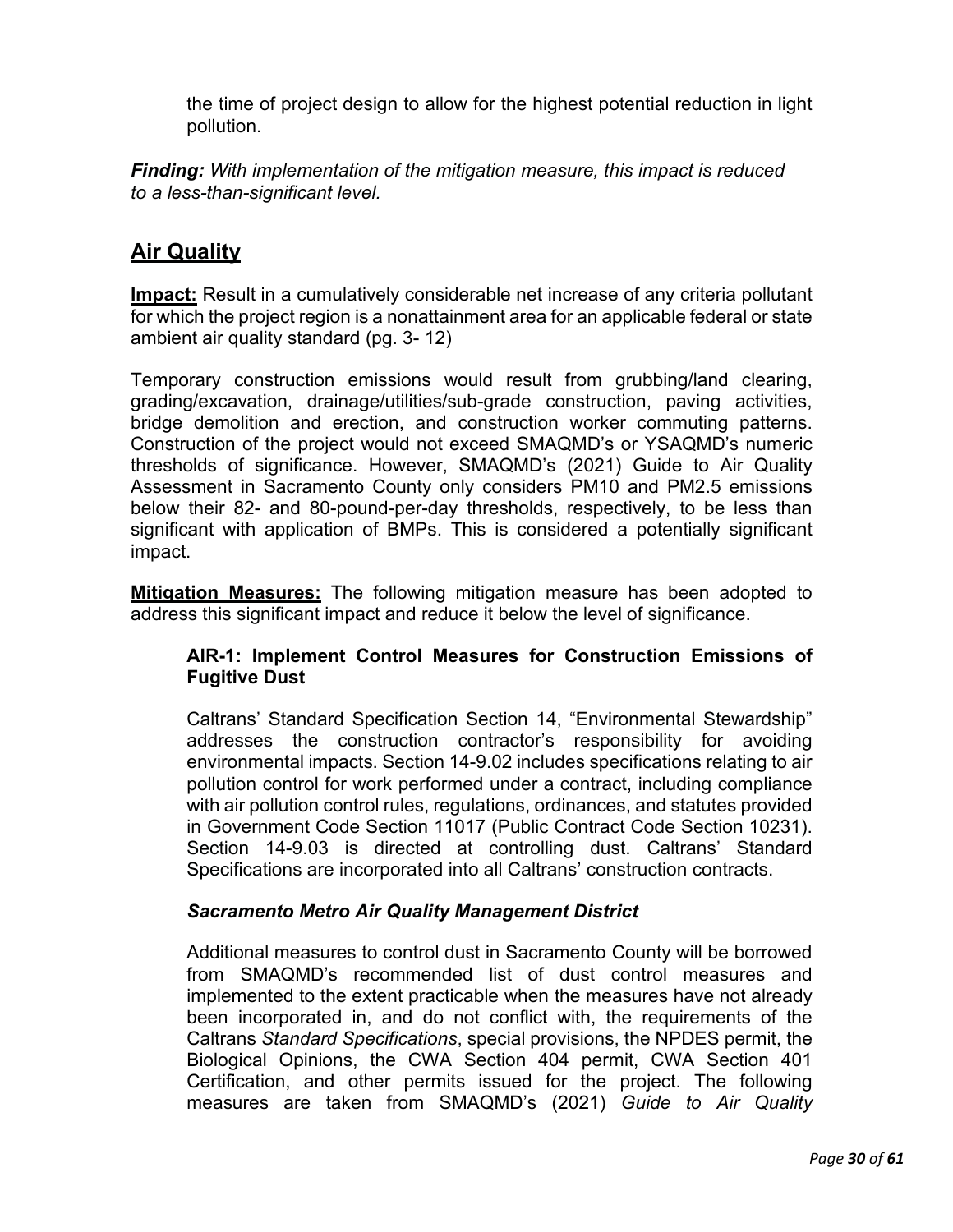*Assessment in Sacramento County* and represent their basic control measures for fugitive dust.

Control of fugitive dust is required by District Rule 403 and enforced by District Staff.

Water all exposed surfaces two times daily. Exposed surfaces include, but are not limited to soil piles, graded areas, unpaved parking areas, staging areas, and access roads.

Cover or maintain at least two feet of free board space on haul trucks transporting soil, sand, or other loose material on the site. Any haul trucks that would be traveling along freeways or major roadways should be covered.

Use wet power vacuum street sweepers to remove any visible track-out mud or dirt onto adjacent public roads at least once a day. Use of dry power sweeping is prohibited.

Limit vehicle speeds on unpaved roads to 15 mph.

All roadways, driveways, sidewalks, parking lots to be paved should be completed as soon as possible. In addition, building pads should be laid as soon as possible after grading unless seeding or soil binders are used.

#### **Yolo Solano Air Quality Management District**

Additional measures to control dust in Yolo County will be borrowed from YSAQMD's recommended list of dust control measures and implemented to the extent practicable when the measures have not already been incorporated in, and do not conflict with, the requirements of Caltrans' Standard Specifications, special provisions, the NPDES permit, the Biological Opinions, the CWA Section 404 permit, CWA Section 401 Certification, and other permits issued for the project. The following measures are taken from YSAQMD's Construction Dust Mitigation Measures (Yolo Solano Air Quality Management District 2007).

Water all active construction sites at least twice daily. Frequency should be based on the type of operation, soil, and wind exposure.

Haul trucks shall maintain at least 2 feet of freeboard.

Cover all trucks hauling dirt, sand, or loosematerials.

Apply non-toxic binders (e.g., latex acrylic copolymer) to exposed areas after cut and fill operations and hydroseed area.

Apply chemical soil stabilizers on inactive construction areas (disturbed lands within construction projects that are unused for at least four consecutive days).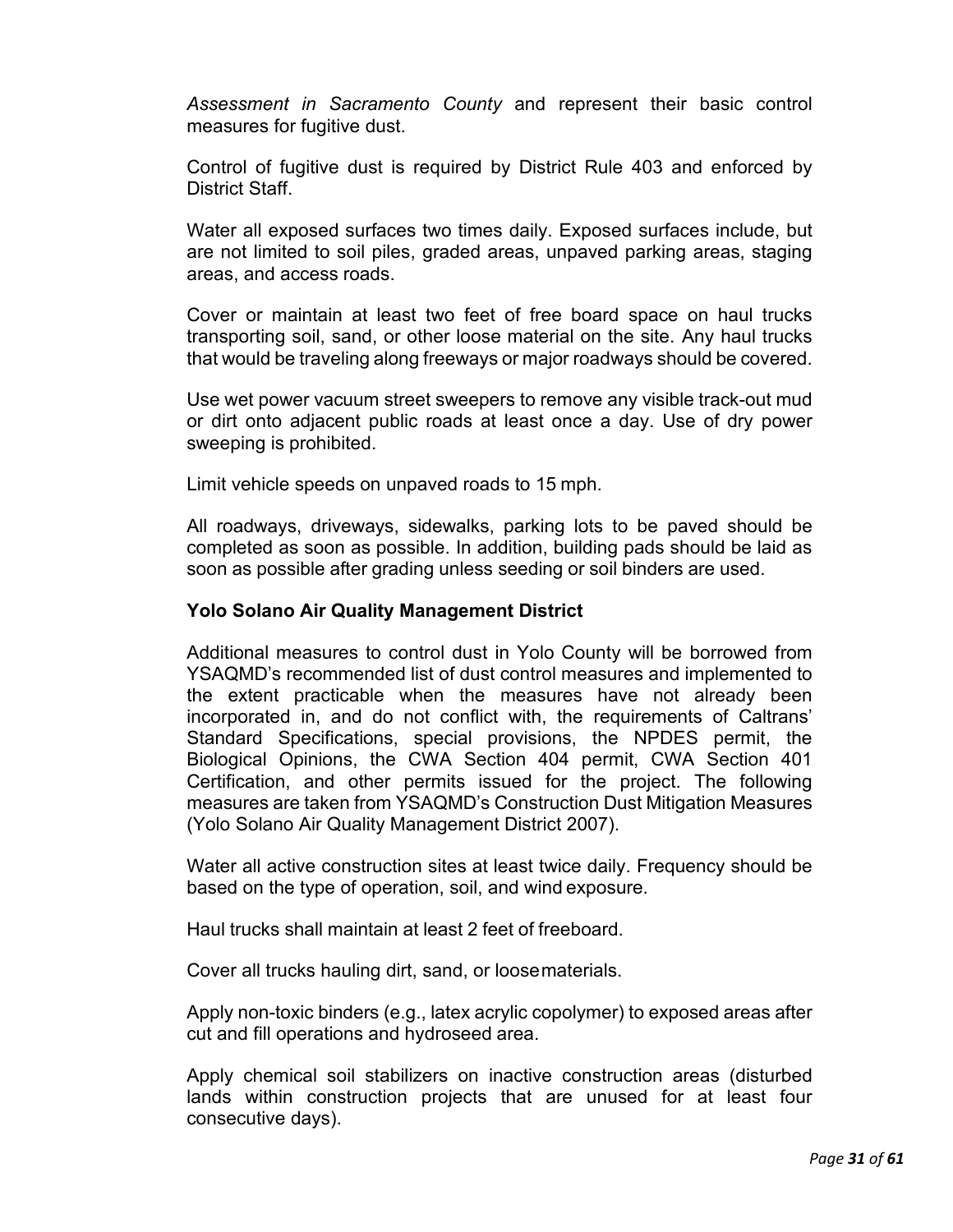Plant tree windbreaks on the windward perimeter of construction projects if adjacent to open land.

Plant vegetative ground cover in disturbed areas as soon as possible.

Cover inactive storage piles.

Sweep streets if visible soil material is carried out from the construction site.

Treat accesses to a distance of 100 feet from the paved road with a 6- to 12 inch layer of wood chips or mulch.

Treat accesses to a distance of 100 feet from the paved road with a 6-inch layer of gravel.

The following practices describe exhaust emission control from diesel powered fleets working at a construction site. California regulations limit idling from both on-road and off-road diesel-powered equipment. The ARB enforces idling limitations and compliance with diesel fleet regulations.

- Minimize idling time either by shutting equipment off when not in use or reducing the time of idling to 5 minutes [California Code of Regulations, Title 13, sections 2449(d)(3) and 2485]. Provide clear signage that posts this requirement for workers at the entrances to the site.
- Provide current certificate(s) of compliance for ARB's In-Use Off-Road Diesel-Fueled Fleets Regulation [California Code of Regulations, Title 13, sections 2449 and 2449.1]. For more information contact ARB at 877-593-6677, doors@arb.ca.gov, or www.arb.ca.gov/doors/compliance\_cert1.html.
- Although not required by local or state regulation, many construction companies have equipment inspection and maintenance programs to ensure work and fuel efficiencies.
- Maintain all construction equipment in proper working condition according to manufacturer's specifications. The equipment must be checked by a certified mechanic and determine to be running in proper condition before it is operated.

*Finding: With implementation of the mitigation measure, this impact is reduced to a less-than-significant level and is considered less than cumulatively considerable.*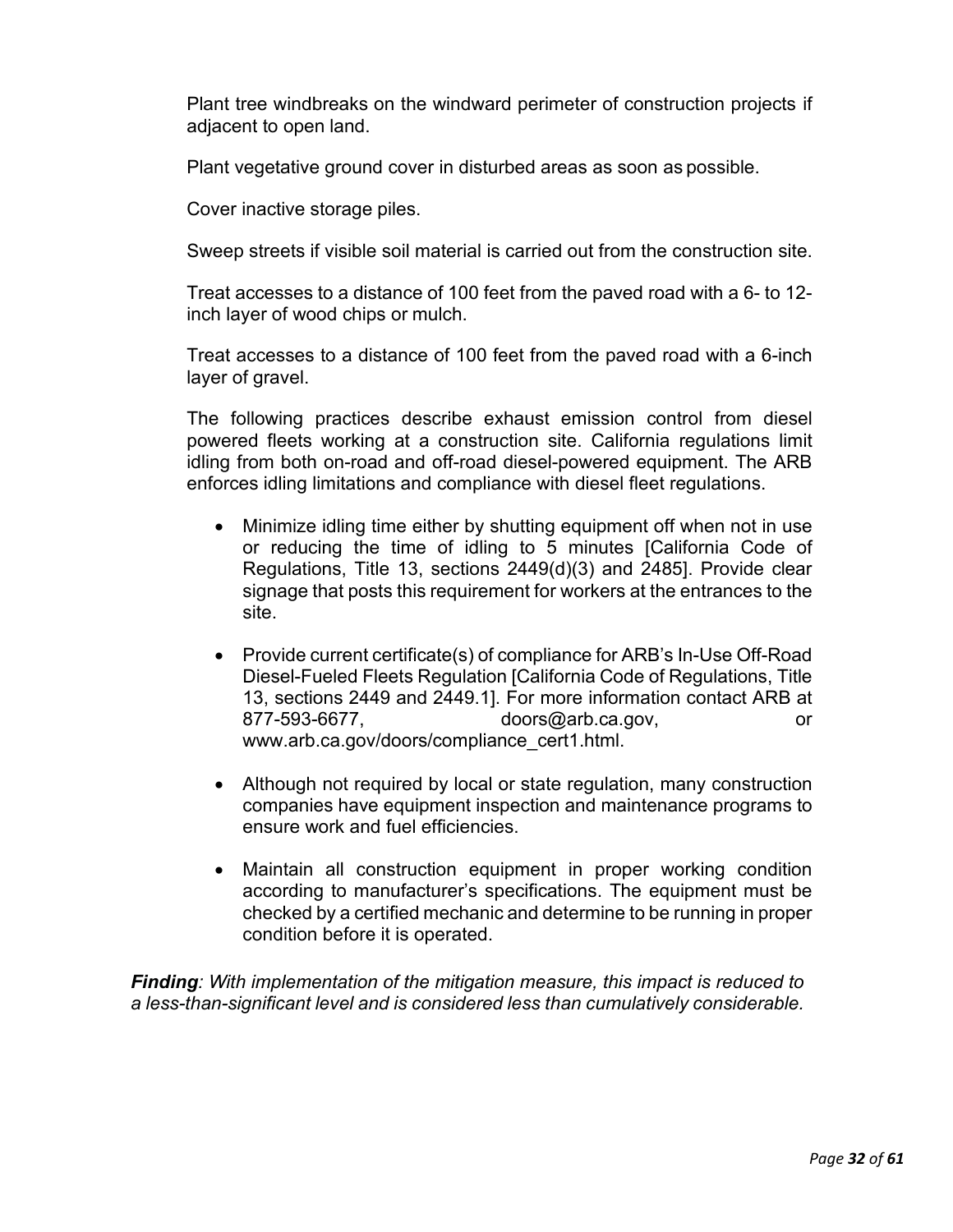**Impact:** Expose sensitive receptors to substantial pollutant concentrations (pg. 3- 12)

SMAQMD and YSAQMD have developed region-specific CEQA thresholds of significance in consideration of existing air quality concentrations and attainment designations under the NAAQS and CAAQS, which are informed by a wide range of scientific evidence which demonstrates that there are

known safe concentrations of criteria pollutants. While recognizing that air quality is a cumulative problem, SMAQMD and YSAQMD consider that the impacts of projects that generate criteria pollutant and ozone precursor emissions below the thresholds to be minor. Such projects would not adversely affect air quality or cause the NAAQS or CAAQS to be exceeded. Moreover, photochemical and health risk modeling conducted by SMAQMD demonstrates that projects generating emissions below SMAQMD thresholds "do not on [their] own lead to sizeable health effects" (Ramboll 2020).

**Mitigation Measures:** The following mitigation measure has been adopted to address this significant impact and reduce it below the level of significance.

**AIR-1: Implement Control Measures for Construction Emissions of Fugitive Dust** (*See description above).* 

**Finding:** With implementation of the mitigation measure, this impact is reduced to a less-than-significant level and is considered less than cumulatively considerable.

# **Biological Resources**

**Impact:** Have a substantial adverse effect, either directly or through habitat modifications, on any species identified as a candidate, sensitive, or special-status species in local or regional plans, policies, or regulations, or by the California Department of Fish and Game or U.S. Fish and Wildlife Service (pg. 3-20)

The project could result in direct and indirect impacts on special-status species known to or potentially occurring in the BSA include VELB, western pond turtle, Swainson's hawk, white-tailed kite, pallid bat, western red bat, Chinook salmon (fallrun, late fall–run, winter-run, and spring-run), steelhead, green and white sturgeon, delta and longfin smelt, Sacramento splittail, Sacramento hitch, hardhead, and Pacific and Western River lamprey; as well as habitat for these species.

**Mitigation Measures:** The following mitigation measures have been adopted to address this significant impact and reduce it below the level of significance.

# **Mitigation Measure NC-1: Install Orange Construction Fencing between the Construction Area and Adjacent Sensitive Biological Resources**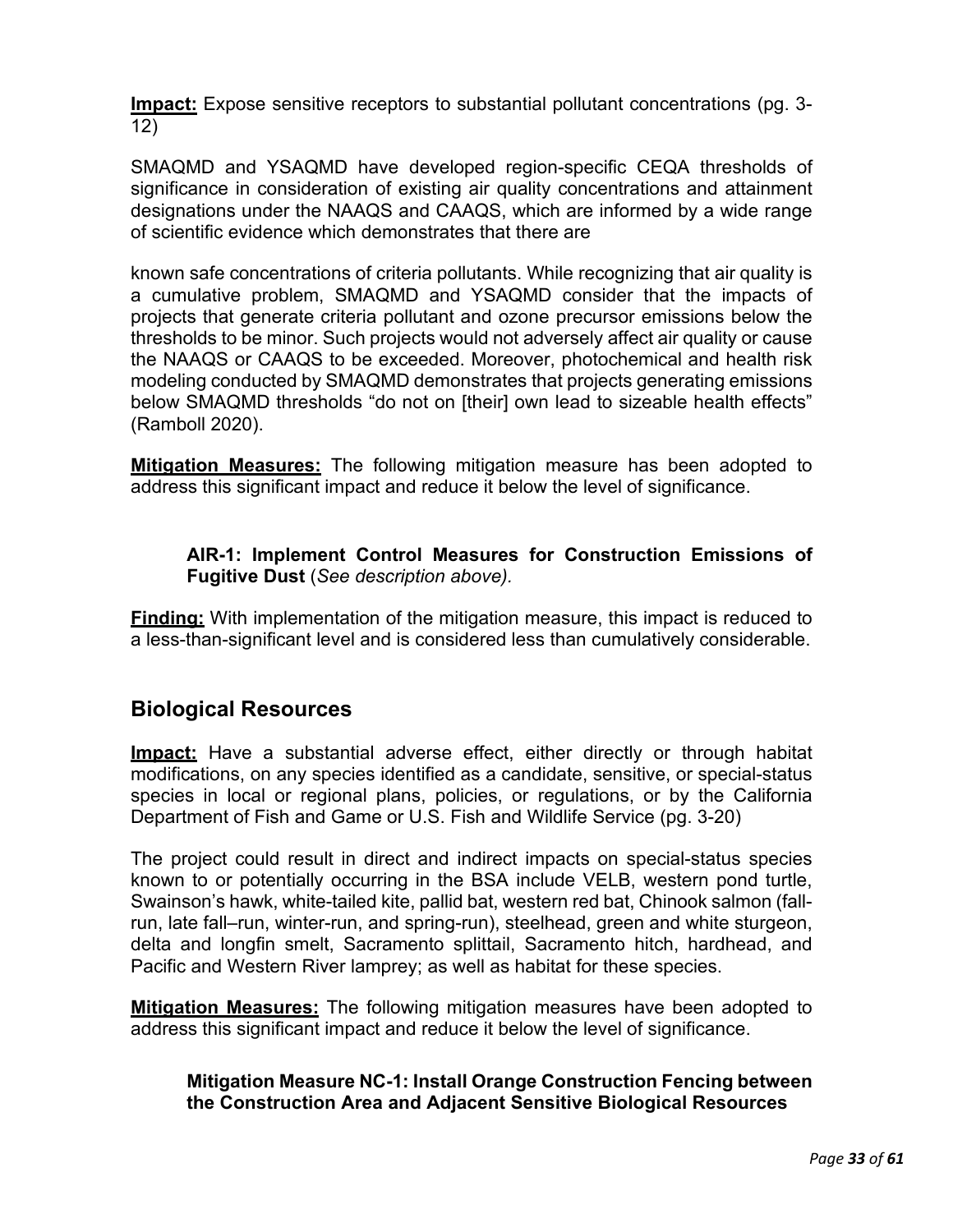The project proponent or their contractor will install orange construction fencing between the construction area and adjacent sensitive biological resource areas. Sensitive biological resources that occur adjacent to the construction area that could be directly affected by the project include sensitive natural communities; special-status wildlife habitats, such as nest sites of Swainson's hawk and migratory birds; and protected trees.

Barrier fencing around sensitive biological resource areas will be installed as one of the first orders of work and prior to equipment staging. Before construction begins, the construction contractor will work with the project engineer and a resource specialist to identify the locations for the orange construction fencing and will place stakes around the sensitive resource sites to indicate these locations. The protected areas will be designated as environmentally sensitive areas and clearly identified on the construction plans and described in the specifications. To minimize the potential for snakes and other ground-dwelling animals from being caught in the orange construction fencing, the fencing will be placed with at least a 1-foot gap between the ground and the bottom of the fencing. The exception to this condition is where construction barrier fencing overlaps with erosion control fencing and must be secured to prevent sediment runoff. Barrier fencing will be installed before construction activities are initiated, maintained throughout the construction period, and removed after completion of construction.

#### **Mitigation Measure NC-2: Conduct Environmental Awareness Training for Construction Employees**

The project proponent will retain a qualified biologist to conduct environmental awareness training for construction crews before project implementation. The awareness training will be provided to all construction personnel and will brief them on the need to avoid effects on sensitive biological resources (e.g., native trees, sensitive natural communities, and special-status species habitats in and adjacent to the construction area). The education program will include a brief review of the special-status species with the potential to occur in the BSA (including their life history, habitat requirements, and photographs of the species). The training will identify the portions of the BSA in which the species may occur, as well as their legal status and protection. The program also will cover the restrictions and guidelines that must be followed by all construction personnel to reduce or avoid effects on these species during project implementation. This will include the steps to be taken if a sensitive species is found within the construction area (i.e., notifying the crew foreman, who will call a designated biologist). In addition, construction employees will be educated about the importance of controlling and preventing the spread of invasive plant infestations. An environmental awareness handout that describes and illustrates sensitive resources to be avoided during project construction and identifies all relevant permit conditions will be provided to each crew member. The crew foreman will be responsible for ensuring that crew members adhere to the guidelines and restrictions. Education programs will be conducted for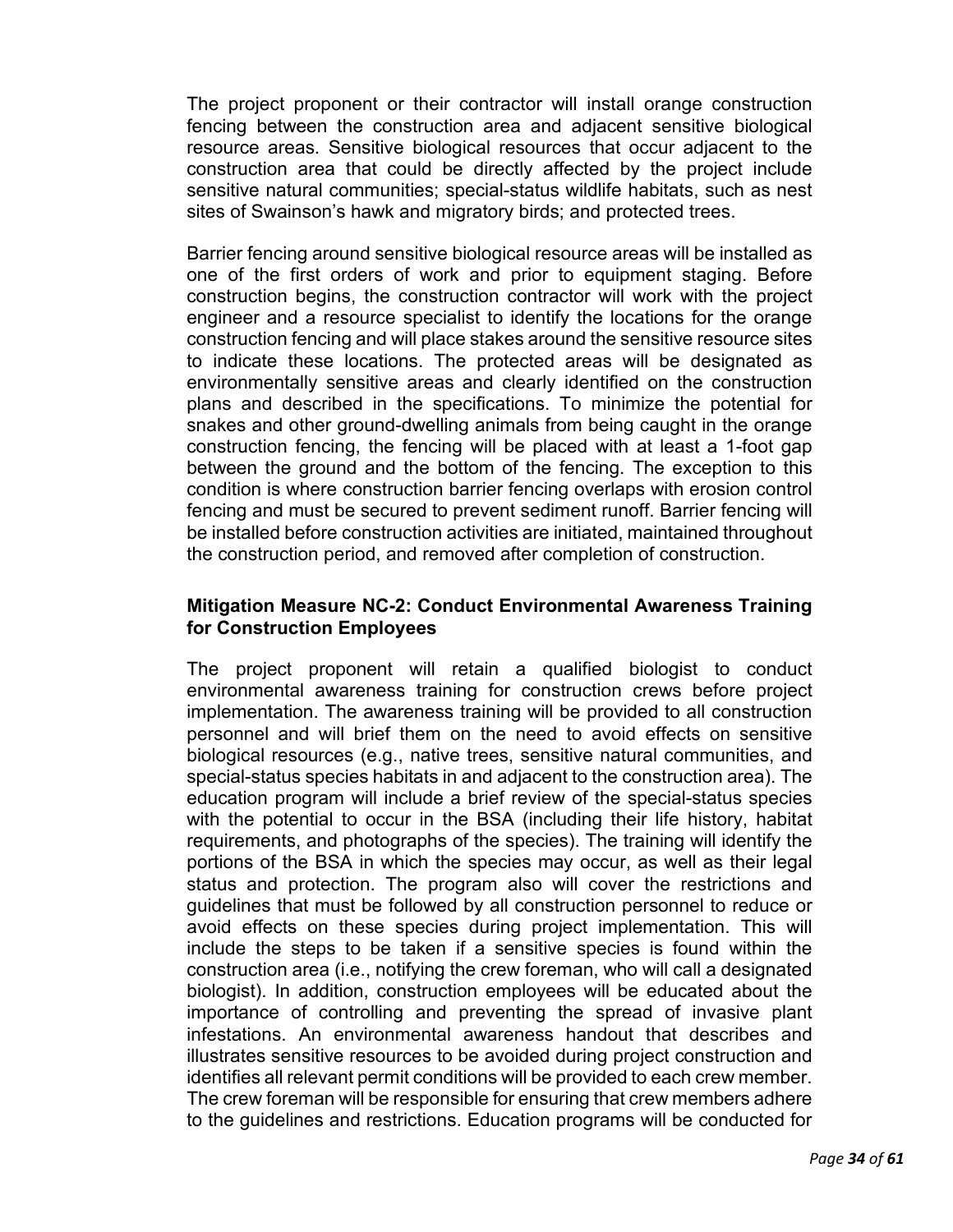appropriate new personnel as they are brought on the job during the construction period.

#### **Mitigation Measure NC-3: Conduct Periodic Biological Monitoring**

The project proponent will retain a qualified biological monitor for the project who will visit the site a minimum of once per week to ensure that fencing around environmentally sensitive areas is intact and that activities are being conducted in accordance with the agreed upon project schedule and agency conditions of approval. The monitor will provide the project proponent with a monitoring log for each site visit.

Certain activities will require the presence of a biological monitor for the duration of the activity or during the initial disturbance of an area to ensure that impacts on special-status species are avoided. The activities that require specific monitoring are identified in Measures AS-3, AS-5, AS-7, and AS-8*.*

#### **Mitigation Measure NC-4: Compensate for Temporary Effects on and Permanent Loss of Cottonwood Riparian Forest (Including SRA Cover)**

The project proponent will compensate for the permanent loss of up to 1.112 acres of riparian forest under Alternative B or up to 1.176 acres of riparian forest under Alternative C. In addition, any unavoidable temporary loss of riparian forest will be mitigated. The project proponent will implement onsite and, if necessary, offsite compensation measures or purchase mitigation bank credits to compensate for losses of cottonwood riparian forest on the waterside slope of the existing levees, including riparian forest supporting SRA cover habitat (as described in EIR/EA Section 4.4.1.1 [*Survey Results*] in the NES*,* portions of the cottonwood riparian forest in the BSA also provide SRA cover habitat for fish). Onsite compensation will be used to the maximum extent practicable. Compliance with the USACE levee vegetation policy (U.S. Army Corps of Engineers 2014), the ULDC (California Department of Water Resources 2012), or other engineering constraints may limit the ability to achieve full onsite compensation. Therefore, offsite compensation or purchase of mitigation bank credits may be needed to achieve no net loss of existing in-kind riparian and SRA cover habitat values. Each of these options is discussed below.

**Onsite or Offsite Restoration or Enhancement along the Sacramento River.** Riparian habitat restoration or enhancement onsite or offsite should occur in the same year construction is completed. For onsite or offsite replacement plantings, the project proponent will prepare a mitigation planting plan, including a species list and number of each species, planting locations, and maintenance requirements. Plantings will consist of cuttings taken from local plants or plants grown from local material. Planted species for the mitigation plantings will be similar to those removed from the project area and will include native species, such as Fremont's cottonwood, valley oak, black willow, boxelder, Oregon ash, and black walnut. The final planting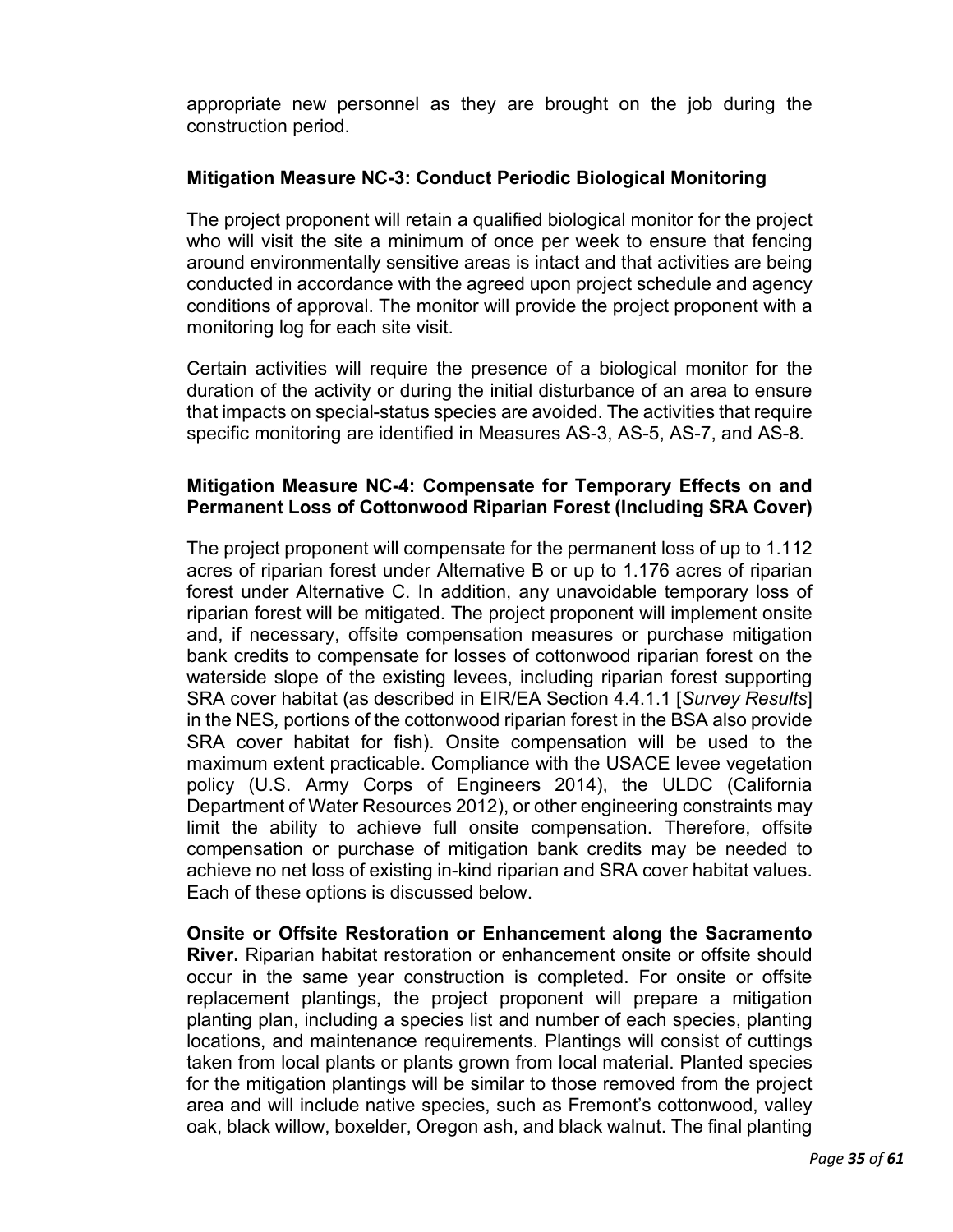plan will be developed based on results of the arborist survey for species to be removed (see additional discussion below). All plantings will be fitted with exclusion cages or other suitable protection from herbivory. Plantings will be irrigated for up to 3 years or until established. Plantings will be monitored annually for 3 years or as required in the project permits. If 75% of the plants survive at the end of the monitoring period, the revegetation will be considered successful. If the survival criterion is not met at the end of the monitoring period, planting and monitoring will be repeated after mortality causes have been identified and corrected.

**Mitigation Bank Credit Purchase.** If this option is chosen, the project proponent will provide written evidence to the resource agencies that compensation has been established through the purchase of mitigation credits. The amount to be paid will be the fee that is in effect at the time the fee is paid. The mitigation will be approved by CDFW and may be modified during the permitting process. Mitigation can be in the form of creation or preservation credits. If mitigation is in the form of restoration/creation credits, the mitigation will be at a minimum ratio of 1:1 (1 acre of restored or created riparian habitat for each acre of riparian habitat removed). If mitigation is in the form of preservation credits, the mitigation will be at a minimum ratio of 2:1 (2 acres of preserved riparian habitat for each acre of riparian habitat removed). The final compensation ratio will be approved by CDFW in order to result in no net loss of riparian habitat. The project proponent will purchase riparian habitat credits from an approved mitigation bank near the project, such as the Liberty Island Conservation Bank, Cosumnes Floodplain Mitigation Bank, Fremont Landing Conservation Bank, Elsie Gridley Mitigation Bank, River Ranch Wetland Mitigation Bank, or other approved bank with available riparian forest credits at the time of project permitting. Replacement riparian forest habitat will include tree species that would support nesting Swainson's hawk (i.e., oak, cottonwood) and will occur within the range of nesting Swainson's hawk within the Sacramento Valley.

To provide a current and accurate estimate of tree loss, an arborist survey will be conducted upon completion of 90% design plans for the project and no more than 2 years prior to project construction. In addition to a description of the tree, the arborist survey report will include the precise location of the trunk and size of the dripline for all trees whose trunk or canopy overlap with the project footprint. Riparian forest compensation will be consistent with the requirements of the City of West Sacramento and City of Sacramento tree ordinances to ensure compensation for losses of individual protected trees.

In addition to mitigating the loss of riparian forest habitat, specific measures will be included to satisfy NMFS requirements and compensate for the loss of SRA cover (area and linear feet). The acreage will not be duplicated, such that the acreage of riparian forest habitat restored for SRA cover mitigation will apply toward riparian forest habitat mitigation requirements. SRA cover mitigation will include the following riparian replacement requirements.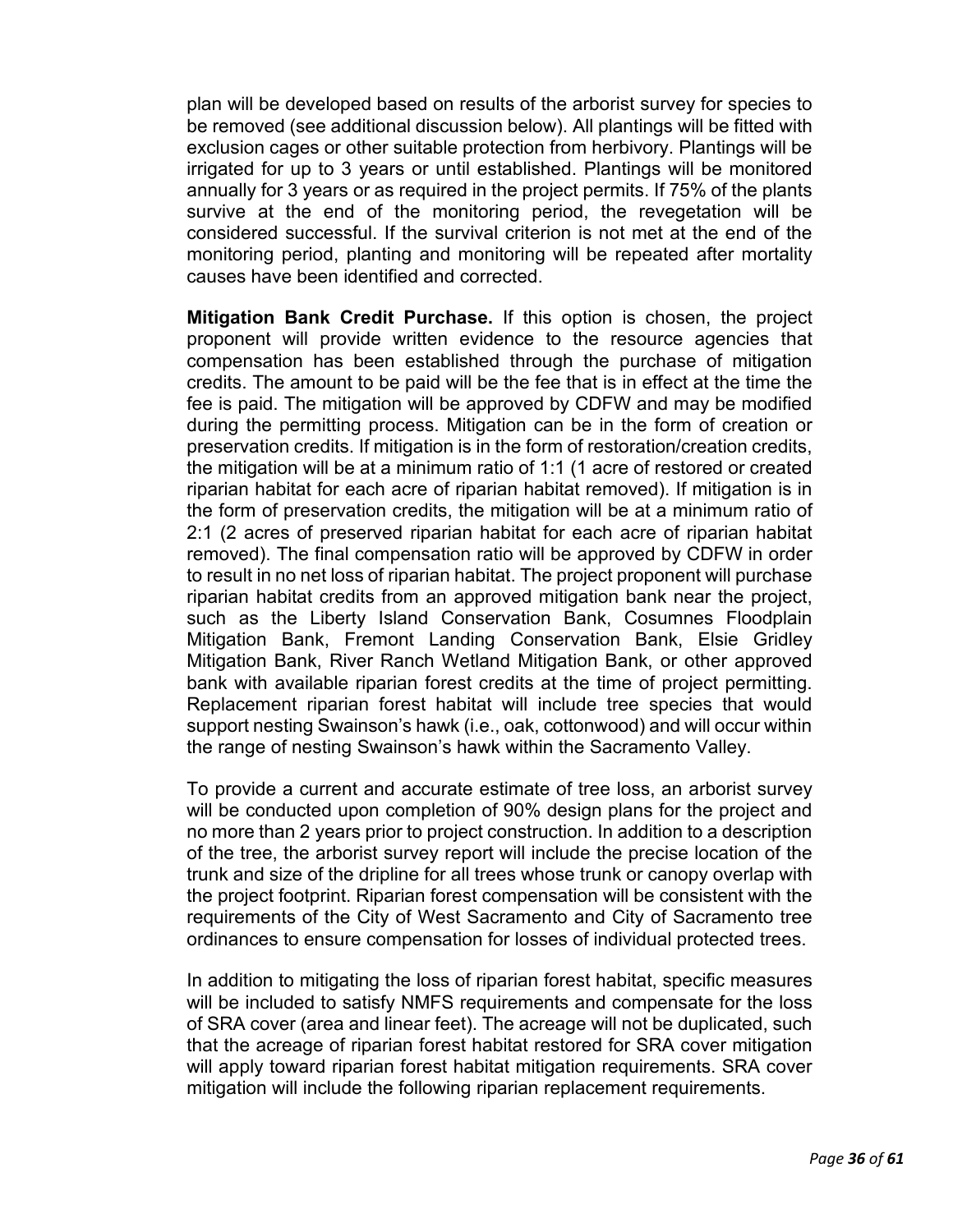Replace the permanent loss of 302 linear feet and up to 0.368 acre of affected SRA cover vegetation (see EIR/EA Section 4.4.1.2, *Temporary and Permanent Loss of Riparian Vegetation [Including SRA Cover*] in the NES) at a 3:1 replacement ratio (i.e., 3 linear feet replaced for every 1 foot affected and 3 acres replaced for every 1 acre affected) by planting native riparian trees in temporary impact areas and along existing onsite or offsite unshaded banks along the Sacramento River.

Plant native riparian trees onsite to the maximum extent practicable, followed by planting on adjacent reaches of the Sacramento River to minimize the need for purchasing offsite mitigation bank credits.

• Plant riparian trees that are intended to provide SRA cover along the water's edge at summer low flows up to the ordinary high-water mark and at sufficient densities to provide shade along at least 85% of the bank's length when the trees reach maturity. This will ensure that riparian plantings intended for SRA cover mitigation will contribute to instream SRA cover when they are inundated during winter/spring flows and overhead cover (shade) during summer flows when they approach maturity.

Monitor and evaluate the revegetation success of riparian plantings intended for SRA cover mitigation as described above.

If mitigation for SRA cover is in the form of offsite mitigation bank credits, credits will need to be purchased from an approved mitigation bank within the approved service area for the project that provides riparian forest floodplain conservation credits as offsite compensation for impacts on stateand federally listed fish species, designated critical habitat, and EFH for Pacific salmon.

# **Mitigation Measure NC-5: Compensate for Loss of Protected Trees in Landscaping or Ruderal Habitat**

Within 1 year prior to construction, the project proponent will conduct a preconstruction inventory of all trees to be removed. The inventory will include the location, species, diameter of all trunks, approximate height and canopy diameter, and approximate age—in support of a tree permit for removal of the protected trees. All conditions of the tree permits will be implemented.

The project proponent will mitigate the loss of protected street trees using one or a combination of the two following options.

• Because it is unlikely that adequate space will be available in the project area for tree planting after construction, pay in-lieu fees to the City of West Sacramento and the City of Sacramento, based on the tree removal locations, which would be used to purchase and plant trees elsewhere in West Sacramento and Sacramento. Replacement trees will be required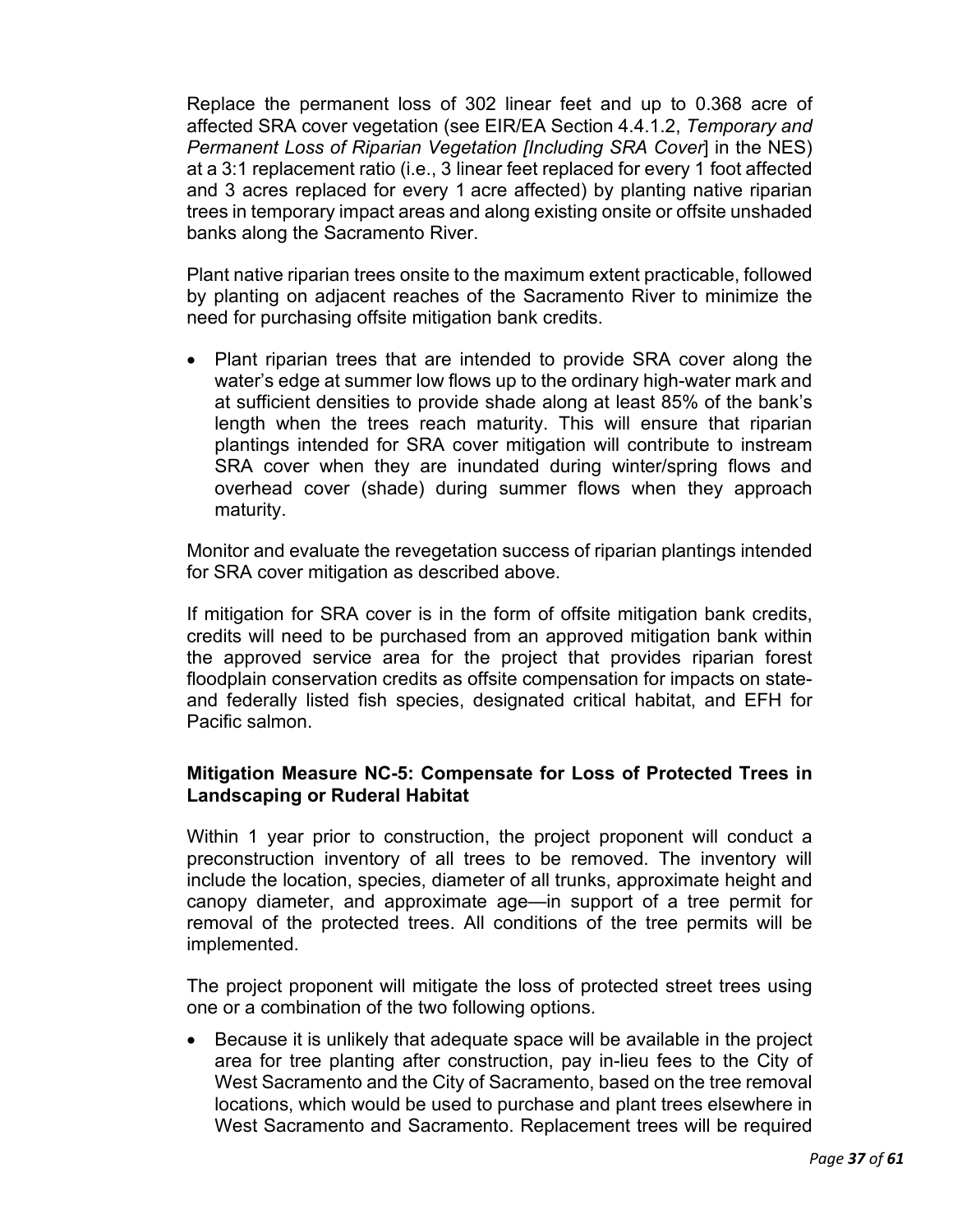at a ratio of 1:1 (i.e., 1-inch diameter of replacement tree planted for every 1-inch diameter of tree removed). Replacement trees will be of the same species, except for replacement of black locust, which is an invasive species and will be replaced with a native tree species. Mitigation will be subject to approval by the City's tree administrator and will take into account species affected, replacement species, location, health and vigor, habitat value, and other factors to determine fair compensation for tree loss. Replacement trees will be monitored annually for 3 years to document their vigor and survival. If any of the original replacement trees die within 3 years of the initial planting, the project proponent will plant additional replacement trees and monitor them until all trees survive for a minimum of 3 years after planting.

• If feasible, plant replacement trees at or near the location of the tree removal, following the same replacement ratio, species, monitoring, and tree survival requirements described for the option above.

#### **Mitigation Measure AS-1: Conduct Preconstruction Surveys for Western Pond Turtle and Implement Protective Measures**

To avoid potential injury to or mortality of western pond turtles, the project proponent will retain a qualified biologist to conduct a preconstruction survey for western pond turtles immediately prior to construction activities (including vegetation removal) along the banks of the Sacramento River. The biologist will survey the aquatic habitat, riverbanks, and adjacent riparian and ruderal habitat within the construction area immediately prior to disturbance.

If a western pond turtle is found within the immediate work area during the preconstruction survey or during project activities, work shall cease in the area until the turtle is able to move out of the work area on its own. Information about the location of turtles seen during the preconstruction survey will be included in the environmental awareness training (Measure NC-2) and provided directly to the construction crew working in that area to ensure that areas where turtles were observed are inspected each day prior to the start of work to verify that no turtles are present.

If a western pond turtle nest is discovered during the preconstruction survey or during project construction, the project proponent will coordinate with CDFW to determine whether additional avoidance measures (e.g., nodisturbance buffer or monitoring) are prudent.

#### **Mitigation Measure AS-2: Conduct Tree Removal during Non-Sensitive Periods for Wildlife**

The project proponent will remove or trim trees during the non-breeding season for tree-nesting migratory birds and raptors, and prior to periods when bats would be hibernating (generally between September 15 and October 31). If tree removal cannot be confined to this period, the project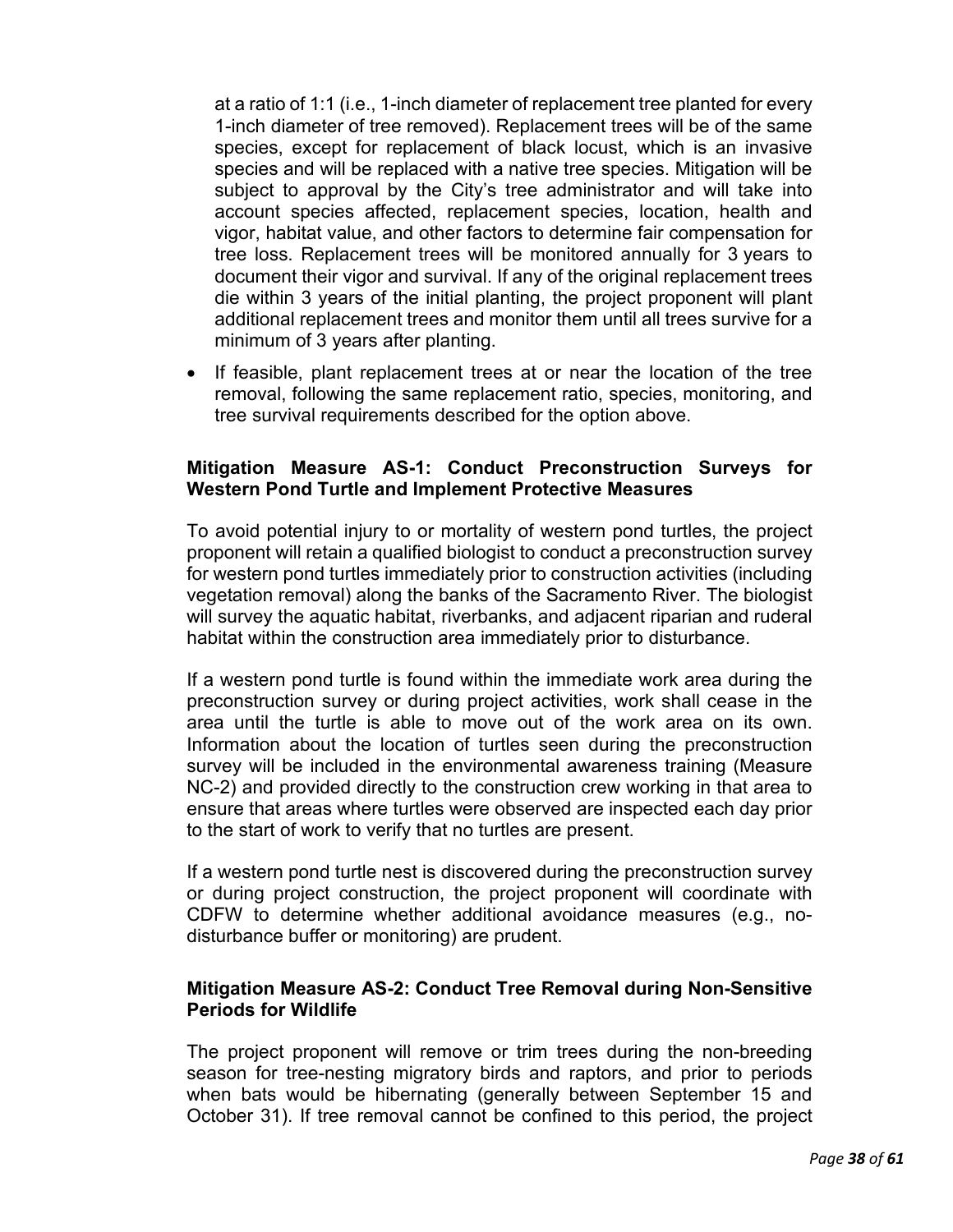proponent will retain a qualified wildlife biologist with knowledge of the wildlife species that could occur in the project area to conduct the appropriate preconstruction surveys and establish no-disturbance buffers for sensitive wildlife species, as described under Measure AS-3 (Swainson's hawk), Measure AS-4 (nesting birds), and Measure AS-5 (roosting bats).

#### **Mitigation Measure AS-3: Monitor Active Swainson's Hawk and White-Tailed Kite Nests during Pile Driving and Other Construction Activities**

Active Swainson's hawk and white-tailed kite nests within 600 feet of the BSA will be monitored during pile driving and other construction activities. Monitoring will be conducted by a wildlife biologist with experience in monitoring Swainson's hawk and white-tailed kite nests. The monitor will document the location of active nests, coordinate with the project proponent and CDFW, and record all observations in a daily monitoring log. The monitor will have the authority to temporarily stop work if activities are disrupting nesting behavior to the point of resulting in potential take (i.e., eggs and young chicks still in nests, and adults appear agitated and potentially could abandon the nest). The monitor will work closely with the contractor, the project proponent, and CDFW to develop plans for minimizing disturbance (e.g., modifying or delaying certain construction activities).

A minimum non-disturbance buffer of 600 feet (radius) will be established around all active Swainson's hawk and white-tailed kite nests. No entry of any kind related to construction will be allowed within this buffer while the nest is active, unless approved by CDFW through issuance of an Incidental Take Permit or through consultation during project construction. The buffer size may be modified based on site-specific conditions, including line-ofsight, topography, type of disturbance, existing ambient noise and disturbance levels, and other relevant factors. Entry into the buffer for construction activities will be granted when the biological monitor determines that the young have fledged and are capable of independent survival, or that the nest has failed and the nest site is no longer active. All buffer adjustments will be approved by CDFW.

#### **Mitigation Measure AS-4: Conduct Preconstruction Surveys for Nesting Migratory Birds, Including Special-Status Birds, and Establish Protective Buffers**

The project proponent will retain a qualified wildlife biologist to conduct nesting surveys before the start of construction. These nesting surveys will be conducted in conjunction with the Swainson's' hawk nesting surveys under Measure TE-2 and will include a minimum of three separate surveys to look for active nests of migratory birds, including raptors. Surveys will include a search of all trees and shrubs, ruderal areas, and grassland vegetation that provide suitable nesting habitat within 50 feet of disturbance. In addition, a 0.25-mile area from the river will be surveyed for nesting raptors in order to identify raptors that might be affected by pile driving. Surveys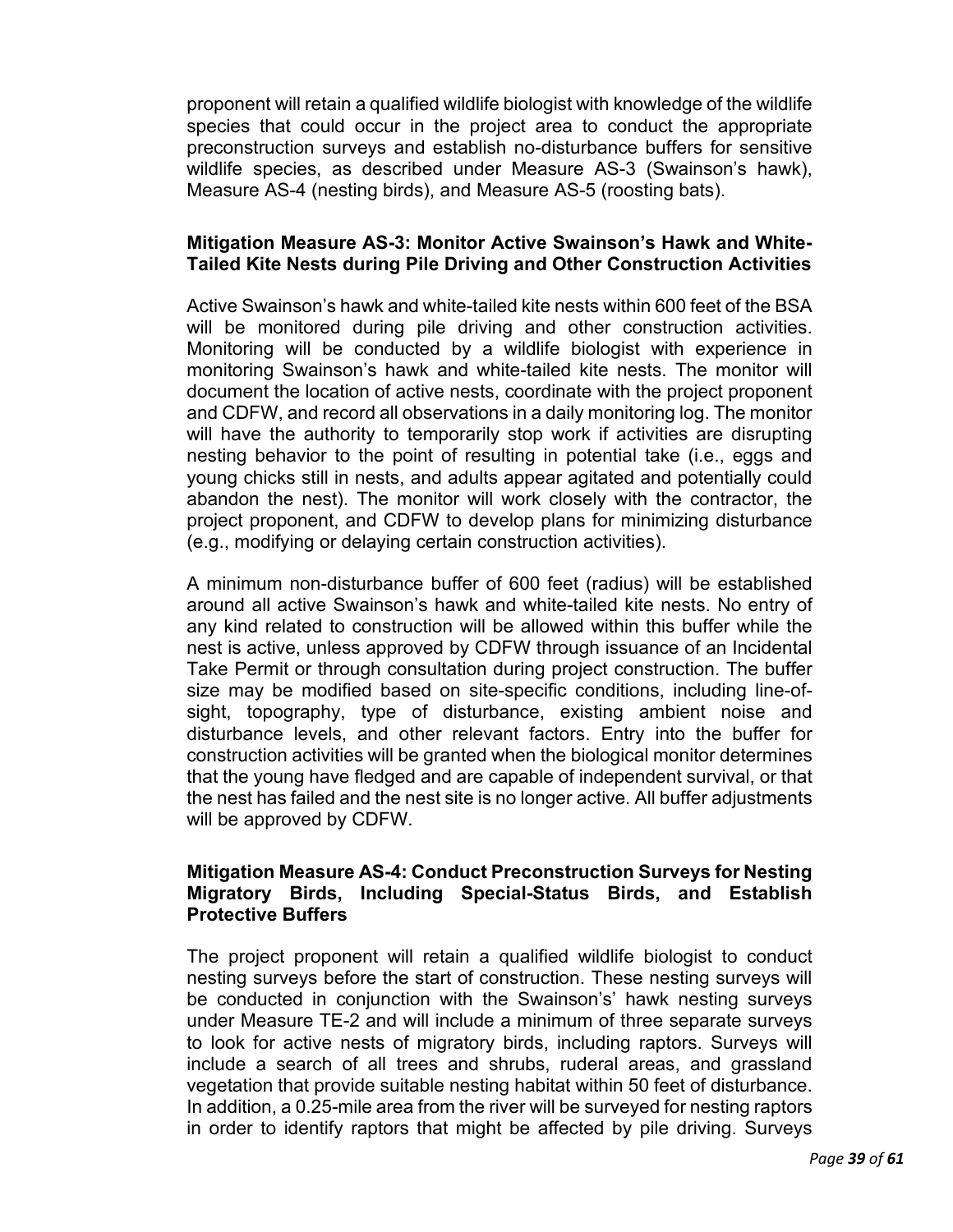should occur during the height of the breeding season (March 1 to June 1), with one survey occurring in each of the 2 consecutive months within this peak period and the final survey occurring within 1 week of the start of construction. If no active nests are detected during these surveys, no additional measures are required.

If an active nest is found in the survey area, a no-disturbance buffer will be established to avoid disturbance or destruction of the nest site until the end of the breeding season (September 15) or until a qualified wildlife biologist determines that the young have fledged and moved out of the construction area (this date varies by species). The extent of these buffers will be determined by the biologist in coordination with CDFW and will depend on the level of noise or construction disturbance taking place, line-of-sight between the nest and the disturbance, ambient levels of noise and other nonproject disturbances, and other topographical or artificial barriers. Suitable buffer distances may vary between species.

#### **Mitigation Measure AS-5: Conduct Preconstruction Surveys for Roosting Bats and Implement Protective Measures**

To avoid and minimize potential impacts on pallid bat, western red bat, and non-special-status bat species from the removal of trees and buildings, the project proponent will implement the following actions.

**Preconstruction Surveys.** Within 2 weeks prior to tree trimming or removal or any building demolition, a qualified biologist will examine trees to be removed or trimmed and buildings planned for demolition with suitable bat roosting habitat. High-quality habitat features (e.g., large tree cavities, basal hollows, loose or peeling bark, larger snags, abandoned buildings, and attics) will be identified, and the area around these features will be searched for bats and bat sign (e.g., guano, culled insect parts, and staining). Riparian woodland and stands of mature broadleaf trees will be considered potential habitat for solitary foliage-roosting bat species.

If suitable roosting habitat or bat sign is detected, biologists will conduct an evening visual emergence survey of the source habitat feature, from 0.5 hour before sunset to 1–2 hours after sunset for a minimum of 2 nights. Fullspectrum acoustic detectors will be used during emergence surveys to assist in species identification. If site security allows, detectors should be set to record bat calls for the duration of each night. All emergence and monitoring surveys will be conducted during favorable weather conditions (calm nights with temperatures conducive to bat activity and no precipitation predicted). The biologist will analyze the bat call data using appropriate software and will document the results in a report.

**Timing of Tree Removal and Building Demolition.** Exclusion devices will be installed on trees and buildings planned for removal and demolition between September 15 and October 31 to avoid affecting maternal and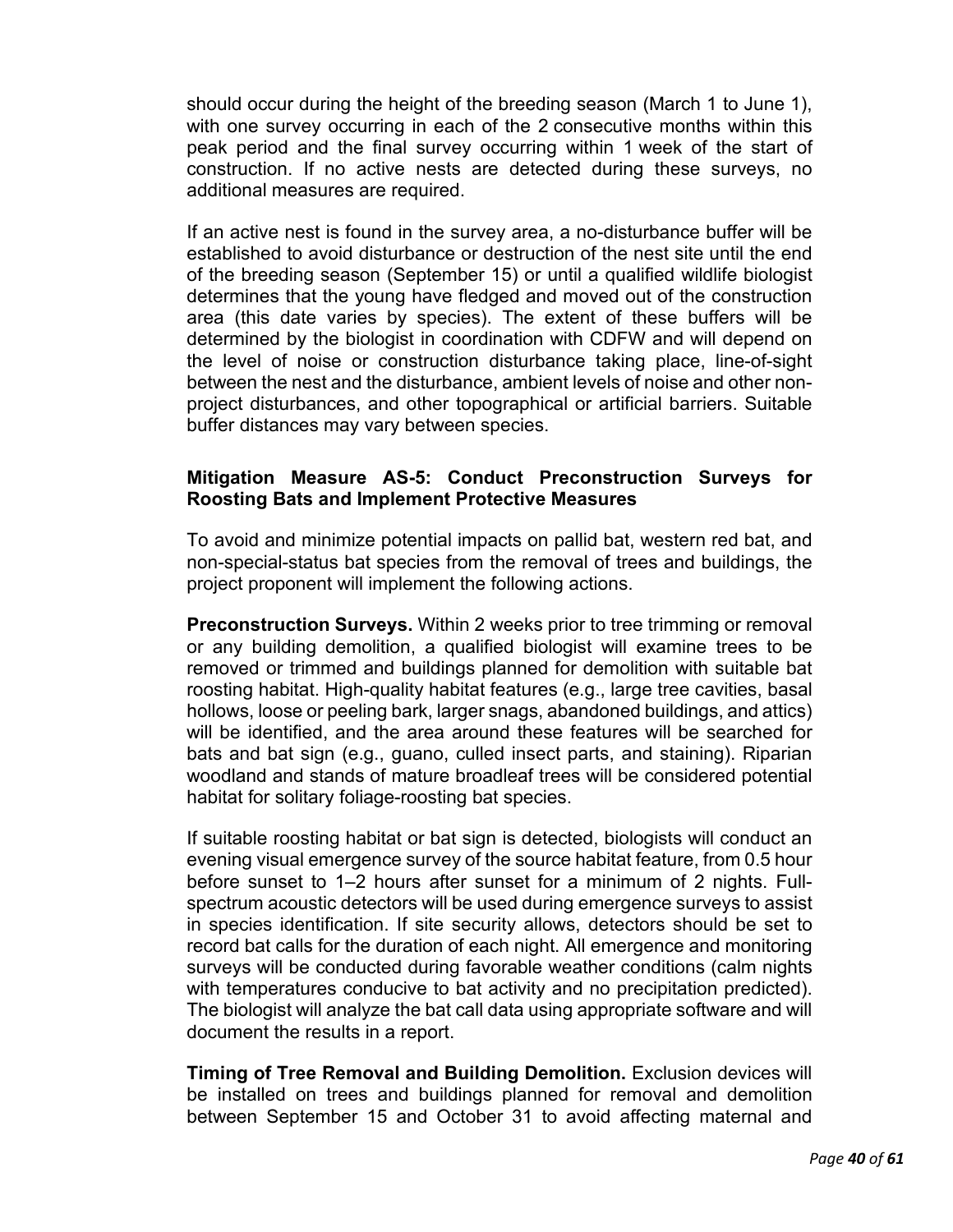hibernating bat roosts. The exact timing of removal and demolition will be determined based on the preconstruction surveys of trees and buildings.

**Protective Measures.** Protective measures may be necessary if it is determined that bats are using buildings or trees in the BSA as roost sites, or if sensitive bats species are detected during acoustic monitoring. The following measures will be implemented when roosts are found within trees or buildings planned for removal according to the timing discussed above. Specific measures will be approved by the project proponent and CDFW prior to excluding bats from occupied roosts.

- Exclusion from buildings or bridge structures will not take place until temporary or permanent replacement roosting habitat is available.
- Exclusion from roosts will take place late in the day or in the evening to reduce the likelihood of evicted bats falling prey to diurnal predators and will take place during weather and temperature conditions conducive to bat activity.
- Biologists experienced with bats and bat evictions will carry out or oversee the exclusion tasks and will monitor tree trimming and removal and building demolition, if they are determined to be occupied.
- Trees that provide suitable roost habitat will be removed in pieces, rather than felling the entire tree, should be removed late in the day or in the evening to reduce the likelihood of evicted bats falling prey to diurnal predators, and will take place during warm weather conditions conducive to bat activity.
- Structural changes may be made to a known roost proposed for removal in order to create conditions in the roost that are undesirable to roosting bats and encourage the bats to leave on their own (e.g., open additional portals so that the temperature, wind, light, and precipitation regime in the roost change). Structural changes to the roost will be authorized by CDFW and will be performed during the appropriate exclusion timing (listed above) to avoid harming bats.
- Non-injurious harassment at the roost site, such as ultrasound deterrents or other sensory irritants, may be used to encourage bats to leave on their own.
- One-way door devices will be used where appropriate to allow bats to leave the roost but not to return.
- Prior to building demolition and tree removal/trimming, and after other eviction efforts have been attempted, any confirmed roost site will be gently shaken or repeatedly struck with a heavy implement such as a sledgehammer or an axe. Several minutes should pass before beginning demolition work, felling trees, or trimming limbs to allow bats time to arouse and leave the roost. A biological monitor will search downed vegetation for dead and injured bats. The presence of dead or injured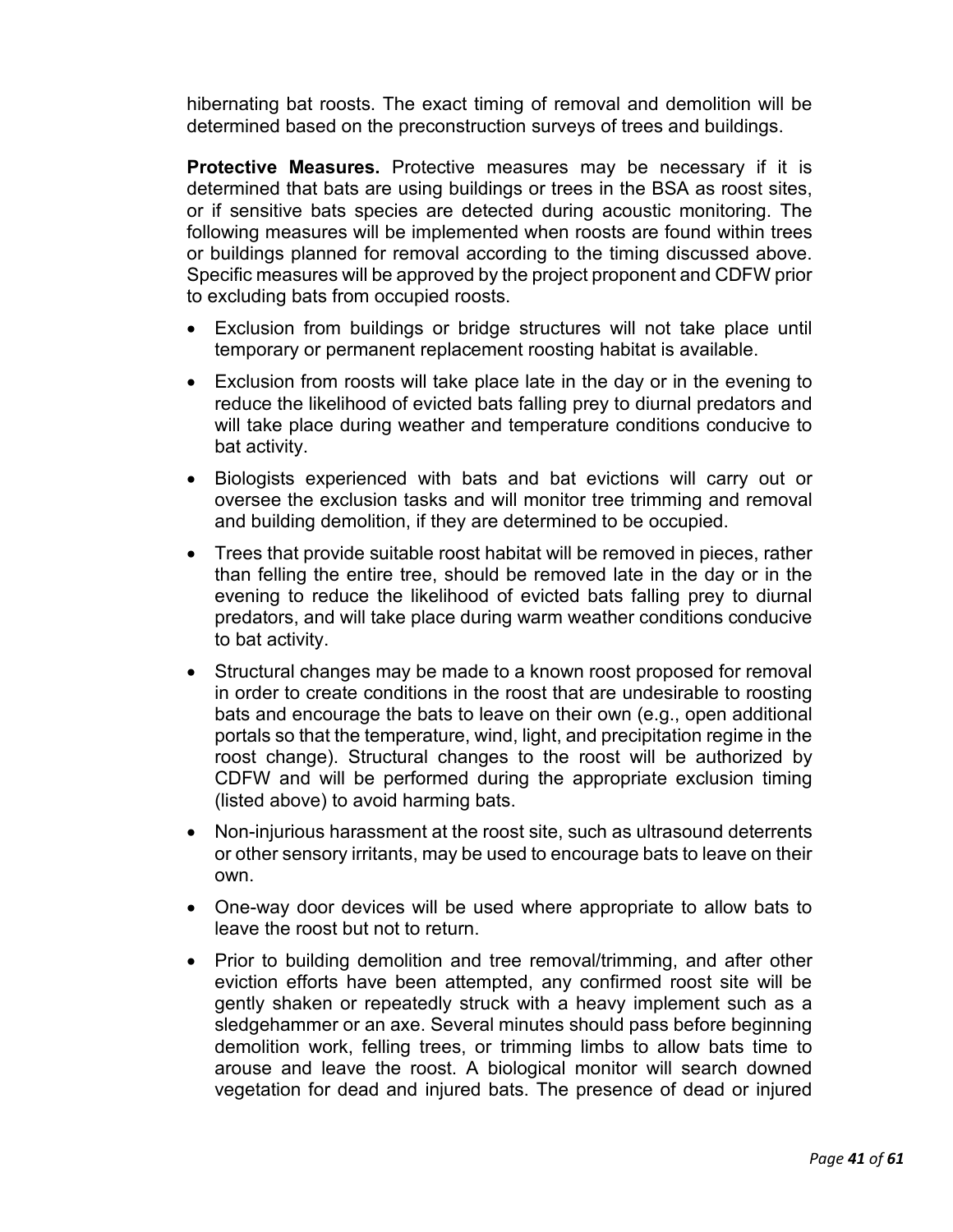bats will be reported to CDFW. Injured bats will be transported to the nearest CDFW-permitted wildlife rehabilitation facility.

#### **Mitigation Measure AS-6: Implement Measures to Minimize Exceedance of Interim Threshold Sound Levels during Pile Driving**

The project proponent will require the contractor to implement the following measures to minimize the exposure of listed fish species to potentially harmful underwater sounds.

The contractor will vibrate all piles to the maximum depth possible before using an impact hammer.

No more than 20 piles will be driven per day.

During impact driving, the contractor will limit the number of strikes per day to the minimum necessary to complete the work and will limit the total number of hammer strikes to 32,000 strikes per day (i.e., 1,600 hammer strikes per pile, per day) for piles for the temporary trestles), 20,000 strikes per day (i.e., 1,000 hammer strikes per pile, per day) for the piles for the bridge fender system, 12,800 strikes per day (i.e., 1,600 hammer strikes per pile, per day) for piles for the fixed span piers, and 6,000 strikes per day (i.e., 1.500 strikes per pile, per day) for the CISS piles for the movable span piers.

During impact driving, the project proponent will require the contractor to use a bubble curtain or dewatered cofferdam to minimize the extent to which the interim peak and cumulative SEL thresholds are exceeded (see EIR/EA Chapter 1, *Environmental Commitments* and Natural Environment Study Section 4.4.1.2, *Project Impacts*).

No pile driving activity will occur at night, thereby providing fish with an extended quiet period during nighttime hours on days pile driving is being conducted for feeding and unobstructed passage.

#### **Mitigation Measure AS-7: Develop and Implement a Hydroacoustic Monitoring Plan**

The project proponent or their contractor will develop and implement a hydroacoustic monitoring plan. The monitoring plan will be submitted to the resource agencies (CDFW, NMFS, and USFWS) for approval at least 60 days before the start of project activities. The plan will include the following requirements.

The project proponent or their contractor will monitor underwater noise levels during all impact pile driving activities on land and in water to ensure that peak and cumulative SELs do not exceed estimated values (see NES Tables 4-10 through 4-14).

The monitoring plan will describe the methods and equipment that will be used to document the extent of underwater sounds produced by pile driving,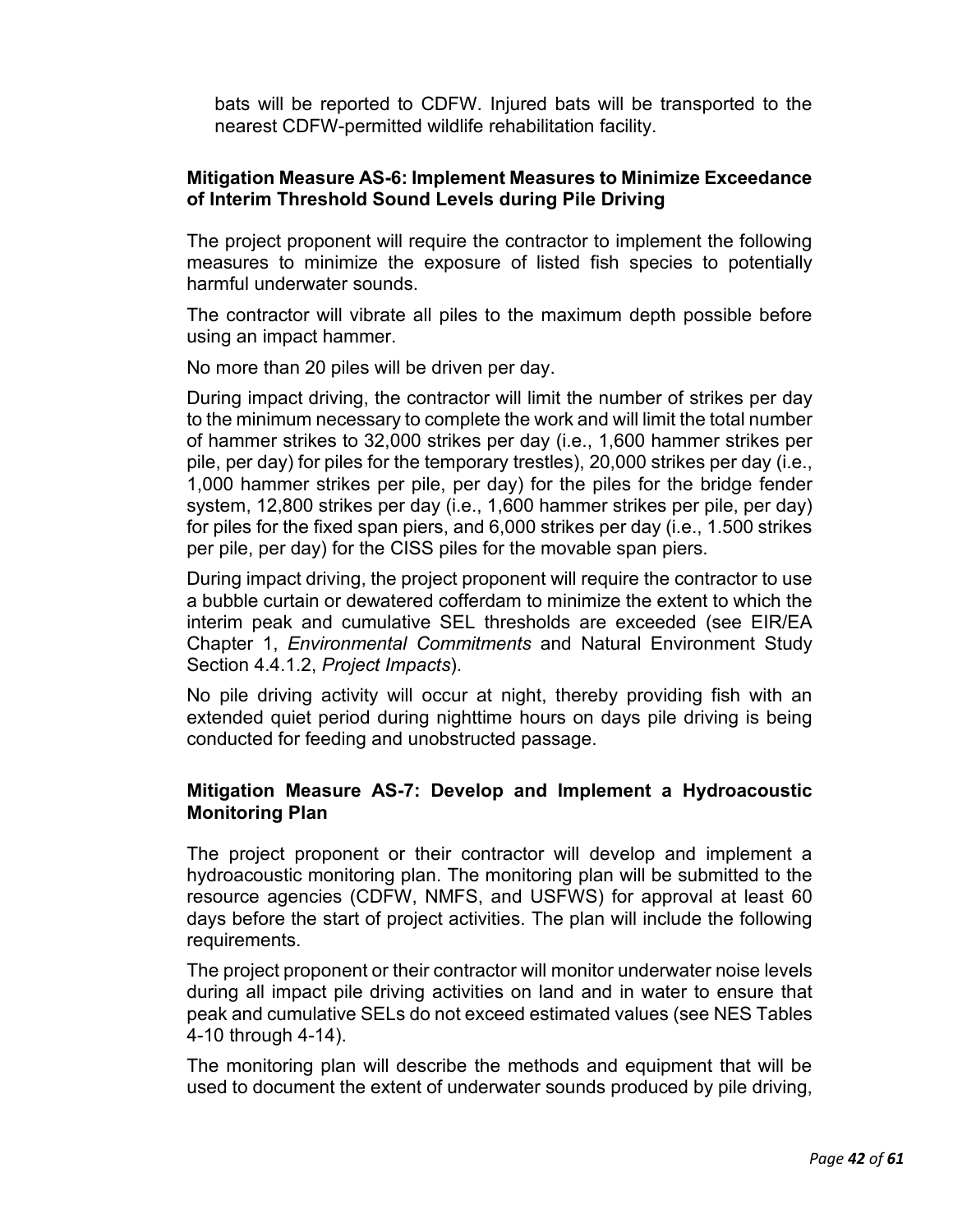including the number, location, distances, and depths of the hydrophones and associated monitoring equipment.

The monitoring plan will include a reporting schedule for daily summaries of the hydroacoustic monitoring results and for more comprehensive reports to be provided to the resource agencies on a monthly basis during the pile driving season.

The daily reports will include the number of piles installed per day; the number of strikes per pile; the interval between strikes; the peak sound pressure level, sound exposure level, and root mean square per strike; and the accumulated sound exposure level per day at each monitoring station.

The project proponent or their contractor will ensure that a qualified fish biologist is onsite during impact pile driving to document any occurrences of stressed, injured, or dead fish. If stressed, injured, or dead fish are observed during pile driving, the project proponent or their contractor will stop work immediately to provide fish an opportunity to move out of the area. In addition, the project proponent will coordinate with Caltrans to immediately consult with NMFS to determine the cause of the incident and whether any and which type of additional protective measures are necessary. Protective measures that are determined necessary to protect listed fish species will be implemented by the project proponent within 72 hours of the incident.

#### **Mitigation Measure AS-8: Monitor Turbidity in the Sacramento River**

The project proponent will require their contractor to monitor turbidity levels in the Sacramento River during in-water construction activities (e.g., pile driving, extraction of temporary sheet piles used for cofferdams, and placement of RSP). Turbidity will be measured using standard techniques upstream and downstream of the construction area to determine whether changes in ambient turbidity levels exceed the thresholds derived from the *Water Quality Control Plan (Basin Plan) for the California Regional Water Quality Control Board Central Valley Region* (Central Valley Regional Water Quality Control Board 2018). If it is determined that turbidity levels exceed the Basin Plan thresholds, the project proponent or their contractor will adjust work to ensure that turbidity levels do not exceed the Basin Plan thresholds.

#### **Mitigation Measure AS-9: Implement Cofferdam Restrictions**

The following restrictions will be implemented during installation of the cofferdams and cofferdam dewatering.

- The extent of cofferdam footprints will be limited to the minimum necessary to support construction activities.
- Sheet piles used for cofferdams will be installed and removed using a vibratory pile driver.
- Cofferdams will be installed and removed only during the proposed inwater work window (between May 1 and November 30).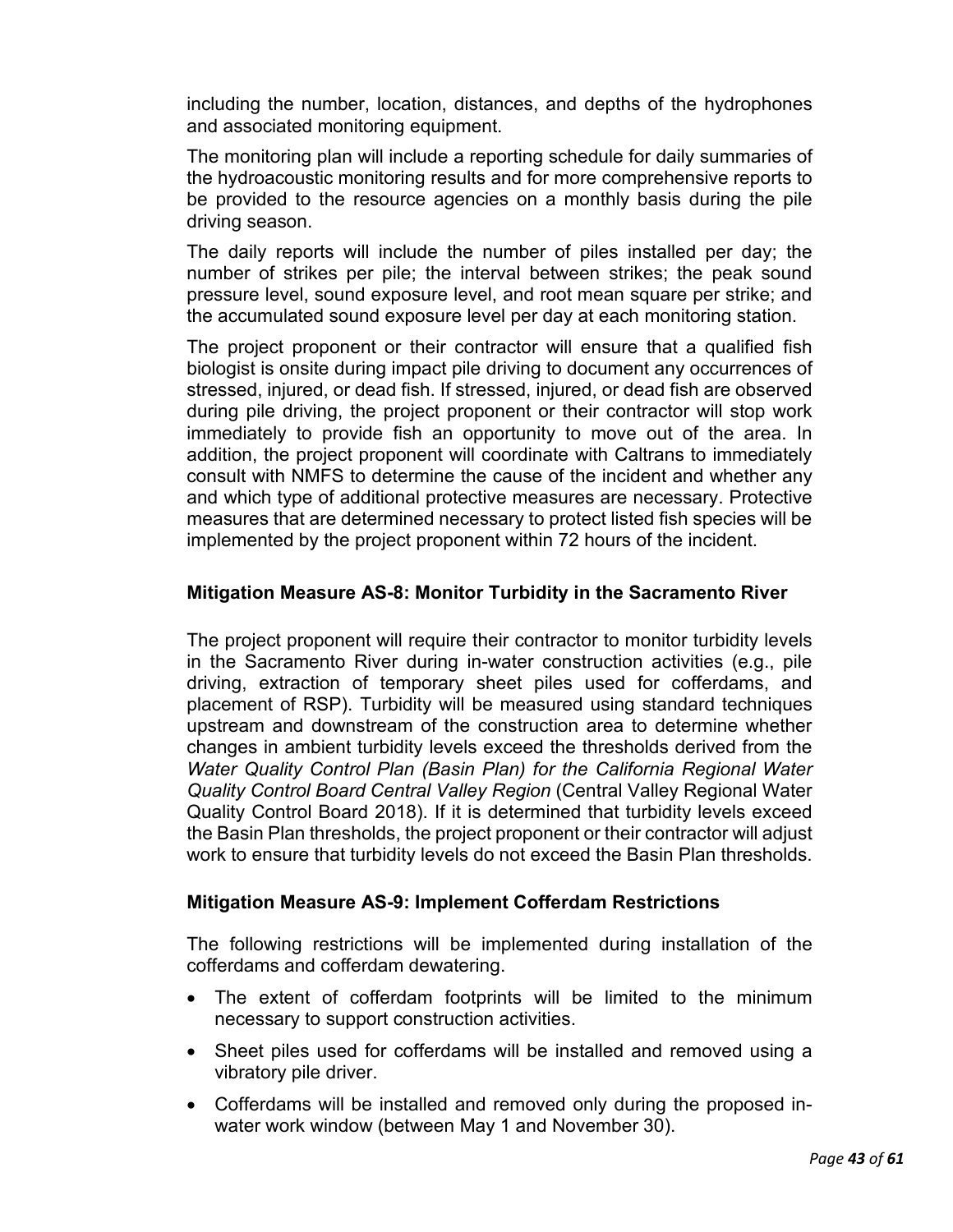- Cofferdams will not be left in place over winter where they could be overtopped by winter/spring flows and when juveniles of listed species are most likely to be present in the construction area.
- All pumps used during dewatering of cofferdams will be screened according to CDFW and NMFS guidelines for pumps.
- Cofferdam dewatering and fish rescue/relocation from within cofferdams will commence immediately following cofferdam closure to minimize the duration that fish are trapped in the cofferdam.

#### **Mitigation Measure AS-10: Prepare and Implement a Fish Rescue and Relocation Plan**

The project proponent or their contractor will develop and implement a fish rescue and relocation plan to recover any fish trapped in cofferdams. The fish rescue and relocation plan will be submitted to the resource agencies (CDFW, NMFS, and USFWS) for approval at least 60 days before initiating activities to install cofferdams. At a minimum, the plan will include the following.

A requirement that fish rescue and relocation activities will commence immediately after cofferdam closure and that dewatering has sufficiently lowered water levels inside cofferdams to make it feasible to rescue fish.

A description of the methods and equipment proposed to collect, transfer, and release all fish found trapped within cofferdams. Capture methods may include seining, dip netting, and electrofishing, as approved by CDFW, NMFS, and USFWS. The precise methods and equipment to be used will be developed cooperatively by CDFW, NMFS, USFWS, and the project proponent or their contractor in advance of project implementation.

A requirement that only CDFW-, NMFS-, and USFWS-approved fish biologists will conduct the fish rescue and relocation.

A requirement that fish biologists will contact CDFW, NMFS, and USFWS immediately if any listed species are found dead or injured.

A requirement that a fish rescue and relocation report be prepared and submitted to CDFW, NMFS, and USFWS within 5 business days following completion of the fish relocation. Data will be provided in tabular form and at a minimum will include the species and number rescued and relocated, approximate size of each fish (or alternatively, approximate size range if a large number of individuals are encountered), date and time of their capture, and general condition of all live fish (e.g., good–active with no injuries; fair– reduced activity with some superficial injuries; poor–difficulty swimming/orienting with major injuries). For dead fish, additional data will include fork length and description of injuries and possible cause of mortality if it can be determined.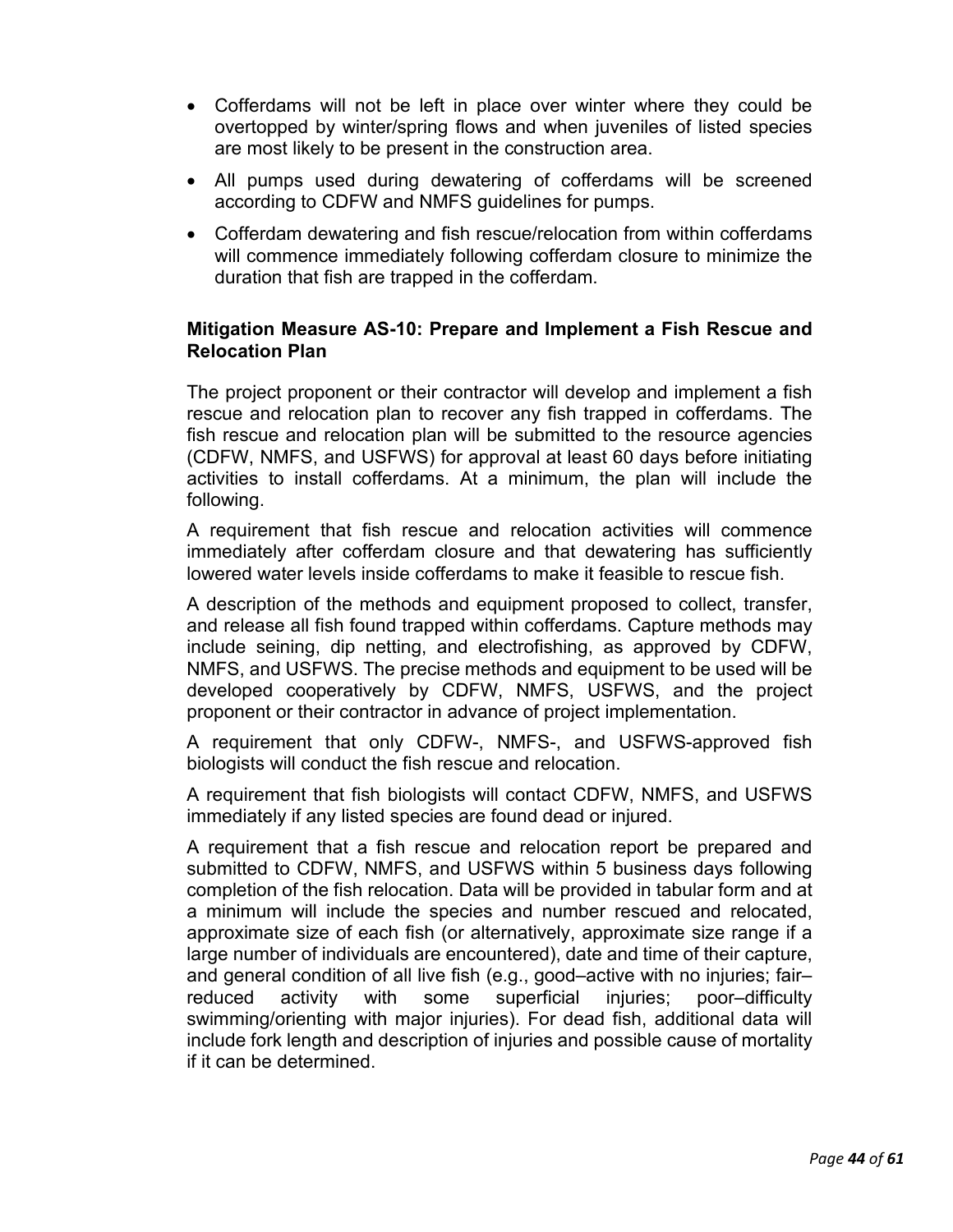#### **Mitigation Measure AS-11: Develop and Implement a Barge Operations Plan**

The project proponent or their contractor will develop and implement a barge operations plan. The barge operations plan will be submitted to the resource agencies (CDFW, NMFS, and USFWS) for approval at least 60 days before the start of project activities. The plan will address the following.

Bottom scour from propeller wash.

Bank erosion or loss of submerged or emergent vegetation from propeller wash or excessive wake.

Accidental material spillage.

Sediment and benthic community disturbance from accidental or intentional barge grounding or deployment of barge spuds (extendable shafts for temporarily maintaining barge position) or anchors.

Hazardous materials spills (e.g., fuel, oil, and hydraulic fluids).

The barge operations plan will serve as a guide to barge operations and to a biological monitor, who will evaluate barge operations during construction with respect to stated performance measures. This plan, when approved by the resource agencies, will be read by barge operators and kept aboard all vessels operating at the construction site.

#### **Mitigation Measure AS-12: Prevent the Spread or Introduction of Aquatic Invasive Species**

The project proponent or their contractor will implement the following actions to prevent the potential spread or introduction of aquatic invasive species associated with operation of barges and other in-water construction activities. Species of concern related to the operation of barges and other equipment in the lower Sacramento River include invasive mussels (e.g., quagga mussels [*Dreissena bugensis*] and zebra mussels [*Dreissena polymorpha*]) and aquatic plants (e.g., Brazilian waterweed [*Egeria densa*] and hydrilla [*Hydrilla verticillata*]) (California Department of Fish and Game 2008).

- Coordinate with the CDFW Invasive Species Program to ensure that the appropriate BMPs are implemented to prevent the spread or introduction of aquatic invasive species.
- Educate construction supervisors and managers about the importance of controlling and preventing the spread of aquatic invasive species.
- Train vessel and equipment operators and maintenance personnel in the recognition and proper prevention, treatment, and disposal of aquatic invasive species.
- Prior to departure of vessels from their place of origin and before in-water construction equipment is allowed to operate within the waters of the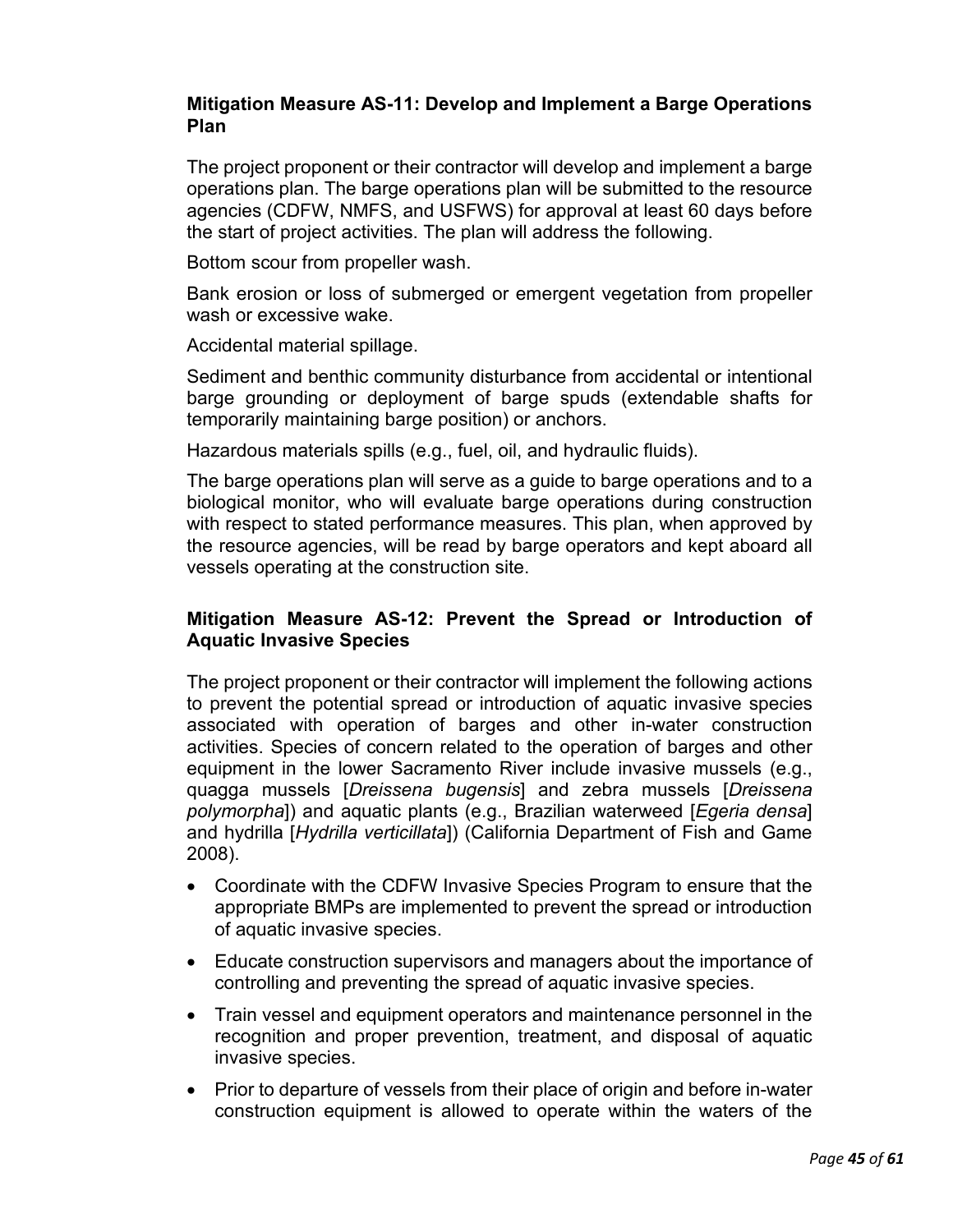Sacramento River, thoroughly inspect and remove and dispose of all dirt, mud, plant matter, and animals from all surfaces that are submerged or may become submerged, or places where water can be held and transferred to the surrounding water.

#### **Mitigation Measure AS-13: Minimize or Avoid Permanent Bridge Lighting from Directly Radiating on Water Surfaces of the Sacramento River**

The project proponent or their contractor will minimize or avoid the effects of permanent bridge lighting on special-status fish species by implementing the following actions.

Minimize nighttime lighting of the bridge structure for aesthetic purposes.

Use the minimal amount of lighting necessary to safely and effectively illuminate vehicular, bicycle, and pedestrian areas on the bridge.

Shield and focus lights on vehicular, bicycle, and pedestrian areas away from the water surface of the Sacramento River.

#### **Mitigation Measure TE-1: Avoid and Minimize Effects on Valley Elderberry Longhorn Beetle**

The following measures from the *Framework for Assessing Impacts to the Valley Elderberry Longhorn Beetle* (U.S. Fish and Wildlife Service 2017) have been slightly modified for this project.

- Fencing. The elderberry shrub will be fenced or flagged as close to construction limits as feasible.
- Avoidance area. Activities that may damage or kill an elderberry shrub (e.g., trenching, paving) may need an avoidance area of at least 6 meters (20 feet) from the dripline, depending on the type of activity.
- Worker education. A qualified biologist will provide training for all contractors, work crews, and any onsite personnel on the status of the VELB, its host plant and habitat, the need to avoid damaging the elderberry shrubs, and the possible penalties for noncompliance.
- Construction monitoring. At a minimum, a qualified biologist will monitor the work area on a weekly basis to ensure that all avoidance and minimization measures are implemented.
- Timing. As much as feasible, all activities that could occur within 50 meters (165 feet) of the elderberry shrub will be conducted outside of the flight season of the VELB (March–July).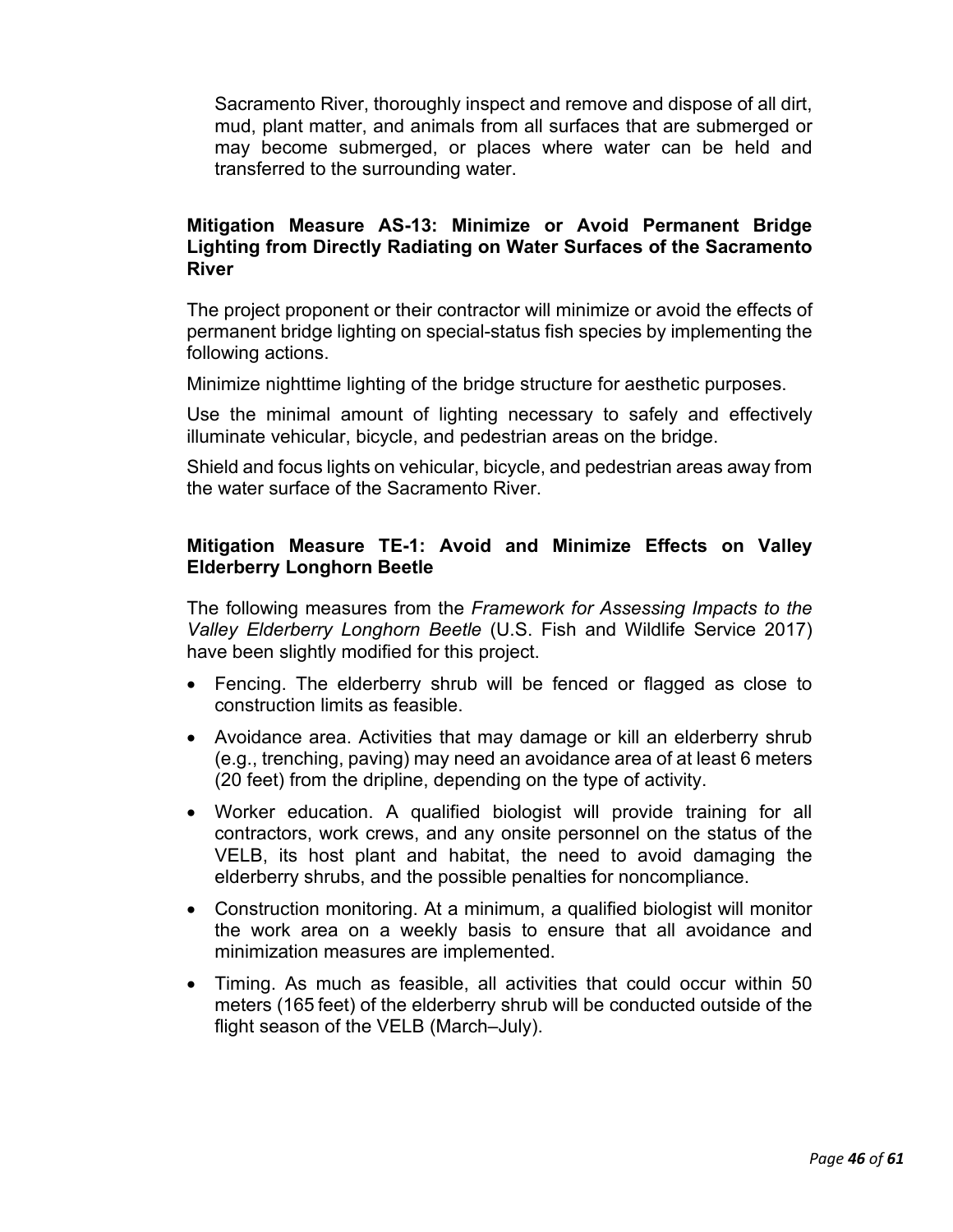#### **Mitigation Measure TE-2: Conduct Focused Surveys for Nesting Swainson's Hawk prior to Construction**

The project proponent will retain a wildlife biologist experienced in surveying for Swainson's hawk to conduct surveys for the species in the spring/summer prior to construction. The surveys will be conducted within the limits of disturbance and in a buffer area up to 0.25 mile from the limits of disturbance. The size of the buffer area surveyed will be based on the type of habitat present and the line-of-sight from the construction area to surrounding suitable breeding habitat. Surveys will follow the methods in Recommended Timing and Methodology for Swainson's Hawk Nesting Surveys in California's Central Valley (Swainson's Hawk Technical Advisory Committee 2000). A minimum of six surveys will be conducted according to these methods. If a variance of the survey distance or number of surveys is necessary, the project proponent will coordinate with CDFW regarding appropriate survey methods based on proposed construction activities. Surveys generally will be conducted from February to July. Survey methods and results will be reported to the project proponent and CDFW.

#### **Mitigation Measure TE-3: Purchase Channel Enhancement Credits for Impacts on Critical Habitat**

Permanent impacts on critical habitat (bank and substrate below the OHWM and water column habitat), totaling 1.87 acres (up to 57,600 square feet [1.32 acre] from bridge shading of aquatic habitat and new bridge piers; 24,126 square feet [0.55 acre] from RSP; and 84 square feet [0.002 acre] from bridge fender system) will be mitigated at a 3:1 ratio. The project proponent proposes to mitigate the permanent loss of critical habitat through purchase of 5.61 acres of mitigation credits at a NMFS- and USFWS-approved anadromous fish and delta smelt conservation bank.

#### **Mitigation Measure WW-1: Compensate for Loss of Perennial Stream**

The project proponent will comply with any regulatory requirements determined as part of the state (Section 401 Water Quality Certification or WDRs, LSAA) and federal (Section 404 and Section 10 permits) processes for the work that would occur in the Sacramento River. The project proponent will compensate for permanent fill of up to 0.431 acre of non-wetland waters of the U.S. in the Sacramento River by purchasing mitigation bank credits, which can be in the form of preservation or creation credits using the following minimum ratios.

- A minimum of 2:1 (2 acres of mitigation for each acre filled), for a total of up to 0.862 acre, if credits are for preservation of habitat; or,
- A minimum of 1:1 (1 acre of mitigation for each acre filled), for a total of up to 0.431 acre if credits are for creation of habitat.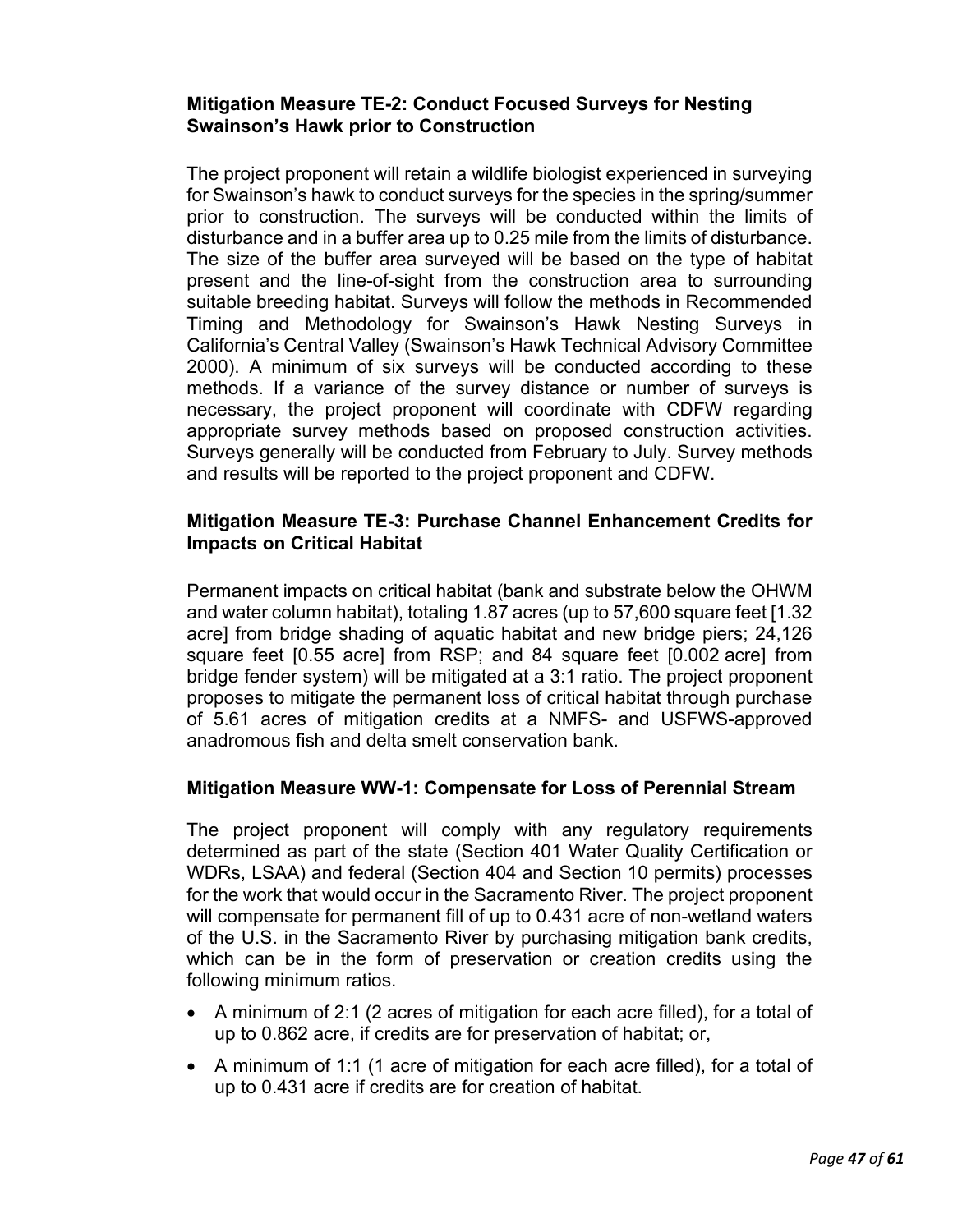The actual compensation ratios will be determined through coordination with the Central Valley RWQCB and USACE as part of the permitting process. The project proponent will compensate for permanent loss of perennial stream by implementing one or a combination of the following options.

- Purchase credits for created riparian stream channel at a USACEapproved mitigation bank with a service area that encompasses the project area, such as the Liberty Island Conservation Bank, Cosumnes Floodplain Mitigation Bank, Fremont Landing Conservation Bank, Elsie Gridley Mitigation Bank, River Ranch Wetland Mitigation Bank, or other approved bank with available riparian stream credits. The project proponent will provide written evidence to the resource agencies that compensation has been established through the purchase of mitigation credits.
- Compensate out-of-kind for loss of perennial stream by implementing compensatory mitigation for cottonwood riparian forest impacts described in Mitigation Measure NC-4. The acreage restored or created to compensate for loss of perennial stream will be added to the acreage restored or created for loss of riparian habitat.

**Finding:** With implementation of these mitigation measures, the impact is reduced to a less-than-significant level and is considered less than cumulatively considerable.

# **Cultural Resources**

**Impact:** Cause a substantial adverse change in the significance of an archaeological resource pursuant to §15064.5 (pg. 3-44)

It is possible that previously unknown archaeological resources could be uncovered during ground disturbing construction activities for any of the build alternatives. This impact is considered potentially significant. With implementation of the measures below, the potential impact would be reduced to a less-than-significant level.

**Mitigation Measures:** The following mitigation measures have been adopted to address this significant impact and reduce it below the level of significance.

# **Mitigation Measure CUL-1: Conduct Mandatory Cultural Resources Awareness Training for Construction Personnel**

Before any ground-disturbing work occurs in the project area, a qualified archaeologist will be retained to conduct mandatory contractor/worker cultural resources awareness training for construction personnel. The awareness training will be provided to all construction personnel (contractors and subcontractors), to brief them on the need to avoid effects on cultural resources adjacent to and within construction areas and the penalties for not complying with applicable state and federal laws and permit requirements.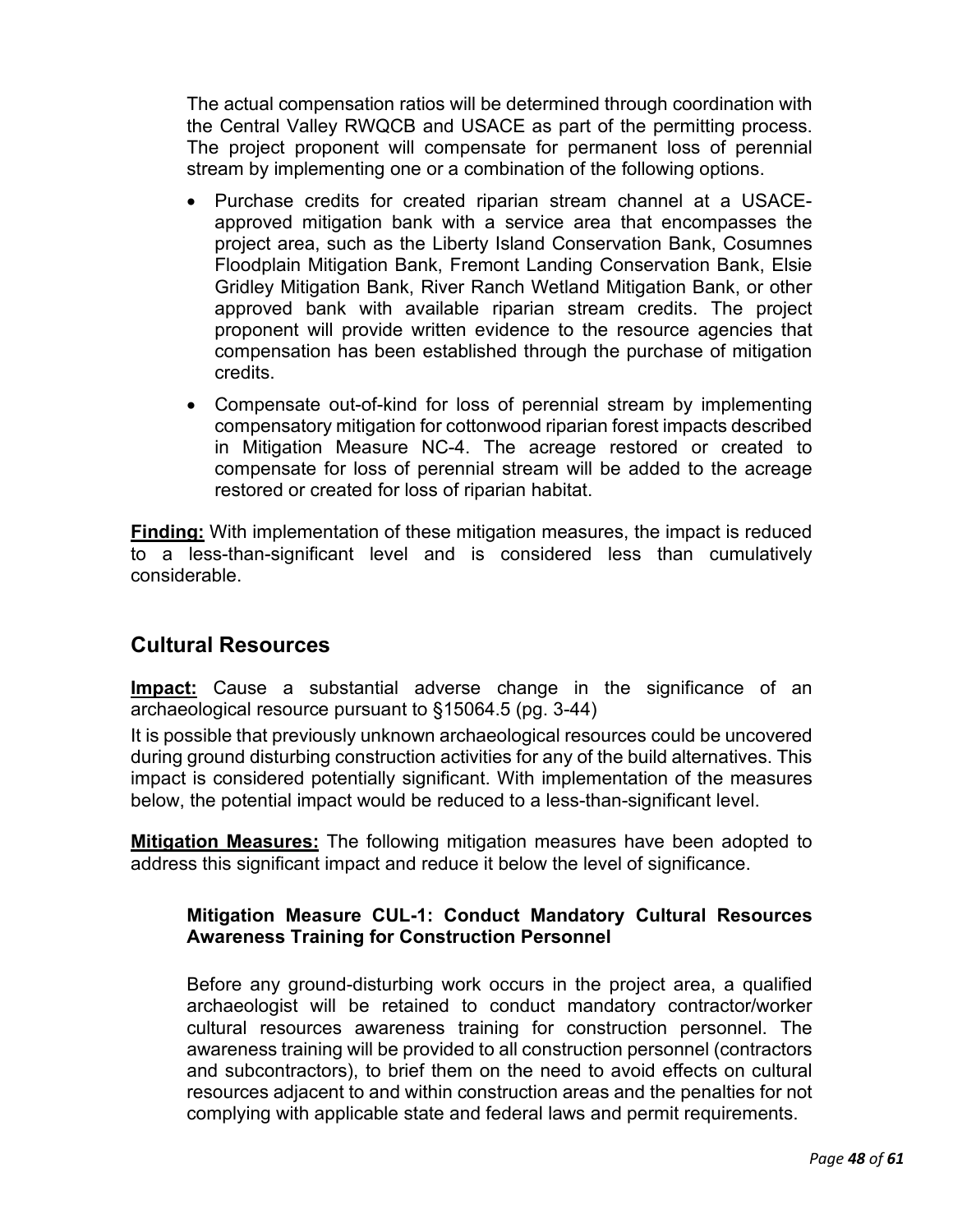#### **Mitigation Measure CUL-2: Implement Avoidance and Notification Procedures for Cultural Resources Discovered during Construction**

Prior to project construction the project proponents will implement the phased approach and management plan for site P-34-000619 pursuant to Stipulation XII.B of the Section 106 Programmatic Agreement, as described in the project's *Finding of No Adverse Effect* and its Appendix D, *Phased Identification Plan*. The project proponents shall inform its contractor(s) of the possibility of subsurface archaeological deposits within the project area by including the following directive in contract documents:

"If prehistoric or historical archaeological deposits are discovered during project activities, all work within 100 feet of the discovery shall be redirected and a qualified archaeologist contacted to assess the situation, consult with agencies as appropriate, and make recommendations regarding the treatment of the discovery. Project personnel shall not collect or move any archaeological materials or human remains and associated materials. Archaeological resources can include flaked-stone tools (e.g., projectile points, knives, choppers) or obsidian, chert, basalt, or quartzite toolmaking debris; bone tools; culturally darkened soil (i.e., midden soil often containing heat-affected rock, ash and charcoal, shellfish remains, faunal bones, and cultural materials); and stone-milling equipment (e.g., mortars, pestles, handstones). Prehistoric archaeological sites often contain human remains. Historical materials can include wood, stone, concrete, or adobe footings, walls, and other structural remains; debris-filled wells or privies; and deposits of wood, glass, ceramics, metal, and other refuse."

If archaeological deposits are identified during project subsurface construction, all ground-disturbing activities within 100 feet shall be redirected and a qualified archaeologist contacted to assess the situation and consult with agencies as appropriate. The archaeologist shall first determine whether such deposits are historical resources as defined in 14 CCR  $§15064.5(a)$  and as required of the lead agency at 14 CCR  $§15064.5(c)(1)$ . If these deposits do not qualify as historical resources, a determination will be made whether they qualify as unique archaeological resources, pursuant to 14 CCR §15064.5(c)(3). If the deposit qualifies as a historical resource or a unique archaeological resource, it will need to be avoided by adverse effects or such effects must be mitigated. Mitigation may consist of, but is not necessarily limited to, systematic recovery and analysis of archaeological deposits, recording the resource, preparation of a report of findings, and accessioning recovered archaeological materials at an appropriate curation facility. Public educational outreach also may be appropriate. Upon completion of the assessment, the archaeologist will prepare a report documenting the methods and results and provide recommendations for the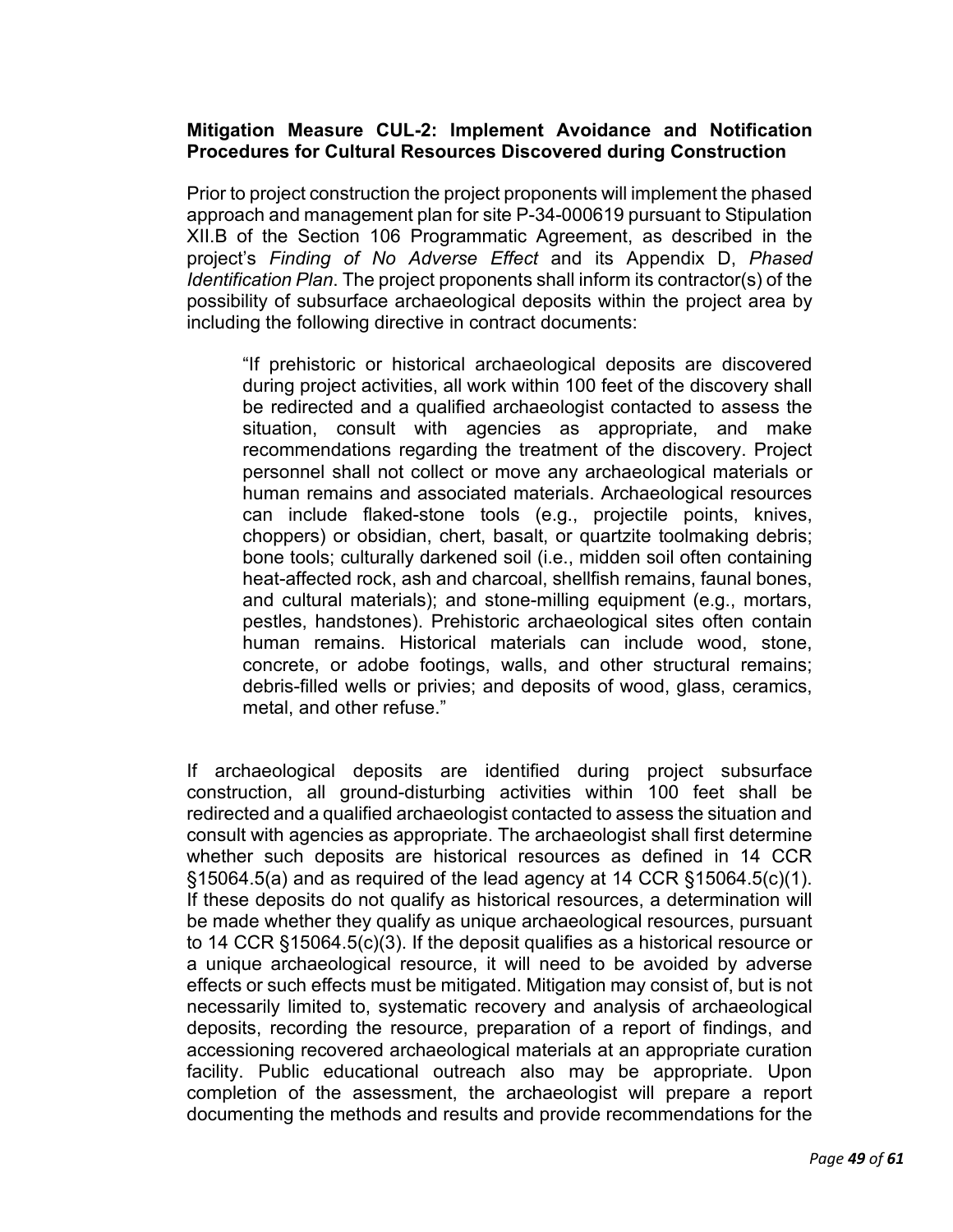treatment of the archaeological materials discovered. The report will be submitted to the project proponents and the Northwest Information Center.

#### **Mitigation Measure CUL-3: Stop Work if Human Remains are Encountered during Ground-Disturbing Activities**

If human remains are encountered, these remains shall be treated in accordance with California Health and Safety Code Section 7050.5. The project proponents shall inform its contractor(s) of the cultural sensitivity of the project area for human remains by including the following directive in contract documents:

"If human remains are encountered during project activities, work within 100 feet of the discovery shall be redirected and the County Coroner notified immediately. At the same time, an archaeologist shall be contacted to assess the situation and consult with agencies as appropriate. Project personnel shall not collect or move any human remains and associated materials. If the human remains are of Native American origin, the Coroner must notify the Native American Heritage Commission within 24 hours of this identification. The Native American Heritage Commission will identify a Most Likely Descendant to inspect the site and provide recommendations for the proper treatment of the remains and associated grave goods."

In the event that human remains are encountered during project activities, work within 100 feet of the discovery will be redirected and the County Coroner notified immediately. At the same time, an archaeologist will be contacted to assess the situation and consult with agencies as appropriate. Project personnel should not collect or move any human remains and associated materials. If the human remains are of Native American origin, the Coroner must notify the Native American Heritage Commission within 24 hours of this identification. The Native American Heritage Commission will identify a Most Likely Descendant to inspect the site and provide recommendations for the proper treatment of the remains and associated grave goods. Upon completion of the assessment, the archaeologist will prepare a report documenting the methods and results, and provide recommendations for the treatment of the human remains and any associated cultural materials, as appropriate and in coordination with the recommendations of the Most Likely Descendant. The report will be submitted to the project proponents and the Northwest Information Center.

**Finding:** With implementation of these mitigation measures, the impact is reduced to a less-than-significant level.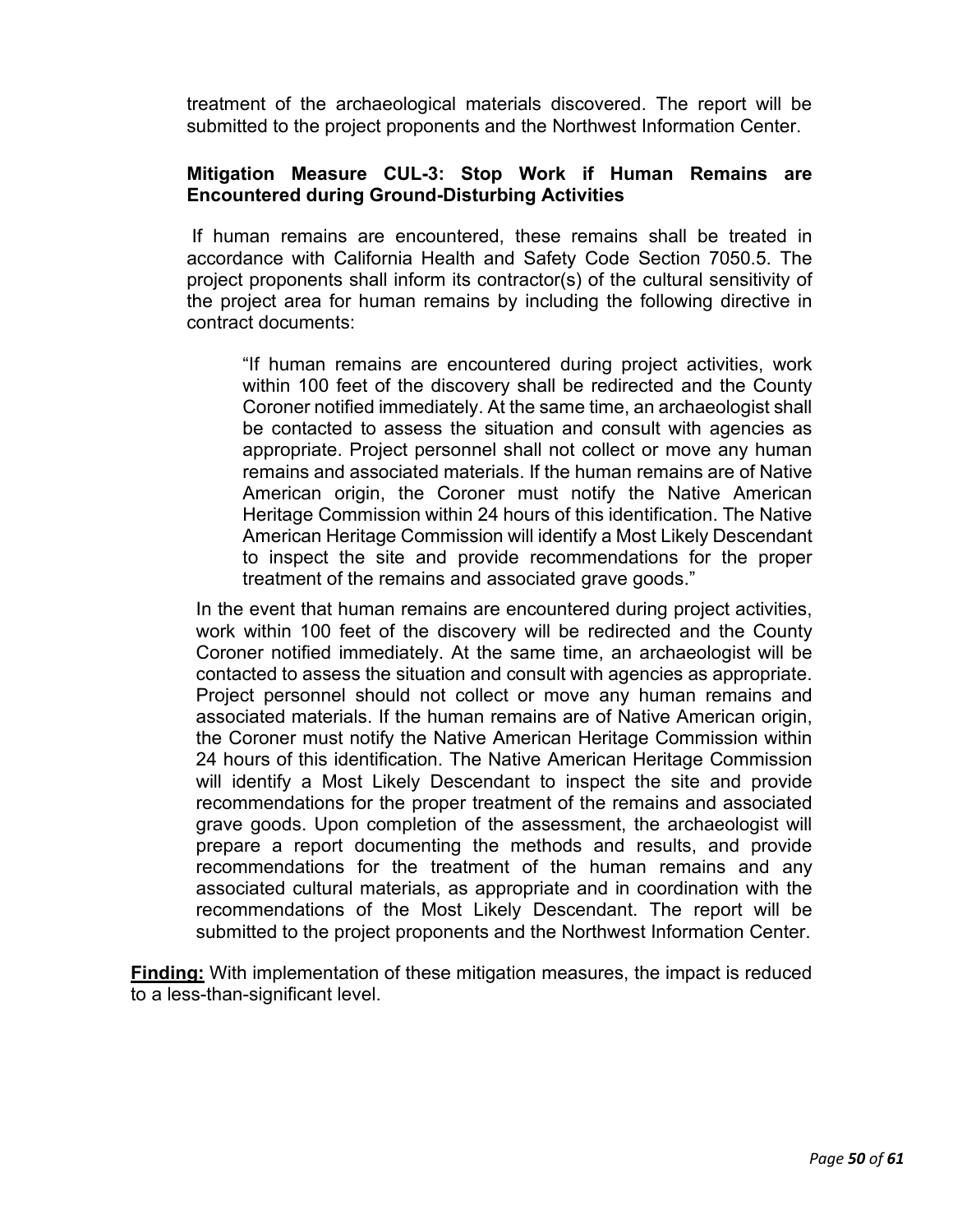# **Geology and Soils**

**Impact:** Directly or indirectly destroy a unique paleontological resource or site or unique geologic feature (pg. 3-50)

Paleontological sensitivity, although unknown and undemonstrated, can be considered low for both sides of the project area because the anticipated ground disturbance would occur primarily in previously disturbed areas; consequently, project construction would be unlikely to encounter intact sensitive paleontological resources due to prior development and ground-disturbing activities in the area. In addition, given that the majority of project construction would be relatively shallow (less than 2 feet deep), it is unlikely that significant paleontological resources would be encountered through these construction activities as the soils/unit would be such a young age (i.e., less than 11,000 years old). Paleontological resources are considered to be older than 5,000 radiocarbon years (Society of Vertebrate Paleontology 2010). However, it is possible that the lower portion of the unit could contain paleontological resources. If project construction should reach these depths and should any significant paleontological resources exist, significant impacts on those resources could occur.

**Mitigation Measures:** The following mitigation measures have been adopted to address this significant impact and reduce it below the level of significance.

#### **Mitigation Measure PAL-1: Educate Construction Personnel in Recognizing Fossil Material**

All construction personnel will receive training provided by a qualified professional paleontologist experienced in teaching non-specialists to ensure that construction personnel can recognize fossil materials in the event that any are discovered during construction.

# **Mitigation Measure PAL-2: Stop Work if Fossil Remains Are Encountered during Construction**

If fossil remains (particularly vertebrate remains) are discovered during earth-disturbing activities, activities will stop immediately until a Stateregistered professional geologist or qualified professional paleontologist can assess the nature and importance of the find and a qualified professional paleontologist can recommend appropriate treatment. Treatment may include preparation and recovery of fossil materials so that they can be housed in an appropriate museum or university collection and may include preparation of a report for publication describing the finds. The project proponent will ensure that recommendations regarding treatment and reporting are implemented.

**Finding:** With implementation of these mitigation measures, the impact is reduced to a less-than-significant level.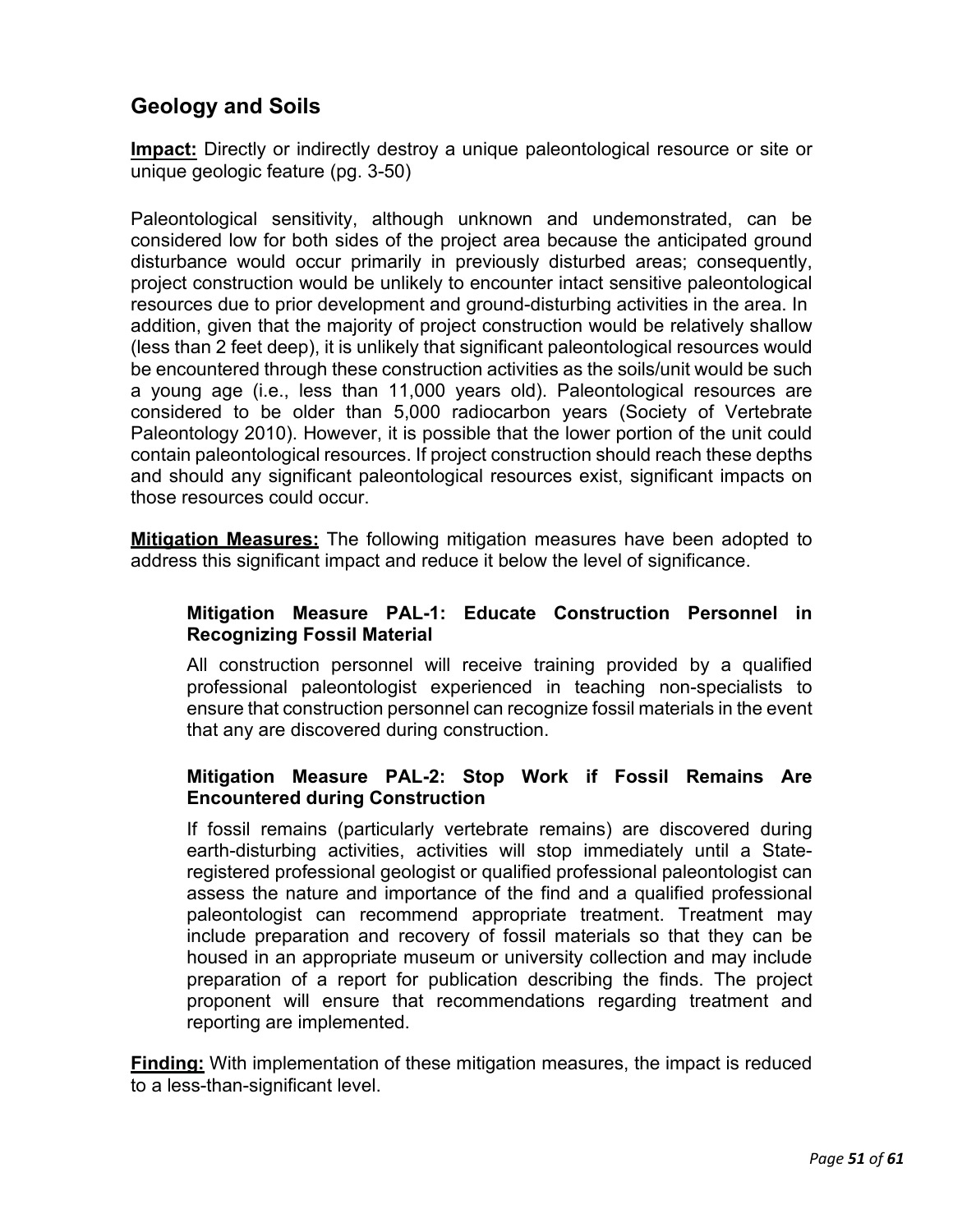# **Hazards and Hazardous Materials**

**Impact:** Create a significant hazard to the public or the environment through reasonably foreseeable upset and accident conditions involving the release of hazardous materials into the environment (pg. 3-59)

Humans and the environment could be exposed to hazardous conditions from the accidental release of hazardous materials during construction activities. The use of heavy equipment involves small quantities of hazardous materials (e.g., petroleum and other chemicals used to operate and maintain construction equipment) that may result in hazardous conditions in the project area.

The project area also has the potential for presence of hazardous materials in the form of ADL, and lead and chromium in yellow/white traffic striping. Construction workers could be exposed to hazardous materials during ground-disturbing activities such as grading and roadbed resurfacing at any of the areas known to contain hazardous substances. The ISA identified areas of moderate concern that would be affected by the project.

Ground disturbance for the relocations and grade adjustments would be within the limits of disturbance of the proposed project. Relocations and grade adjustments would occur prior to or during construction and could result in the release of hazardous materials.

Though no direct conflict is present, there is the potential for explosive hazard if the Kinder Morgan and PG&E gas transmission lines that run adjacent to South River Road in West Sacramento and under the Sacramento River if the lines are damaged during project construction. Advance notification and coordination with utility service providers prior to and during construction would ensure that the lines are avoided.

**Mitigation Measure:** The following mitigation measure has been adopted to address this significant impact and reduce it below the level of significance.

#### **Mitigation Measure HAZ-1: Conduct Phase II Site Assessments prior to Construction**

For sites identified as high or medium risk, a Phase II preliminary environmental screening will be completed within the project boundaries at these parcels to assess subsurface soil and/or groundwater, and the presence of wells. At a minimum, the Phase II preliminary screening will investigate each parcel within the project area where construction is anticipated to disturb the subsurface soil or encounter groundwater. Should the preliminary screening indicate the presence of wells or soil or groundwater contamination within the project area, a Phase II assessment will be conducted to investigate the depth and lateral extent of contamination within the project area. Low-risk sites will be re-evaluated (e.g., conduct owner interviews and a site survey) when site access is obtained. An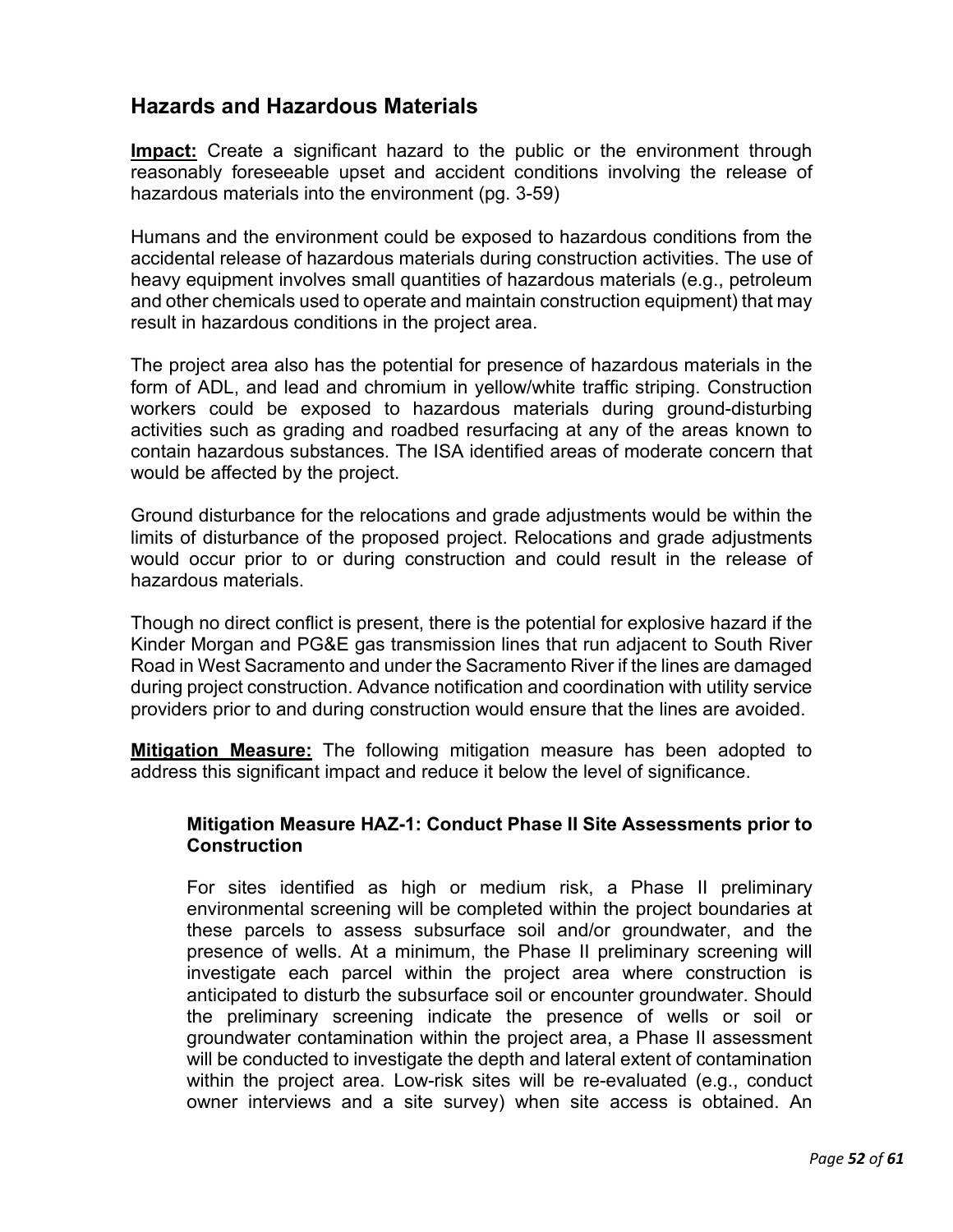additional Phase II assessment may be recommended if hazardous materials are identified.

The project proponent will conduct a Phase II assessment within the proposed acquisition area of the parcels described below (Consistent with Preferred Alignment B).

• The following APNs in West Sacramento will be assessed for possible soil/groundwater contamination (Limited to Alternative B affected parcels):

058-034-028, 058-280-003, 058-350-008, 058-990-007, 058-990-011, 058‐270‐006, 058‐270‐011, 058-280-005, 058-280-006, 058-350-001

- The following APNs in Sacramento will be assessed for possible soil/groundwater contamination:
- 009-0012-008, 009-0012-009, 009-0012-064, 009-0012-029, 009-0012-071, 009-0012-072, 009-0020-001, 009-0020-002, 009-0223-007, 009-0223- 012, 009-0223-016, 009-0232-005, 009-0232-009, 009-0232-016, 009- 0232-017, 009-0232-018, 009-0235-007, 009-0237-005, 009-0237-010, 009-0237-028, 009-0030-054.
- Areas along South River Road, Jefferson Boulevard, and 15th Street in West Sacramento and along Broadway, Front Street, 3rd Street, and 5th Street in Sacramento will be assessed for potential ADL impacts
- In West Sacramento, APNs 058‐270‐011, 058-990-007, and 058-990-11; in Sacramento, APNs 009-0012-009, 0090012-29, 009-0020-02, 009-0223- 007, 009-0223-012, and 009-0223-016 will be evaluated for the potential for metals, TPH, lead, arsenic, and creosote impacts for all construction activities that will result in soil excavation within railroad or former railroad easements at these parcels.

Based on the findings of the Phase II investigation, if a soils management plan and health and safety plan are necessary, they will be prepared and implemented.

The Phase II assessment will include sampling and laboratory analysis to confirm the presence of hazardous materials and may include the following.

- Surficial soil and water samples
- Testing of underground storage tanks
- Subsurface soil borings
- Groundwater monitoring well installation, sampling, and analysis (may be appropriate on neighboring properties as well to determine the presence of contamination)

**Finding:** With implementation of the mitigation measure, the impact is reduced to a less-than-significant level.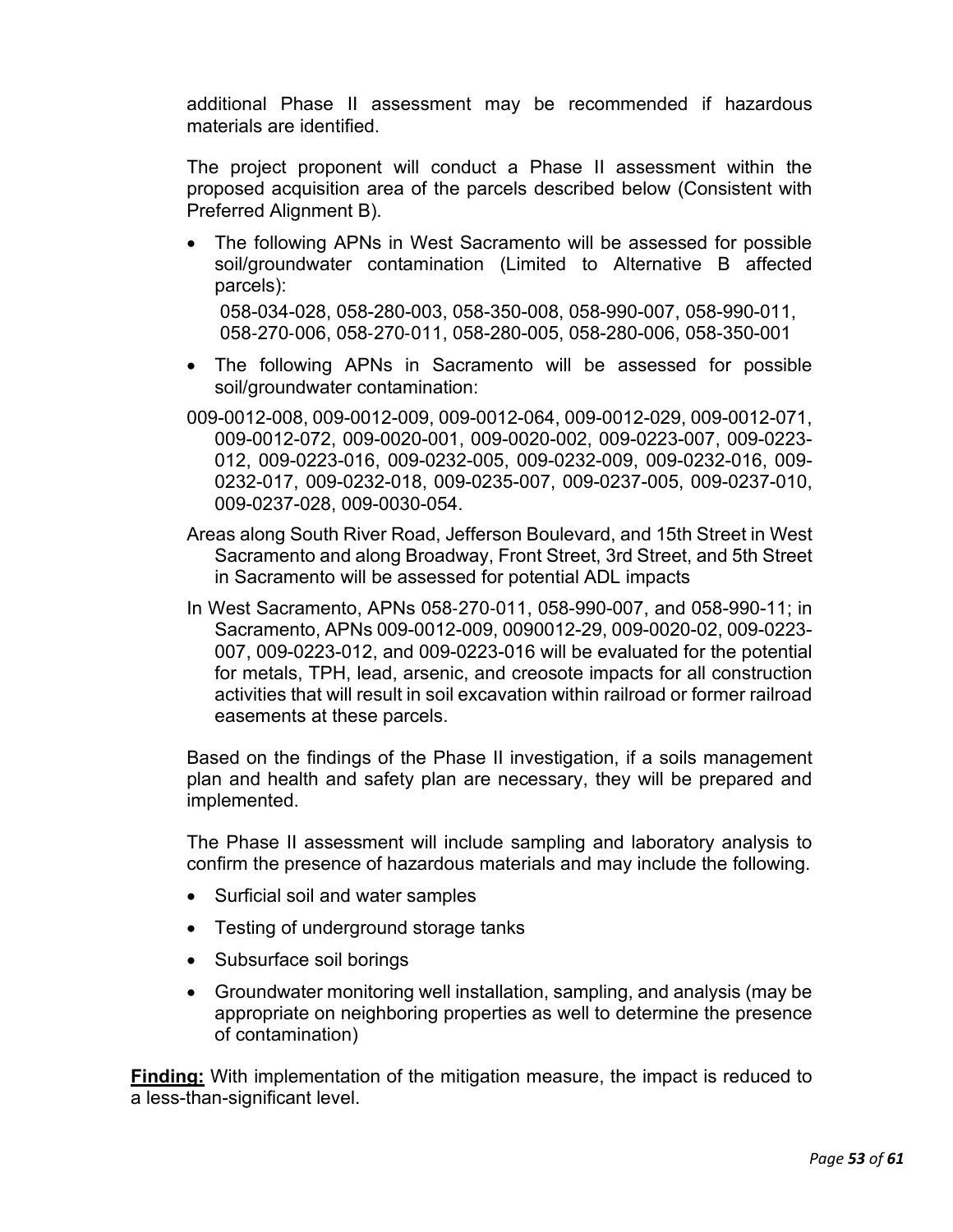**Impact:** Be located on a site which is included on a list of hazardous materials sites compiled pursuant to Government Code Section 65962.5 and, as a result, would it create a significant hazard to the public or the environment. (pg. 3-59)

Known recognized environmental conditions and parcels with potentially hazardous material conditions are located within or immediately adjacent to the project area. The proposed project would be located on or next to these sites. Disturbance of these areas during construction activities could expose humans and the environment to contaminated soil. Construction on a known hazardous materials site that creates a hazard to the public or the environment would be considered a significant impact.

**Mitigation Measure:** The following mitigation measure has been adopted to address this significant impact and reduce it below the level of significance.

#### **Mitigation Measure HAZ-2: Develop and Implement Plans to Address Worker Health and Safety**

The project proponent will develop and implement the necessary plans and measures required by Caltrans and federal and state regulations, including a health and safety plan, BMPs, and an injury and illness prevention plan. The plans will be prepared and implemented to address worker safety when working with potentially hazardous materials, including potential lead or chromium in traffic stripes, ADL, and other construction-related materials within the right-of-way during any soil-disturbing activity.

**Finding:** With implementation of this mitigation measure, the impact is reduced to a less-than-significant level.

# **Noise**

**Impact:** Generation of a substantial temporary or permanent increase in ambient noise levels in the vicinity of the project in excess of standards established in the local general plan or noise ordinance, or applicable standards of other agencies. (pg. 3-72)

The assessment of potential noise levels during construction of the project was based on methodology developed by the Federal Transit Administration (2018) and standards from applicable local guidance, specifically the municipal codes and general plan guidance for the West Sacramento (City of West Sacramento 2016) and Sacramento (City of Sacramento 2015). Typical noise levels produced by heavy construction equipment are expected to generate maximum noise levels from 80 to 101 dBA at a reference distance of 50 feet, which would exceed the local standards of 55 dBA for stationary sources (applicable to both cities) at a distance of up to 2,240 feet.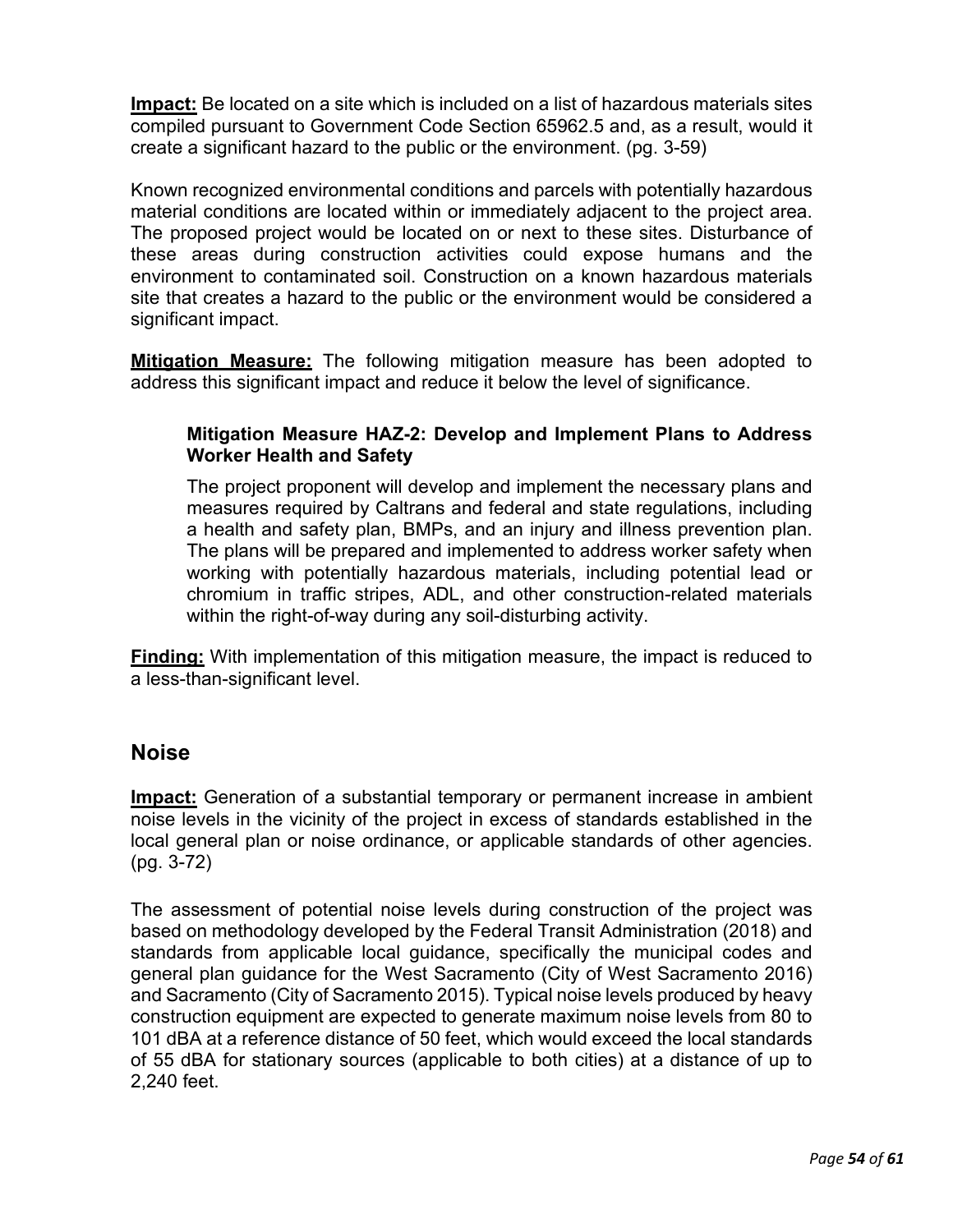The nearest residences are about 1,100 feet away from pile driving locations of the western bridge supports in West Sacramento, and the nearest live-aboard vessels (also considered as residences for the purpose of this analysis) are about 600 feet away from locations of the eastern bridge supports. Therefore, noise levels during pile driving are predicted to exceed local standards at residences in these areas.

Noise levels produced by heavy equipment during phases of road construction potentially would exceed local standards for stationary sources (for both cities) at distances of up to 820 feet during daytime hours and 1,970 feet during nighttime hours. The nearest residences could be a close as 50 feet away from road construction areas. This would exceed local standards at residences in West Sacramento and live-aboard vessels in Sacramento.

Noise levels from use of heavy equipment during construction are predicted to exceed local standards for stationary sources in West Sacramento and Sacramento. This impact is considered significant.

**Mitigation Measures:** Implementation of best noise control practices (Mitigation Measure NOI-1) would reduce the impact; however, measures may not be feasible in all situations to reduce noise below the allowed limits. Therefore, this impact is considered significant and unavoidable.

#### **Mitigation Measure NOI-1: Use Best Noise Control Practices during Construction**

The contractor(s) will implement noise control methods such that noise does not exceed applicable noise ordinance standards specified by the City of West Sacramento or the City of Sacramento, as applicable. Measures that can be implemented to control noise include the following.

- Limiting heavy equipment use to daytime hours between 7:00 a.m. and 6:00 p.m.
- Limiting pile driving to times of day that would be least disruptive to residences.
- Locating noise-generating equipment as far away as practical from residences.
- Equipping all construction equipment with standard noise attenuation devices such as mufflers to reduce noise and equipping all internal combustion engines with intake and exhaust silencers in accordance with manufacturer's standard specifications.
- Establishing equipment and material haul routes that avoid residential uses to the extent practical, limiting hauling to the hours between 7:00 a.m. and 10:00 p.m., and specifying maximum acceptable speeds for each route.
- Using electrically powered equipment in place of equipment with internal combustion engines where practical.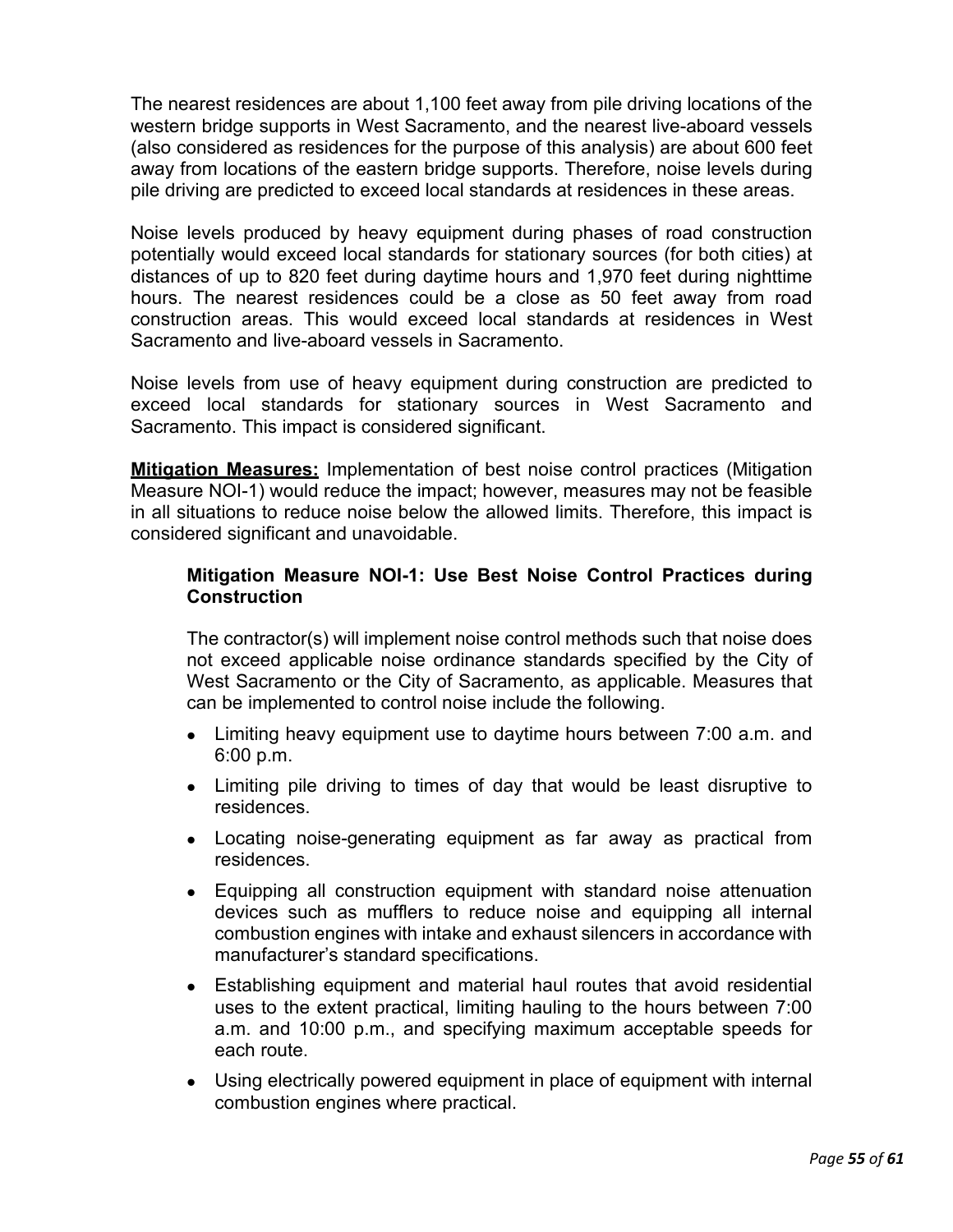- Restricting the use of audible warning devices such as bells, whistles, and horns to those situations that are required by law for safety purposes.
- Providing noise-reducing enclosures around stationary noise-generating equipment.
- Providing temporary construction noise barriers between active construction sites that are near residences.

The construction contractor will develop a noise control plan that identifies specific feasible control measures that will be implemented. The noise control plan will be submitted to and approved by the project sponsor before construction begins.

Prior to construction, the project sponsor will make a construction schedule available to residents living in the vicinity of construction areas and designate a noise disturbance coordinator. The coordinator will be responsible for responding to complaints regarding construction noise and ensure that reasonable measures are implemented to correct the source of disturbance, where feasible. A sign containing the contact telephone number for the noise disturbance coordinator will be conspicuously posted on construction site boundary fencing, and this information also will be included in the notification of the construction schedule.

**Finding:** With implementation of this mitigation measure, the impact is reduced but is considered significant and unavoidable.

# **Project Alternatives**

#### **Alternatives Considered**

CEQA mandates that an EIR evaluate a reasonable range of alternatives to the project that generally reduce or avoid potentially significant impacts of the project. In identifying alternatives to the proposed project, primary consideration was given to alternatives that could reduce one or more of the proposed project's significant impacts while still meeting the project's objectives. CEQA requires that every EIR also evaluate a "No Project" alternative.

- **No Build (No-Project) Alternative**
- **Alternative C Broadway (Sacramento) to South River Road (West Sacramento)**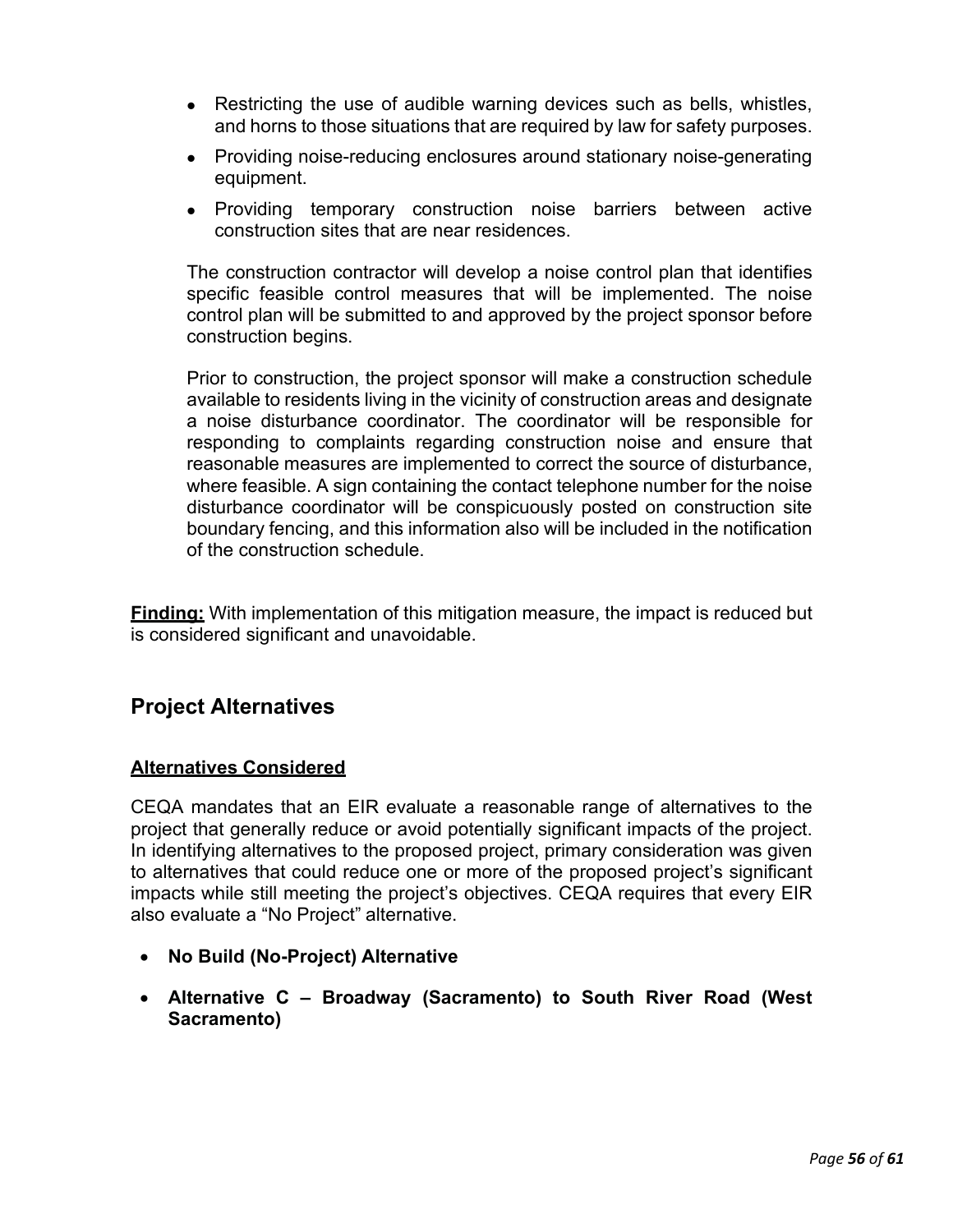# **No Build (No-Project) Alternative**

#### **Description**

Under the No Build Alternative, a bridge across the Sacramento River from the Pioneer Bluff area of West Sacramento to Broadway in Sacramento would not be built. In West Sacramento, the redevelopment of Pioneer Bluff would continue as Riverfront Mixed-Use following the City's General Plan and the guidance in the *Pioneer Bluff Transition Plan (*approved in 2014), the *Pioneer Bluff and Stone Lock Reuse Master Plan* (pending approval), and the approved mobility network (as approved by West Sacramento City Council in 2018).

In Sacramento, plans for, and implementation of, roadway improvements and redevelopment would continue consistent with the *West Broadway Specific Plan*  and the *Broadway Complete Streets Plan*.

#### **Relationship to Project Objectives**

The No Build Alternative would not meet the project purpose or objectives of providing connectivity through additional crossings over the Sacramento River between the City of Sacramento and West Sacramento.

#### **Facts in Support of Finding of Infeasibility**

- The No Build Alternative would be inconsistent with the adopted findings of the Sacramento River Crossings Alternatives Study, West Sacramento 2035 General Plan, and City of Sacramento General Plan 2035 related to constructing new multimodal crossings over the Sacramento River and is inconsistent with the Pioneer Bluff and Stone Lock adopted circulation and the West Broadway Specific Plan roadway network.
- The No Build Alternative would not facilitate connections to and from the new crossing and the Sacramento River Parkway and Riverwalk Park trail systems. Pedestrians and bicyclists would be required to travel longer distances to use Tower Bridge or I Street Bridge to cross the Sacramento River.
- The No Build Alternative would not provide additional access for emergency response or evacuation in the event of a natural disaster or regional emergency.
- The No Build Alternative would not alleviate traffic congestion, resulting in increased congestion at intersections on Jefferson Boulevard with three roadway segments operating at unacceptable levels of service. The US 50 eastbound offramp at 5<sup>th</sup> Street/X Street intersection in during p.m. peak hour would exceed available capacity.
- The No Build Alternative would not facilitate local transit connectivity or access over the Sacramento River south of Pioneer Bridge. Deteriorating traffic conditions would also potentially affect transit services.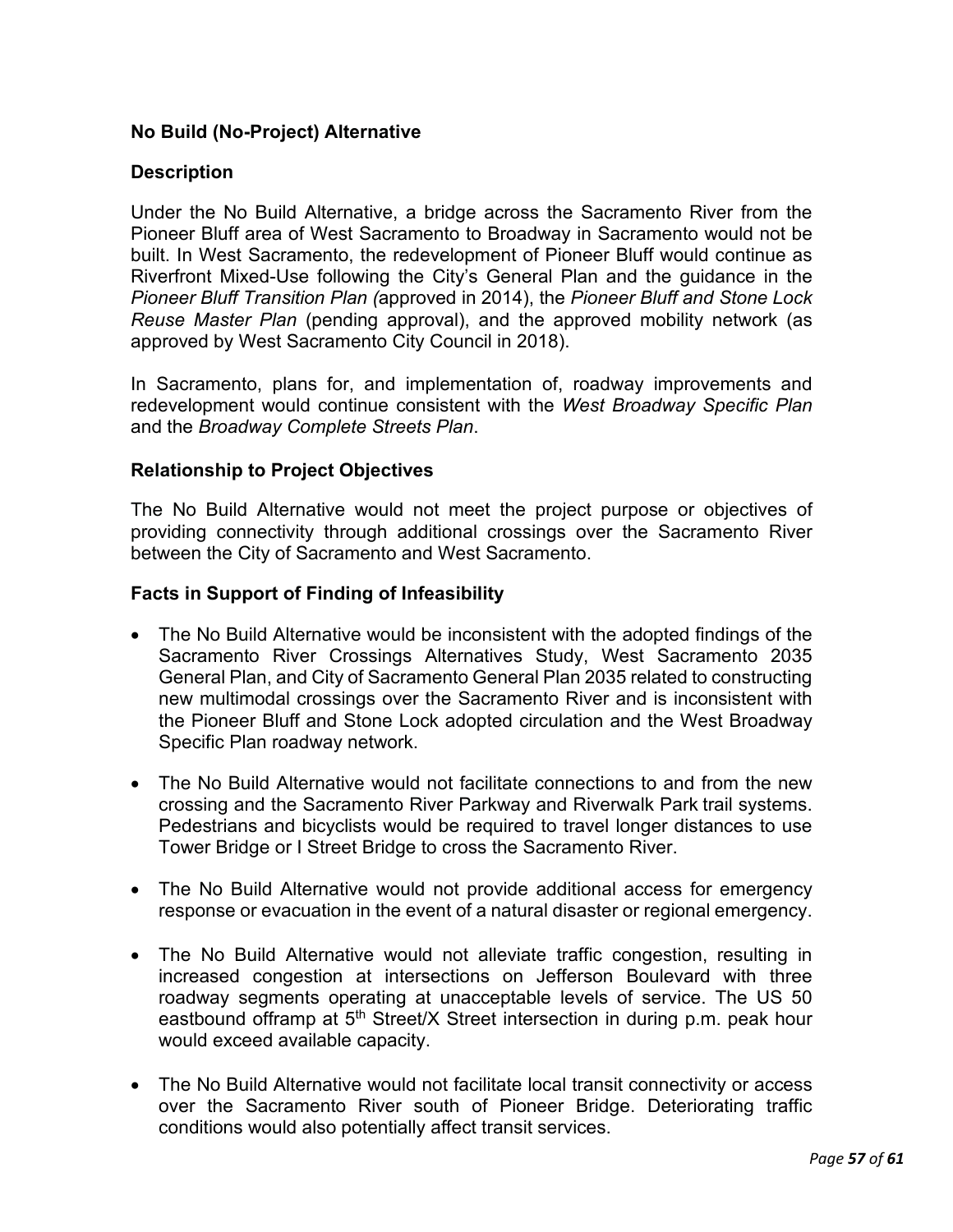- The No Build Alternative would not facilitate convenient access downtown Sacramento, nor to the Bridge District or Pioneer Bluff in West Sacramento. The No Build Alternative would not improve the connectivity to, and accessibility of, businesses, recreational areas, and new or redevelopment opportunity sites located in the urban core of Sacramento and West Sacramento.
- The No Build Alternative would not provide a fiber optic cable to interconnect operational communications of future Broadway Bridge with the Tower Bridge and future C Street/Railyards Bridge (I Street Bridge Replacement project). As such, the No Build would limit operational coordination between the bridge and future potential for automation.

#### **Alignment C Alternative**

#### **Description**

The modified Alignment C (from the *Broadway Bridge Feasibility Study*) would connect as a "T" intersection to South River Road in West Sacramento and connect to Broadway at 5th Street in Sacramento. This alignment would require modification to the planned mobility network for South River Road in Pioneer Bluff.

#### **Relationship to Project Objectives**

Both build alternatives satisfy the purpose of the project and meet the project objectives. However, Alternative B was selected instead of Alternative C for the following reasons. Alternative B would construct a shorter moveable bridge span and would result in less of an impact on natural habitats and trees compared to Alternative C.

Alternative B also would result in better transportation operation results and would require fewer changes to the approved mobility network and redevelopment plans in both cities. New turn pockets on South River Road in West Sacramento, reconstruction of Marina View Drive at the entrance to Miller Regional Park and a new driveway for property access in Sacramento would be needed for both alternatives. However, Alternative C would also require the creation of a new "T" intersection in West Sacramento that would result in additional traffic congestion in that city requiring implementation of mitigation measures to avoid adverse effects. Lastly, the overall cost of Alternative B is estimated to be slightly less than Alternative C.

#### **Facts in Support of Finding of Infeasibility**

• Alternative Alignment C would construct a longer moveable bridge span and would result in a greater impact on natural habitats and trees, including a greater impact to riparian habitat from vegetation removal, greater temporary effects on substrate and water column habitat.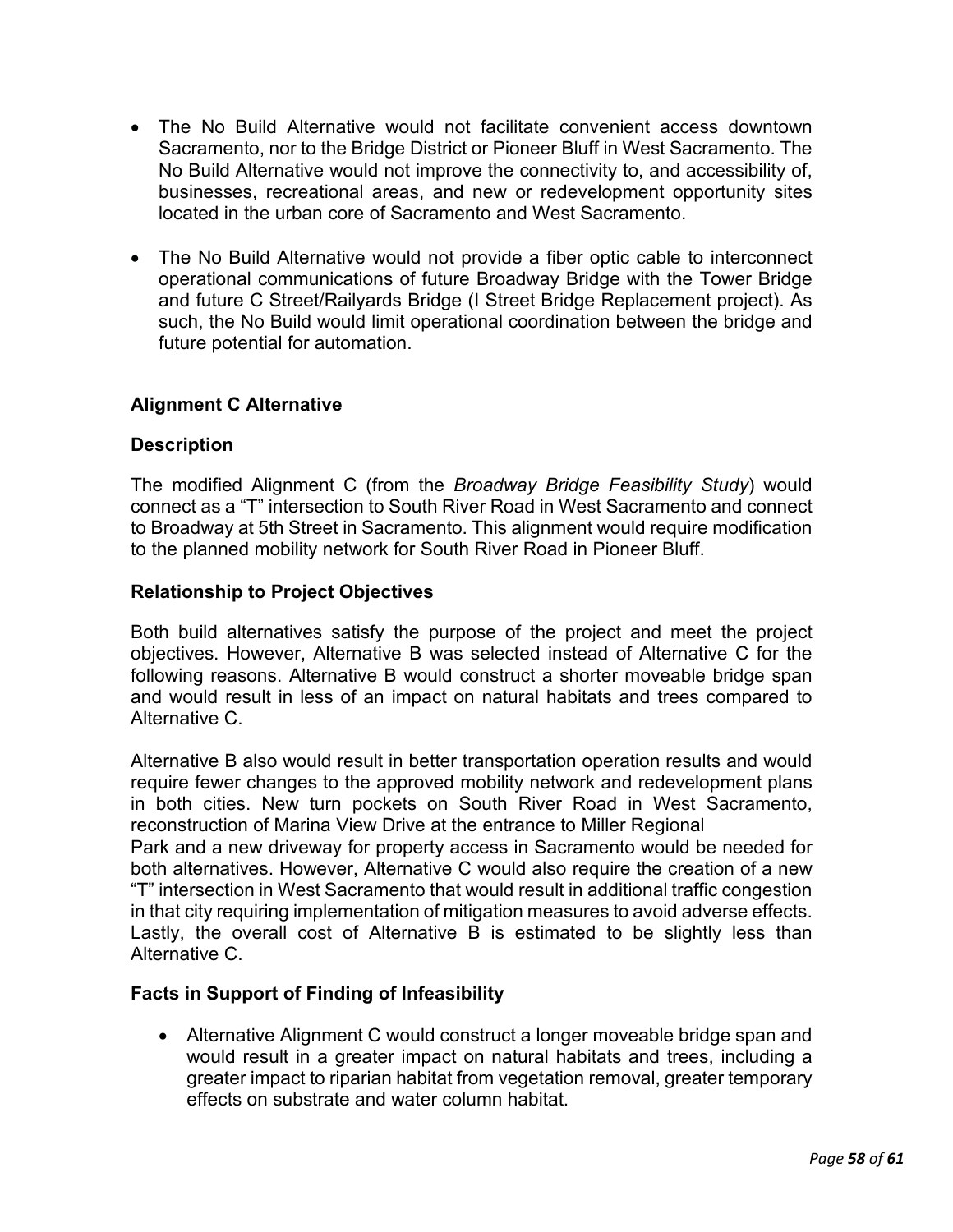- Alternative Alignment C would result in greater impervious surfaces and greater negative shade effects on the Sacramento River.
- Alternative Alignment C would reduce traffic level of service to an unacceptable level at three West Sacramento intersections under opening year (2030), unacceptable level of service at Jefferson Boulevard/Alameda Boulevard in West Sacramento during design year (2040), and cumulative contribution to significant cumulative impacts (unacceptable level of service) exceeding project-level thresholds.
- The longer movable bridge span of Alternative Alignment C would result in greater project with greater environmental impact.

#### **Statement of Overriding Considerations**

Pursuant to Guidelines Section 15092, the City Council finds that in approving the proposed project it has eliminated or substantially lessened all significant and potentially significant effects of the project on the environment where feasible. The City Council further finds that it has balanced the economic, legal, social, technological, and other benefits of the project against the remaining unavoidable environmental risks in determining whether to approve the project and has determined that those benefits outweigh the unavoidable environmental risks and that those risks are acceptable. The City Council makes this statement of overriding considerations in accordance with Section 15093 of the CEQA Guidelines in support of approval of the project.

The City of West Sacramento has considered the information contained in and related to the Final EIR (the Draft EIR, Comments and Responses to those documents, text changes and other revisions to the EIR, and all other public comments, responses to comments, accompanying technical memoranda and staff reports, and findings included in the public record for the project). Pursuant to CEQA Guidelines Section 15092, the City Council finds that in approving the Broadway Bridge Project, it has eliminated or substantially lessened all significant and potentially significant effects of the project on the environment where feasible as shown in the findings. The City Council further finds that it has balanced the economic, social, technological and other benefits of the project against the remaining unavoidable environmental risks in determining whether to approve the project and has determined that those benefits outweigh the unavoidable risks and that those risks are acceptable. The City Council makes this statement of overriding considerations in accordance with CEQA Guidelines Section 15093 in support of approval of the project. Specifically, in the City Council's judgment, the each of the benefits of the project as proposed separately and independently outweigh the unmitigated adverse temporary construction noise impact and the proposed project should be approved.

The overall goal of the proposed project is to construct a new movable bridge over the Sacramento River, consistent with the objectives identified in the Final EIR and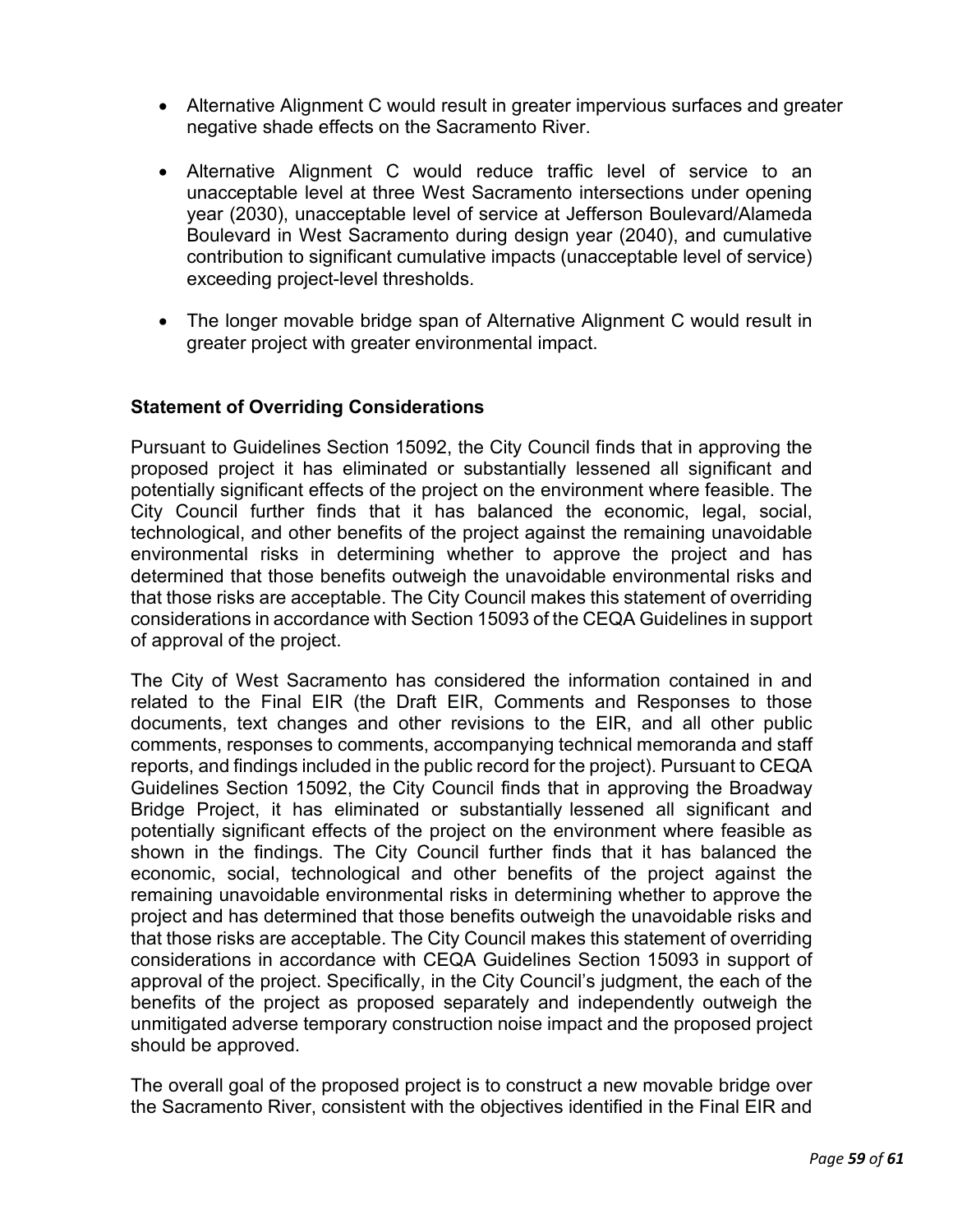administrative record. Based on the Final EIR and administrative record, and through extensive public participation, the West Sacramento City Council has determined that the proposed Broadway Bridge (Alignment B) project should be approved, and any remaining significant environmental impacts attributable to the proposed project are outweighed by the following specific environmental, economic, fiscal, social, housing and other overriding considerations. Each benefit set forth below is supported by substantial evidence in the record and constitutes an overriding consideration warranting approval of the proposed project, independent of the other benefits, despite the unavoidable temporary construction noise impact.

The considerations that have been taken into account by the City Council in making this decision are identified below:

- Safety. The new bridge will improve bicycle safety by providing two buffered Class II bicycle lanes on the bridge, as well as two protected, separated Class I bicycle/pedestrian pathways between West Sacramento and Sacramento where none are currently available. Existing Tower Bridge to the north provides little protection for bicyclists on-road with insufficient bicycle lane widths and 10-foot sidewalks that are not sufficient for multipurpose use. The I Street Bridge even further north lacks sufficient space for a separate bicycle lane and mixes bicycle traffic with automobile traffic moving at a greater speed. That creates risk for cyclists.
- Design and Traffic Operations Standards. The new bridge would meet current standards for vehicular operations. In addition, it would comply with ADA accessibility requirements providing greater accessibility between Sacramento and West Sacramento. Pioneer Bridge, the closest crossing of the Sacramento River is designed specifically for highway use and does not meet the mobility needs for local travel over the Sacramento River.
- Land Use and Economic Development. The new bridge would accommodate multiple transportation modes, including motor vehicles, bicycles, pedestrians, and high-quality transit, thereby improving connectivity between new development areas in Sacramento and West Sacramento. This will encourage cross-river travel between developing areas in both cities to the benefit of economic development in both. For example, the West Broadway Specific Plan area is expected to contain new business, retail and housing opportunities, in addition to a regional park and marina. West Sacramento is currently building new affordable and market-rate housing adjacent to new restaurants serving the local population and visitors to Sutter Health Park and The Barn outdoor event center. The proposed project will simplify access within the urban core of these cities.
- Accommodation of Transit. The proposed project can accommodate transit modes, including bus and fixed rail transit. Improved transit between the cities of Sacramento andWest Sacramento has long been an objective of both cities, as demonstrated by their support for the concept of a cross-river light-rail system led by Sacramento Regional Transit (SacRT), and regional bus transit services